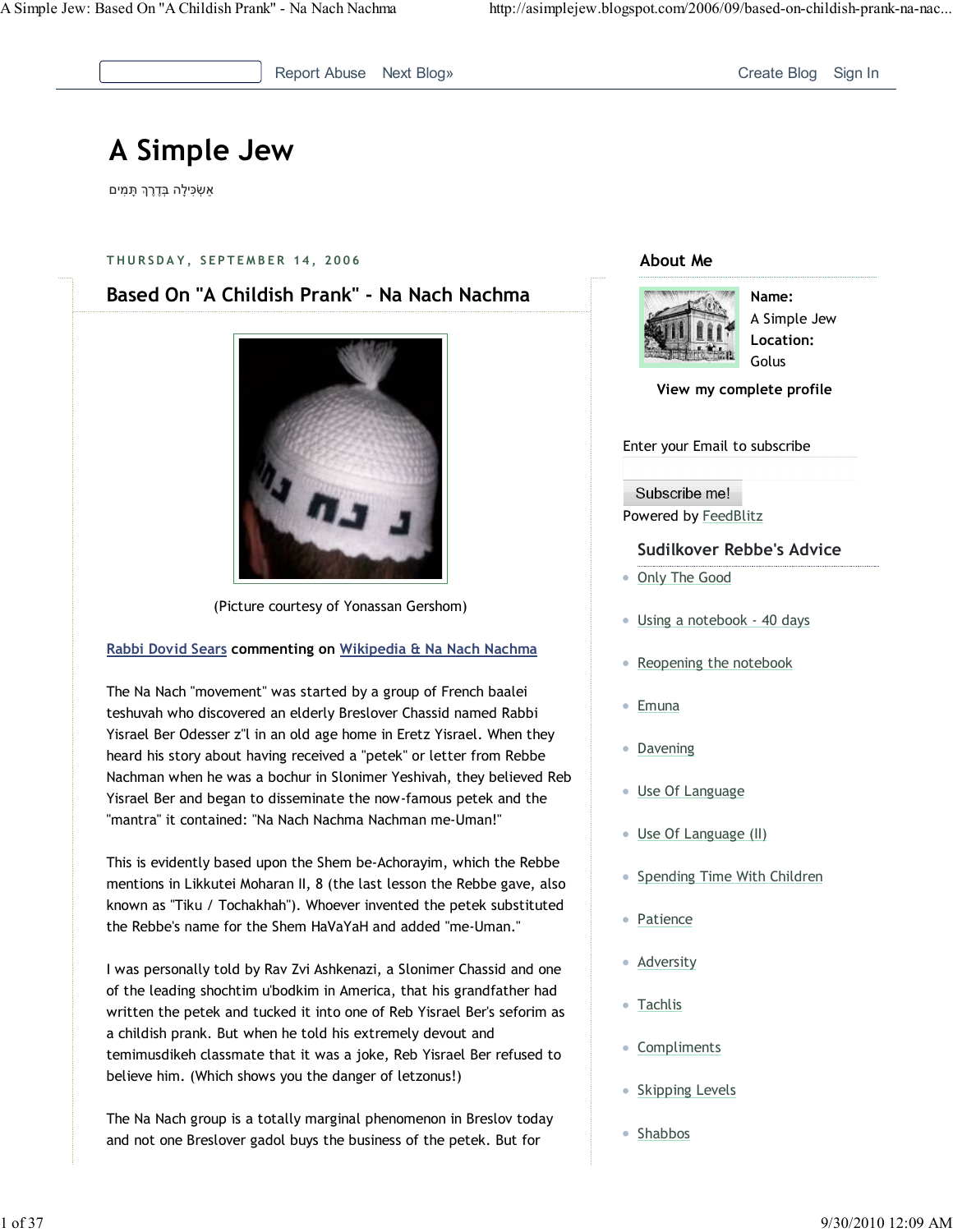these kids, the Na Nach sect with its rejection of middle class culture and its pursuit of electric niggunim ecstacy is a way to express themselves in a religious world that for one reason or another they can't relate to.

Being strongly committed to the Breslov mesorah, I can't endorse the Na Nach thing; but I also can't negate a movement that keeps many kids basically within the geder of Yiddishkeit, and which doesn't seem to be doing any major harm that I know about. Reb Yisrael Ber also left a small fortune of money that people gave him to publish the Breslover seforim, and his group has probably done more to publish and disseminate these books than anyone in Breslov history. If the Na Nachs would turn down their amplifiers in Uman I might be even more liberalminded about them -- but as the saying goes, "that will be the day!"

posted by A Simple Jew @ 2:32 PM

92 Comments:

## At September 14, 2006 2:59:00 PM EDT,  $\Theta$  Akiva said...

I always find it interesting when 'mainstream' leaders speak of less-than-acceptable segments as "totally marginal". At almost every kever tzadik I stopped at in Israel, I found Na-Nachers learning, dancing, and music. Going up and down the main street in Geulah, every kippah selling store sells Na-Nach kippahs (now in various colors).

In the main Breslov seforim store in Meah Shearim, which is next to the main Breslov shul (the one with Rabbi Nachman's chair), half the music is Na-Nach music.

They may be marginal in the context of Breslov institutions, shul's and yeshivot, but they're the public face of Breslov in Israel. And their warmth, simcha, ahavat yisroel and energy draws in many a seeking secular Israeli youth.

...Sometimes pranks and tricks are the path of entry of kedushah, as it would be too strongly opposed otherwise.

## At September 14, 2006 3:05:00 PM EDT, A Yid said...

Akiva - you simply don't know the black part of it, and better you wouldn't know it really. One shouldn't rush to say that there is no harm, and these are just a Yidish "hippy club" with ahavas Yisroel. While they print a lot of sforim, there are really bad things there which are direct opposite of ahavas Yisroel.

Chalilo - they are not a "public face of Breslov". It is if you say, that meshichistn are a public face of Chabad. Try saying it to any normal Lubavitcher.

At September 14, 2006 3:47:00 PM EDT, Old Fashioned Breslever

- Achila D'Kedusha
- Eating/Drinking Before Davening
- Shavuos
- Elul
- Selichos
- Birthdays
- Tzedaka
- Ma'aser

92 comments

- **Halachic Measurements**
- Shnayim Mikra V'Echad Targum
- Sefer HaChinuch
- Tanya
- Moshiach
- Moshiach (II)
- Alcohol
- Chassidic Stories
- Niggunim

### Chassidus

- The Baal Shem Tov (MOVIE)
- Baal Shem Tov.com
- Tzava'as Harivash
- Chassidus Online
- Tzetel Katan
- Breslov.com
- The Essential Rabbi Nachman
- Breslov Research Institute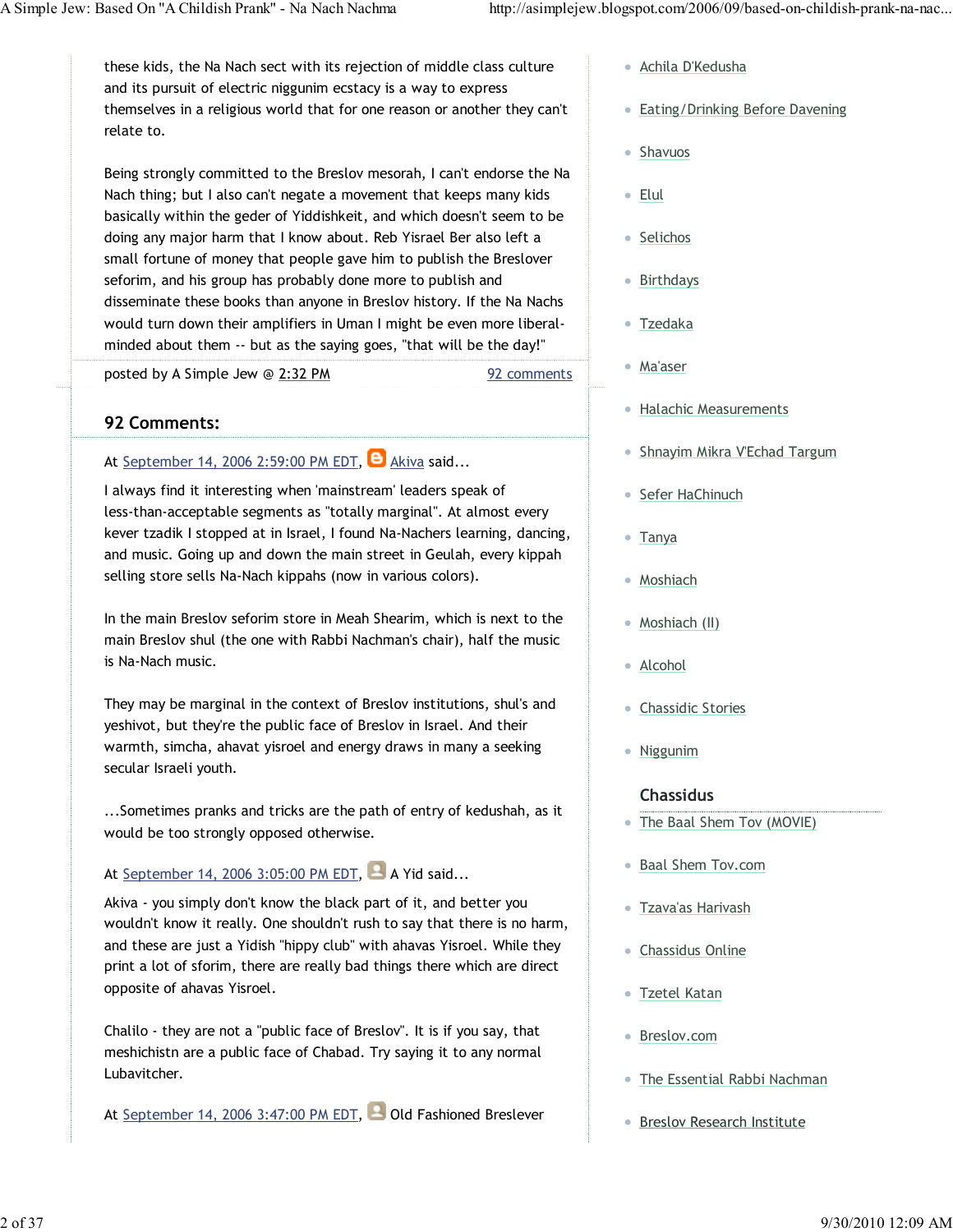said...

There is another MAJOR difference between Chabad's Meshichist'n and Breslev's Na Nachs. The Meshichist'n make up a sizeable part of the Chabad community, maybe even more than half, and include in their number many prominent rabbonim, such as Rabbi Leibel Groner, Rabbi Itzche Shpringer, the Rosh Yeshivah in Seagate who previously was in Morristown, and many more.

However, the Na Nachs represent a tiny fraction of Breslev, keep separate from the rest by their own choice, and their shittah is NOT accepted by ONE prominent leader in the Breslev kehilloh.

It may not be "politically correct" to call a spade a spade when it comes to fringe groups and leaders and ideologies in this Day of the Underdog. But if a person stands for EMES it is a dirty job that must be done.

At September 14, 2006 3:51:00 PM EDT, Dovid Sears said... Akiva

I never said that the Na Nachs don't have their good points, despite the things I can't buy or endorse.

In fact, I once heard from my teacher, Rav Kenig of Tzefas (who does not accept the Petek, either), when Rav Kenig was still awaiting a lung transplant, that if he were in better health and encountered a group of Na Nachs dancing in the street, he would join them!

Simchah is a great thing.

But so is da'as.

At September 14, 2006 4:11:00 PM EDT,  $\Theta$  Akiva said...

A Yid - I would agree that meshichistim are the face of Chabad in Israel. The non-meshichistim in Israel are considered meshichistim in the US! And the in US, the Israeli Chabad meshichistim would be questioned as whether they are still within knesset yisroel.

I don't know much about the Breslov kehillah, but I did spend a good bit of time with Breslov friends in Israel recently, as well as encountering a lot of Na-Nachers throughout the country.

Reb Sears - I was drawn and touched by their simcha and apparent simplicity at the holy sites.

You and A Yid seem to be hinting at a significant downside of which I'm unaware. But on it's face, I wouldn't mind spending some time with them.

At September 14, 2006 5:11:00 PM EDT,  $\blacksquare$  A Yid said...

- Breslov Center
- Breslov Center Articles
- Breslev Israel
- Breslov Audio Shiurim
- Hasidei Breslev Online Photos
- Breslev.org
- Bnei Machshava Tova
- Tanya
- Likutei Torah
- **Two Tzaddiks**
- Sifrei Chassidus
- Hisbodedus

### Degel Machaneh Ephraim

- משה חיים אפרים מסאדילקוב
- Degel Machaneh Ephraim (.pdf)
- A Segula For Good Children
- Purchase this sefer
- Printing Project
- **Translation Project**
- Timeline
- Photo Essay
- Audio Shiur

### Shtetl Mysteries

- Memorial Plaque Pictures
- Fire In The Shtetl?
- Fire In The Shtetl? Part II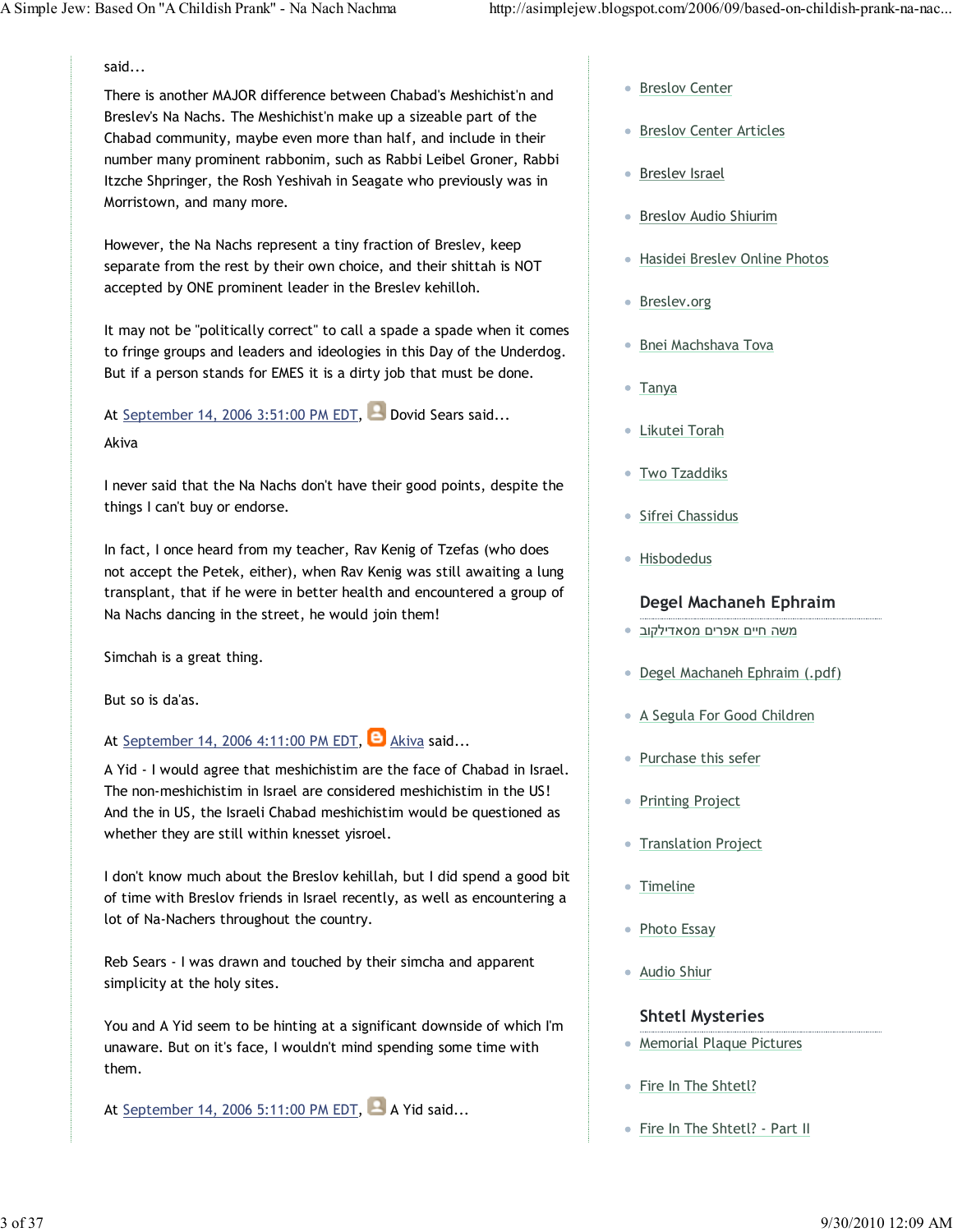> And the in US, the Israeli Chabad meshichistim would be

> questioned as whether they are still within knesset yisroel.

Nu, this should be done by any honest Lubavitcher, nothing to do with US. Rav Bistritzky z"l hy"d put one of such in heyrem, even though that culprit killed him afterwards. I think as it was pointed above - if one is looking for EMES he wouldn't look at a false "public face" etc.

### At September 14, 2006 5:41:00 PM EDT, Anonymous said...

For generations Rabanu's derech had significant oposition eg Spola Zeida, Savorner to mention a few. I remember my days in Chabad and Bobov the opposition i faced in learning Rabanu's Sipuri Masios. So the fact that "mainstream Brelover Leaders" dont agree with the Peteck does not deligetamize the Na Nach derech.On the contary it pobably indicates that there is real kedusha there. we should focus on actus and respecting that there are sivu panim latorah including the derech of Rabanu.

Cativa vecatima tova

# At September 14, 2006 5:55:00 PM EDT, A Yid said...

- > we should focus on actus and respecting that
- > there are sivu panim latorah including the derech of Rabanu

Try to convince nanachniks concerning this while they call all Brelover leaders "mefursomim shel sheker" to insult them and to put them down in support of their favor of anarchy and see if they'll listen.

## At September 14, 2006 6:03:00 PM EDT,  $\Box$  A Yid said...

Reb Gedalya Kenig ztz"l once noted, that if Reb Avrohom Shternhartz ztz"l had not encounter oppostion from several misnagdim, and would play a bigger role in shaping of the Breslover kehilo in Eretz Yisroel (he did play a biggest role though, but as a teacher, and not as a kehilo leader) all this wild anarachist movements in Breslov would never come into being.

At September 14, 2006 7:29:00 PM EDT,  $\Box$  ilan said...

### Great Posting!

At September 14, 2006 9:58:00 PM EDT,  $\Theta$  ilan said...

But..what about the "Shir Naim" (chaful, meshulash & meruba).

At September 14, 2006 10:26:00 PM EDT,  $\Theta$  Steg (dos iz nit der šteg) said...

I was shocked when i saw Na Nahh graffiti everywhere in Israel, including on the Armenian Genocide posters in the Old City!

At September 15, 2006 12:10:00 AM EDT, Old Fashioned Breslever said...

### Shtetl's Shul

• Photo Essay

### Shtetl Pictures

- **Sudilkov, Ukraine**
- Video

### Seforim Printed in the Shtetl

- List in Hebrew (.pdf)
- A Haggadah From Sudilkov
- My collection

### Shtetl Map

**Sudilkov today** 

### Shtetl Minhagim

- Tefillin
- · Nusach Sudilkov
- Challah
- Pesach ò.
- Extra Stringencies
- Tikkun Leil Shavuos
- Rosh Hashana
- Nittel Nacht

### Shtetl Niggunim

Yavu Adir - 1913

### Highly Recommended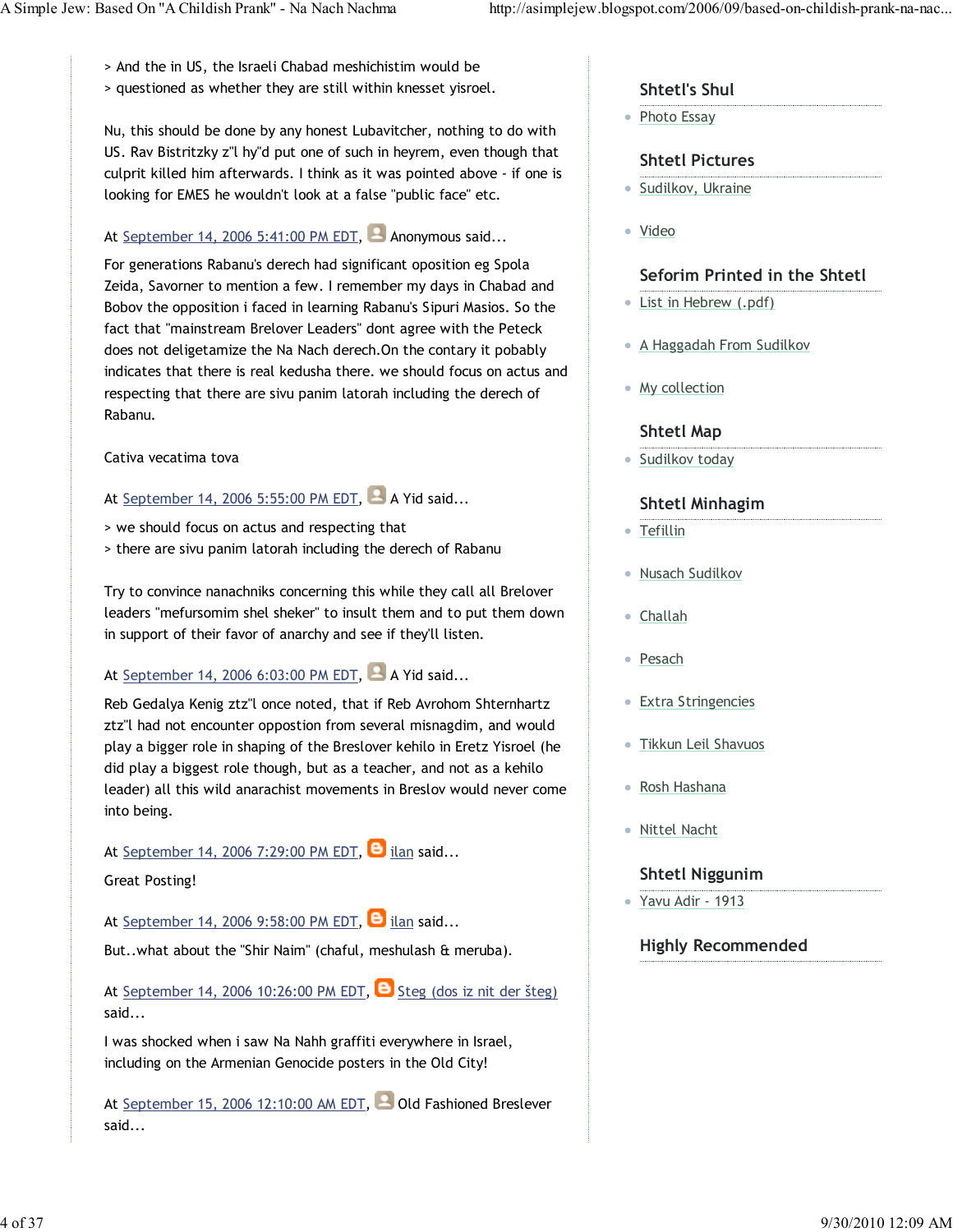Pro-Na Nach Anon:

I have always been perplexed by the logic of people who say that simply because an idea or a person or a movement, etc., is opposed by an "establishment" or "mainstream" means that it must be somehow superior. Or in your comment above, "it indicates that there is real kedushah there."

#### Why?

Because talmidei chakhomim don't applaud the Na Nachs for their superficial and self-indulgent approach to a lofty, profound, holy derech in avodas Hashem that has been passed on from generation to generation by tzaddikim and ovdim who in many cases had no shaychus to olam hazeh bekhlal?

Do you have any idea of who the Na Nachs are and what they preach, and who the so-called mainstream Breslover leaders are and what they preach (or teach)?

Or do you just believe in all "underdogs" indiscriminately?

If so, please think about what you are saying!

I'm not calling the Na Nachs heretics or branding them as evil or anything of the sort. I would just like to take a closer look at your logic.

According to you, every heretic who bashed heads with an establishment of any sort must be the "good guy," and any defender of any tradition must be the "bad guy!" Spinoza is ipso facto the nirdaf, and the rabbonim of Amsterdam the rodfim. Ditto Shabsai Tzvi. Ditto the Karaites. Ditto Muhammed. Ditto Yoshke Pandrek. Ditto the biblical Novi Sheker...

Isn't there such a thing as emes?

# At September 15, 2006 8:33:00 AM EDT,  $\Theta$  Akiva said...

old-fashioned - one point I made that no one responded to, we do sometimes see that certain situations of kedushah must enter this world in a non-direct fashion. We see tefilos written in Aramaic, so the melachim don't understand? Of course we have the story of Yaakov and the bracha from Yitzchok.

These 'non-direct' paths seem to be to prevent opposition from the other side, opposition which would be of such a level that would prevent it. Alternatively, if done directly perhaps the kedushah would exceed what can enter the world, thereby negating free will.

While I certainly agree that anarchy has few positive and mostly







Chabakuk Elisha

- Ratzo V'Shov To Lubavitch
- Zionism & Anti-Zionism
- Yichus
- Ayin Hara
- Avraham & Bilaam
- Above and Below
- Beyond Tznius
- Restraint
- Kiruv vs. Soul Mongering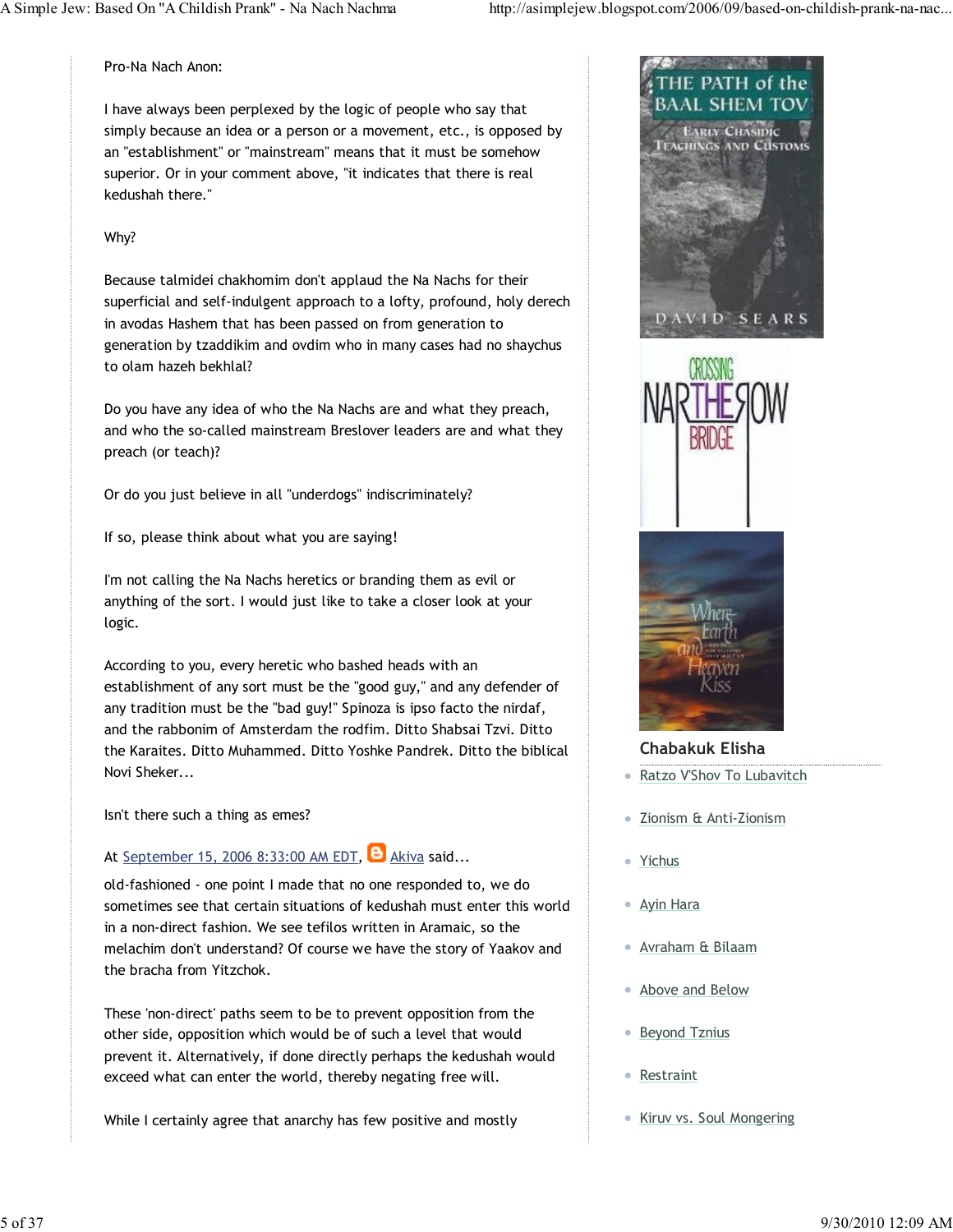negative traits, the leaders of our generation (and I'm not specifically speaking about Breslov here, but I am referring to those within the various religious communities) do not seem to be taking the big stands that would seem appropriate.

One would think that contraversies over evolution and the internet are the biggest concerns of our time, and the implosion of the state of Israel, anti-religious turn of the government, US tuition crisis, and a Haman in Iran with a declared purpose of destroying the Jewish people nothing to be concerned about.

### At September 15, 2006 11:38:00 AM EDT, A Yid said...

Anarchist ideas are not totaly without a precedent in Yiddishkayt. They can be found in Don Yitzchok Abarbanel and in writings of Baal haSulom. Don Yitzchok Abarbanel states (concerning appointing a melech) that actually Toyro doesn't want us to have a ruler, but wants to be moral enough to live in harmony without any goverment. While this sounds very nice, in practice it is out of the question, until Moshiach times (that's why he says himslef, Toyro gives a mitzvo of the melech). Anarchy may be nice in theory, but in practice it is awful (viewing the current state of society).

### At September 18, 2006 1:36:00 AM EDT,  $\Box$  MC Aryeh said...

ASJ, thanks to you and Rav Sears for this fascinating history. I had really not been familiar with the story behind the story before this...

### At October 29, 2006 3:46:00 PM EST, Anonymous said...

On a side note... What bothers me, especially in Israel, is that everyone thinks of Breslov and they automatically think Na Nach. When people from the past hear I'm Breslov, they ask me "now you're one of those people who jump in the streets??"

To say the least, it is annoying that such a relatively small group has in a way "taken the face of Breslov". Meaning, they became so well known that everyone thinks that Breslov = Na Nach.

They may be at virtually all Kivrey Tzaddikim, and definitely print and distribute Breslov works on the biggest scale, but to the unknowing person on the outside, they give a bad name to regular Breslov. And, I happen to be one who personally suffered from this false association (Breslov = Na Nach).

### At October 30, 2006 12:35:00 PM EST,  $\Theta$  A Simple Jew said...

How have you personnaly suffered from this false association?

At December 26, 2006 9:39:00 PM EST, **Anonymous said...** 

is there any movement of breslovers to guide the na nachs?

we have a large group of passionate people here who are ripe to really get to the root of breslov hasidus. i would love to see traditional breslovers reaching out. i think it's interesting that rav kenig said that if

- Non-Kosher Animals Toys
- **Turkey & The Halachic Process**
- A Hardened Heart
- Shelo Asani Isha
- Summer
- Their Gashmius Is Your Ruchnius
- Doing Things Differently
- The Reflection We See
- **How To Give Tzedaka**
- Birthdays
- The Moral Of The Story
- Appeal, Meaning, & Relevance
- Death As An Illusion
- Using Igros Kodesh
- **My Neighborhood**
- Av HaRachamim
- Rationalizing Cynicism
- Kosher Pigskin?
- Non-Jewish Food?
- Minhag Yisroel Torah He (II)
- Minhag Yisroel Torah He
- Another Kind of "Blood Libel"
- Dina
- **A True Virtual Friendship?**
- Akeida
- The "Frightening" Rainbow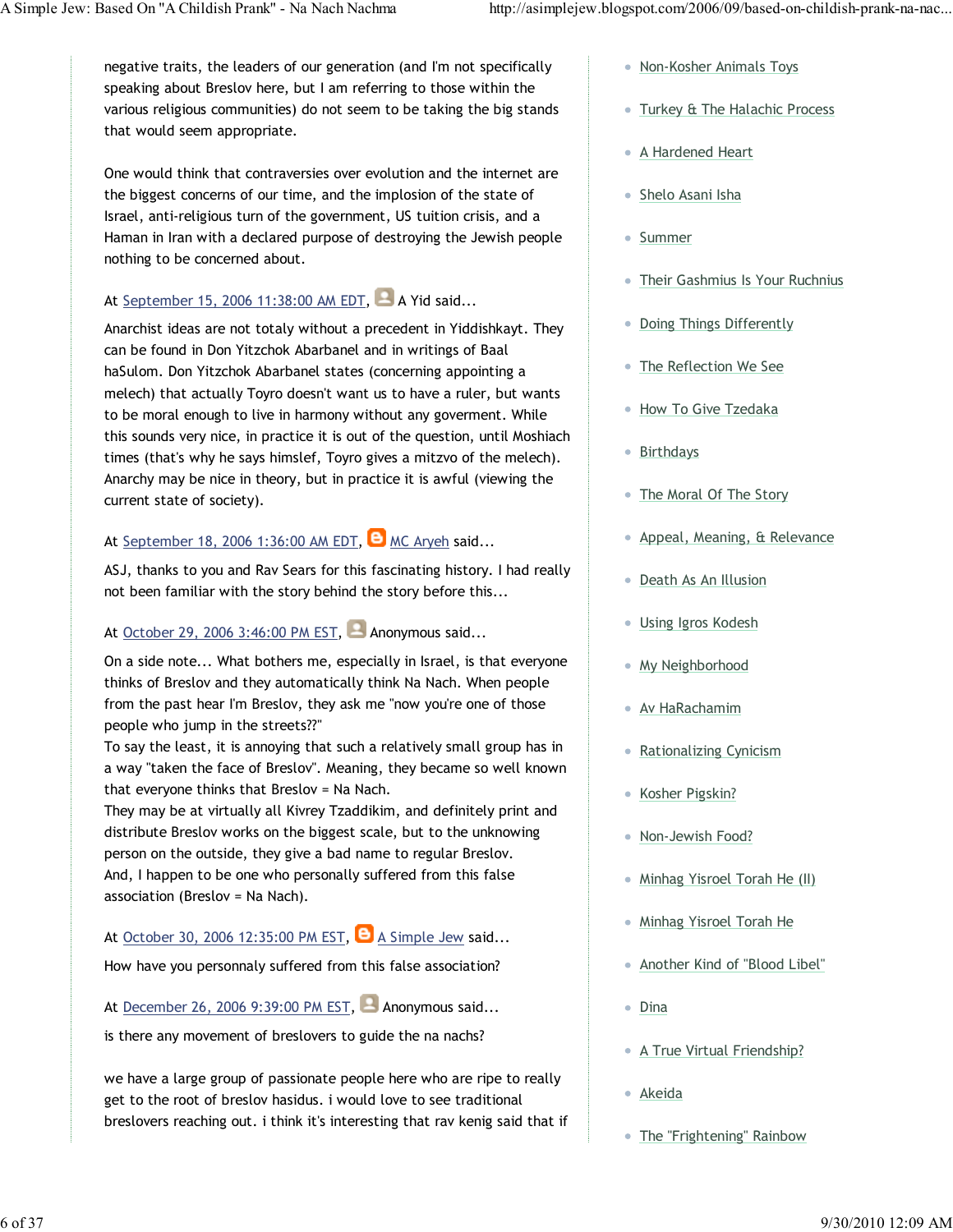he were feeling better he'd dance with them. what does that say? on different levels it could mean that he would embrace their intention and try to steer them properly.

is it easy to do such a thing? no. but you have the "disco rabbi" and we remember the BeSht...this is very rich soil that these youth are into. let's try to bring them in!!!

## At December 26, 2006 9:54:00 PM EST, Anonymous said...

when you google "na nach nachman" you'll see "forum" from the jewishtimes of baltimore. it has a very disturbing quote saying that rabbi israel odesser said he was the messiah etc. would reb dovid please address this. this is very serious and should be well known.

the sincere passion of the na nach youth should be constructively embraced...but any misconceptions about mashiach need to be clarified. breslov doesn't need the problems that chabad has. may G-d clarify and heal it for all of us. amen.

### At December 27, 2006 12:43:00 PM EST, A Yid said...

There lots of opportunities to learn authentic mesoyro and Chasidus al pi Brelsov. Na-nachniks DON'T want it, since subconsciously their goal is anarchy, and not so much Chasidus. What do you propose? To force them? Man has a behiro after all. Some prefer to be hippies-anarchists in night clubs. Some prefer to be hippies-anarchists dressed in shtrayml and kapote. Is it good? Not at all. But probably better than in night clubs. Forcing them has no benefit. They value anarchy, and you want to rid them of their ideal? That's the core thing that attracts na-nachs. Being anarchists, while trying to be frum. I don't think you can "reach out" etc. They are not mislead. They intentionally have chosen to be what they are. Argue with them? Sometimes when they want to hear.

### At January 29, 2007 2:41:00 PM EST,  $\Theta$  Sholom said...

You say "anarchy" like it's a bad thing.

Keep in mind that if there were anarchy, there would be no anarchists. Where there is no anarchy, the theories of anarchism are relevant, thus necessitating the existence of anarchists

## At April 22, 2007 5:45:00 PM EDT, Yonah said...

Everyone I know in Chabad loves the "Nacmanites", including me. you just gotta love them. we all have a lot in common with them -- we are all Jews! Like Chabad, they get people to feel happy about who they are, and happiness breaks all boundaries. Jews should be happy to be Jews and Goyim should be happy to be Goyim.

### At June 6, 2007 4:41:00 PM EDT, **Anonymous said...**

everybody wake up. na nach has nothing to do with the na nachs. the petek itself says that na nach is a secret. only the ones who follow the advice of saba completely can be zoche to understand its true meaning.

- Post Gimmel Tammuz Hiskashrus
- Nuts On Rosh Hashana
- A Wandering Mind
- Leadership
- Ashkenazim & Sephardim
- Trapped In A Cube
- Yerida L'Tzorich Aliya
- How To Approach Learning Torah
- Alcohol & Chassidus
- Circular Logic
- Kherson Geniza
- Ahavas Yisroel (Part II)
- The Tzaddik & Bamidbar
- "Heimishe" Racism
- Bombarded
- One-Dimensional World
- R' Shmelke
- Running An Enjoyable Seder
- Nishmas
- Purim
- Gemara
- Dirty Money
- Isolation
- Parshas Hamon
- Shoresh Neshoma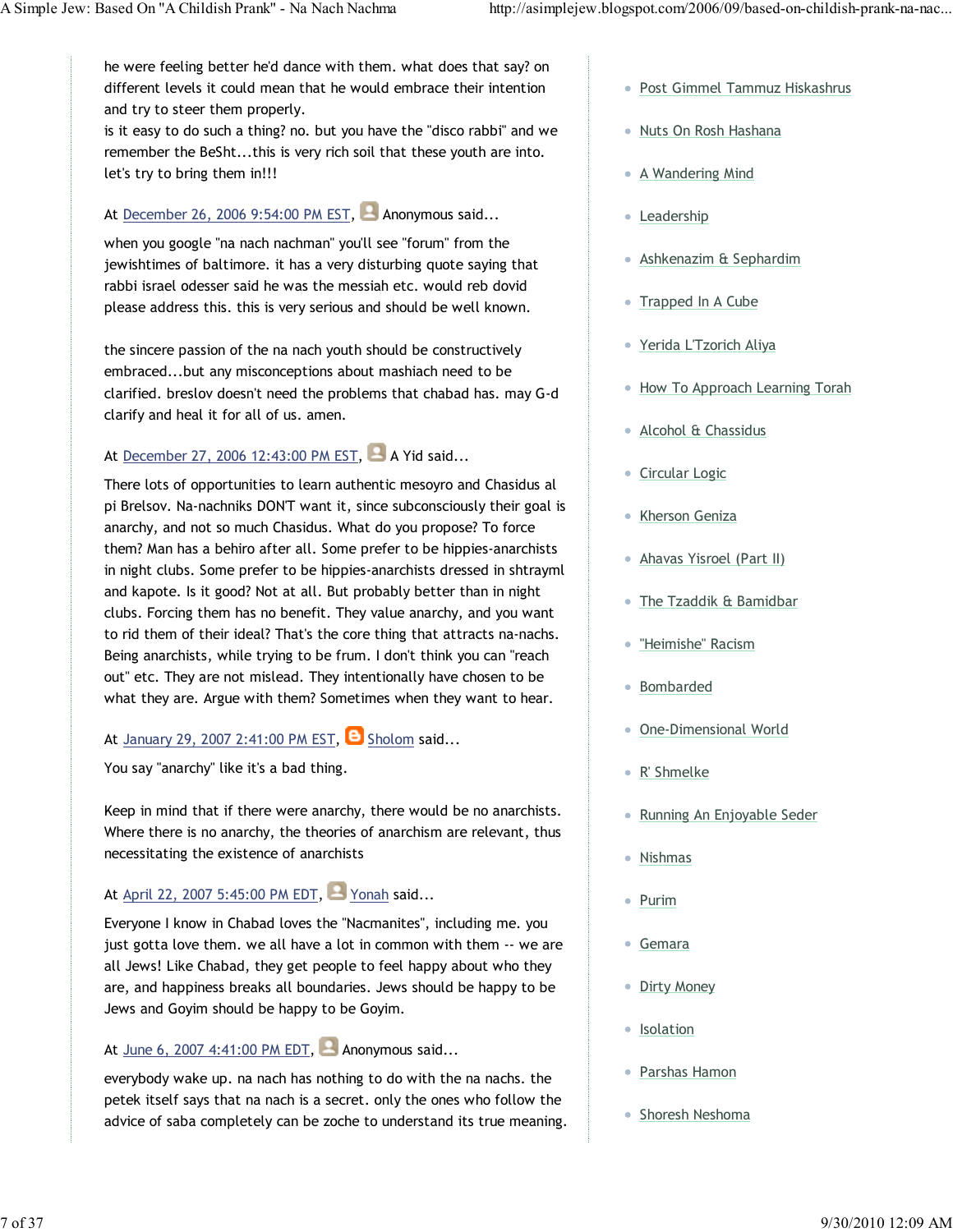just because a person wears a na nach kippa doesn't make him a follower of saba anymore than someone who claims to be a breslover, a follower of rabbeinu. a true breslover is someone who is mekayem torah 123 completely...

### At June 17, 2007 11:39:00 PM EDT, ELIEZER said...

to get to the bottm poiabout all this arguing is that i blev that rabbi nachman is the tzadik emas wich makes him the king now a true king like rabbi nachman knows how to take care of his nation making sure nothing gets involved thats sheker with his ppl that means if na nach was sheker rabbi nachman who reached the highest would have the power to get rid of it but thats not happening na nach is the biggest fire in breslov today ther the ones in uman 3 times a year even more and rabbi nachman knows wat hes doing in breslov ther is no shker wen we rabbi nachman as our king NA NACH NACHMA NACHMAN MEUMAN!!!!!!THE WHOLE WORLD WILL SCREAM whoever denies the petek says rabbi nachman cant take care of his flock and they deny the tzadik emes and the torah to my most prechias student my fire will burn NA NACH NACHMA nt NACHMAN MEUMAN!!!!!!

At June 18, 2007 1:12:00 AM EDT, **Anonymous said...** 

would rabbi sears pls clarify:in israel odesser's book he talks about mashiach in ways that are not correct or appropriate. this is cause for concern.

re na nachniks not being interested in structure or 'being reached out" to...this doesn't apply to all of them,and the outreach is important to try to bring them to more grounded breslov chassidus.

At August 9, 2007 4:24:00 PM EDT,  $\Theta$  PsychoToddler said...

So basically you are saying that this is all Na Nan Nonsense.

At August 12, 2007 7:05:00 PM EDT,  $\Theta$  aaron said...

misnagdim..

At August 12, 2007 7:13:00 PM EDT,  $\Theta$  aaron said...

the na nachs are mamash the only somewhat sane people i know, literally. you just got to forget the machlokes a minute and have a serious chat with one.

these quotes from these rabbis against na nach might have something to do with why the na nachs call them mefursamim shel sheker. - these rabbis are obviously trying to prevent people interested in t'shuva from getting beyond what they represent.

At August 15, 2007 6:58:00 AM EDT,  $\blacksquare$  Anonymous said...

Grace of G-d :

Dear Reb David,

- Honesty
- Chumash
- A New Generation Of Chassidim
- Derech Baal Shem Tov
- Uman 5767
- Observation On Shmiras Einayim
- Chalitza & Tefillin
- Our Internal Files
- His Grandmother's Cow
- Divide the String
- Shlomo & Shimshon
- The Meraglim
- **Eretz Yisroel**
- R' Mendele
- Perils of Yisro's Path
- Bar Mitzvah
- 33 Word Complaint
- Fatherhood
- R' Baruch
- Singing In Defeat
- Chazzanus
- The Umbilical Cord
- Kol Nidre
- Two-Day Yom Tov
- Selflessness
- Elul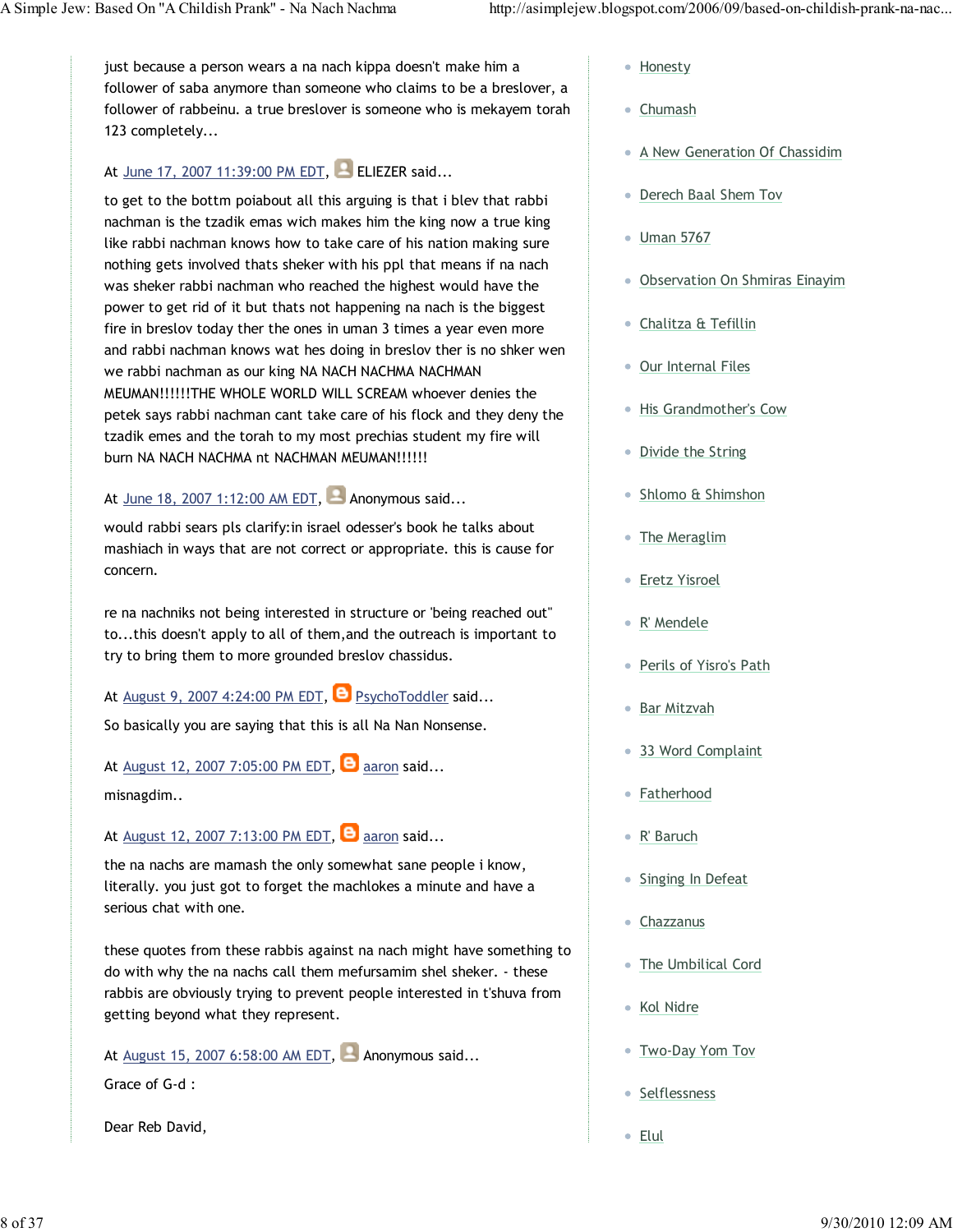Thankyou for your opinion on the Holy Letter. There are many, many people who strongly disagree with you.

Rabeinu says anyone who wants to come purify themselves & follow his teachings can become Tzadikim amitim.

Sabba did this to an extraodinary degree, I think B"H if you really do hisboidedus about it, HaShem will show you that it's much more important not to listen to rumours,

but to think & feel for ones self.

Rebbe Nachman - is the Tzadik Yesod HaOlam, 2nd only to The Holy One Himself, may he be Blessed forever & ever. Rabeinu chose to write a letter to one of his precious students, what's the problem ? You take to heart so much the words of someone who doesn't follow Rabeinu's path & you let that shape your idea of what happened. Rav Koenig shlit'a doesn't hold by the Petek, coz it wasn't written to him, he has his own connection to Rabeinu as you do too. I think maybe concentrate your energies on your avoida & not worry about disproving someone elses Reality.

w/ love & blessings for much understanding & less complaining, Avraham Ya'acov Morris.

NaNachNachmaNachmanMeUman :)

## At October 7, 2007 11:49:00 AM EDT, Breslover said...

To supporters of "petek":

The mere fact that Nanachniks call real Breslover mashpiim "mefursomim shel sheker" clearly shows that their goal in anarchy, and the petek is just a method how to popularize the anarchist approach. They don't need leadership, because otherwise they'll be forced to conform to Breslover traditions, but they don't want, because it is against hippie-freedom lifestyle.

Pretty simple matter, without any fuzzy-obscured pseudo mysticism with petek and etc.

At October 30, 2007 10:06:00 AM EDT,  $\Box$  a nanach said...

i have to agree with everyone who DIsagreesss with you.....the peteck was not only givin for Sabba Yisroel...it was givin for everyone..the whole am Yisroel...and for you too.

its a reminder that we ARE all Tzadikim if we work on our emunah and betachon and be beshimcha and spread the sfarim of Rabeinu. the only reason why somone would not like the peteck would be for his own kavod...bc we all know sabba yisrael hated mifosam shel sheker...Evryone can attach themselves to Rabein ubuy reading his sfarim. its all in there. nothings left out.

and Know Very Well...that sabba said its not even just about the peteck....its about the Name how we got this secret ....the shem HaTzadik. even if it was a prank.CHAS VSHALOM bc i DONT Beilieve that. then we still have the Shem simpled doubled...with Rabeinu left

- Ahavas Yisroel
- Relying on Faith
- Television
- Helpful Meditation
- Comment On His Comment
- A Thought From Parshas Shelach

### Rabbi Dovid Sears

- Rebbe Nachman's Bar Mitzvah
- Vidui Devarim
- The Local Recluse
- "Everything Is Godliness"
- What Our Eyes Have Seen
- Jewish Nationalism
- Chasidic Mysticism Today [II]
- Chasidic Mysticism Today [Part I]
- Uman
- Nullified Within The Infinite Light
- The Road to Uman
- How to Study Likutey Moharan
- The Practice of Breslov Chassidus
- The Seven Beggars [Part 2]
- The Seven Beggars [Part 1]
- Spiritual Supermarket Mentality
- Two Melaveh Malkah Stories
- Speech and Silence [Part II]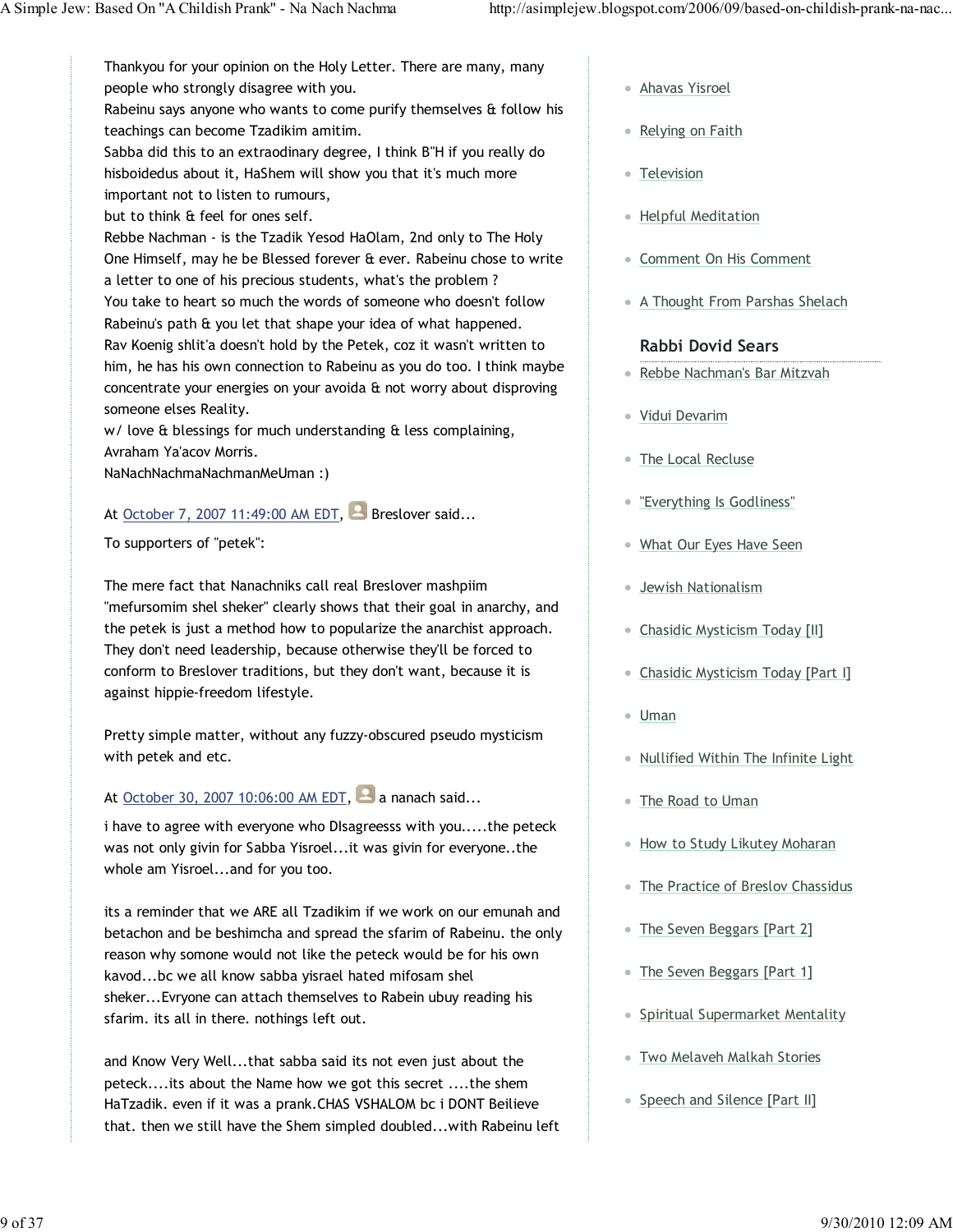us with last. the Redemption. and the right time.

its the name its the sfarim its the trust only in HAShem...its the runiing away from kavod and thinking your something. its the not being comftrable with you life and having emuna and runing after HaShem even if the desire or ferver falls a bit...that means you have to return all the days of your lives.

i suggest you rewrite your page...unless you would bet you soul on it that its meanigless...bc if your wrong....your wrong on something too high to wanna be wrong in...

oh and also all the "breslover "gadolim""" are starting to admit the petek is emet. but there dont want to loose fallowers so they say..."oh but its to high to understand its not for us" and sabba said TIS FOR EVERYONE...EVERYONES THE PRECOUIS STUDENT... keep dancing bc even though you werent shown its emet yet...doesnt mean thats bad...BC WVR HASHEM WILLS IS FOR THE BEST>..SO DANCE THAT YOU THERE AND IM HERE>..BUT ASK HASHEM FOR REAL EMET EVEN IF YOU LOOSE EVERYTHING ON THE WAY...like AVRAHAM YITZCHAK AND YAAKOV...and every real tzadik all the way to SAbba Yisroel.

At October 30, 2007 10:13:00 AM EDT,  $\blacksquare$  a nanach said...

oh and NA NACH NACHMA NACHMAN MEUMAM!!!!!

### At October 30, 2007 10:17:00 AM EDT,  $\Theta$  A Simple Jew said...

A Nanach: Which Breslover Gadol has recently accepted the petek as emes?

At November 22, 2007 11:37:00 PM EST,  $\blacksquare$  Anonymous said...

I'm not a Nanachnachmer, but I strong believe that this movement is a good thing. The petek is not a "prank". I rather think R" Zvi Ashkenazi like you guys here - fears the so called "anarchy" and energy of the Nanachnachmers, and he or his gandfather made the story up. Maybe they are just jealous.

As I see it, there were many books in the room, only R" Ber Odesser himself had the key, no one knew he ate something of fast of tammuz (so there was no need to "cheer him up"), later R" Ber Odesser was miraculously drawn to this specific book, its the original handwriting of the Breslover Rebbe etc. It sounds very authentic to me. Na Nach Nachma is both, modern-contemporary and very spiritual. A good thing.

### At March 6, 2008 4:21:00 PM EST, **P** Tzvi Dovid said...

My first impression of the Na Nachas was that it was some sort of Israeli cult. However I took the time out to talk to some of them and I saw that they were pretty serious about their Judaism. I do however strongly disagree with their anarchistic view that they state on their "na

- Speech and Silence [Part I]
- Returning A Favor
- Minhagim & Breslov
- Breslov In America [Part 2]
- Breslov In America [Part 1]
- The Simple Jew
- Tikkun HaKlali
- Perennialism
- HaNei'or BaLaylah
- Jewish Mysticism And Buddhism
- "Oy Vey" School Of Buddhism
- Reb Avraham Sternhartz
- The Breslov Mesorah
- Conversation In The Airport
- Jewish Music
- Baal Shem Tov & Meditation (II)
- Baal Shem Tov & Meditation
- Akdamus Milin
- Pirkei Avos
- Chometz
- Simple Faith (Postscript)
- Simple Faith (Part III)
- Simple Faith (Part II)
- Simple Faith
- The Legacy of Avraham Avinu
- **A Biblical Generation Gap**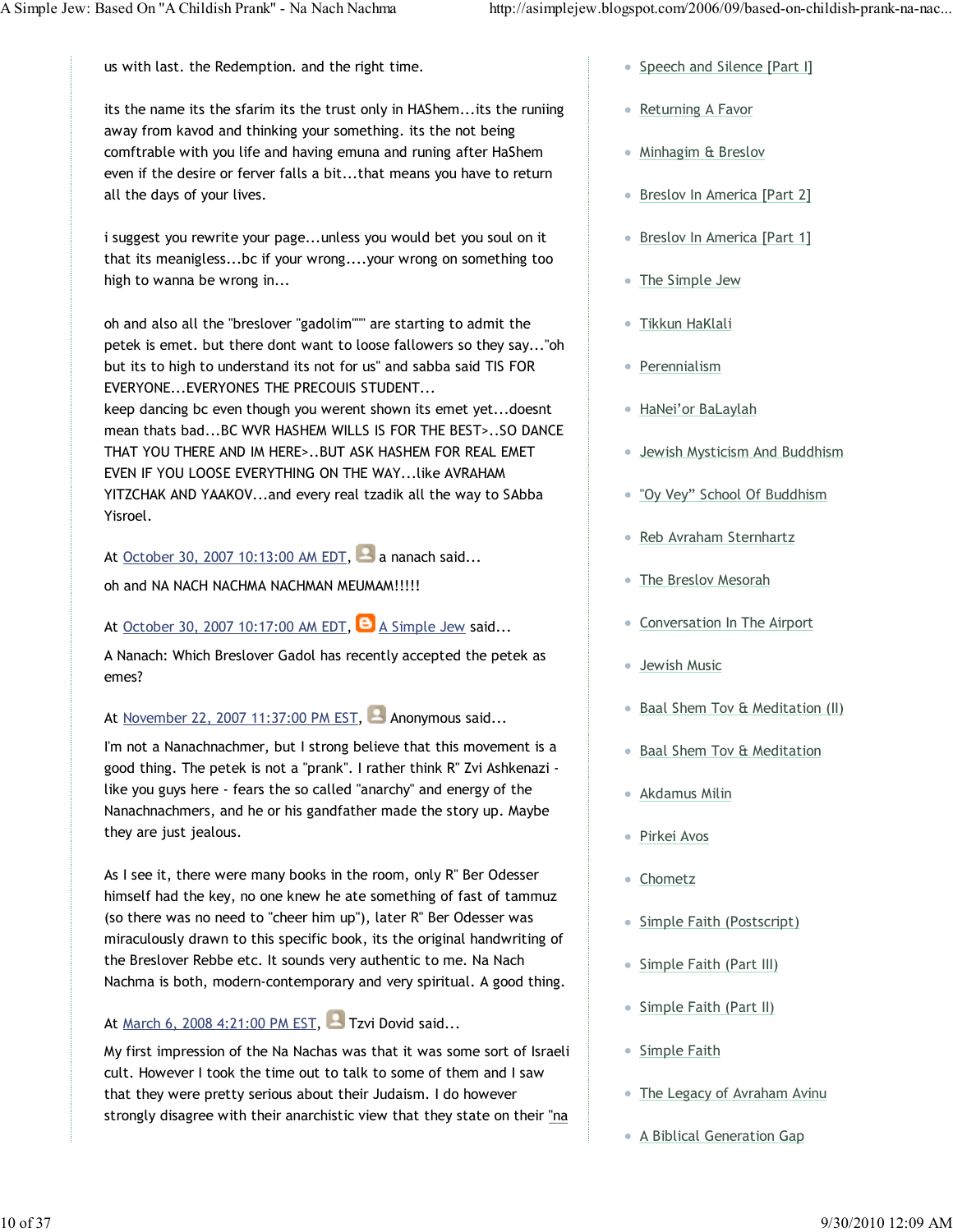nach blog". I think that they are a little misfit about their theory of not following rabbis.

### At March 9, 2008 5:09:00 AM EDT,  $\blacksquare$  Anonymous said...

ALTHOUGH WE DONT ALL AGREE ITS BEAUTIFUL TO SEE THAT PEOPLE ARE TAKING TIME OUT OF THERE LIFE TO TRY AND UNDERSTAND THE PETEK, KEY WORD OF COURSE "TRY". RABENU SAYS "ALL BEGGININGS ARE DIFFICULT" AND OBVIOUSLY SOME OF US HAVE A HARDER TIME EMBRACING SUCH A BEAUTIFUL MESSAGE. when the petek comes your way you can use your free choice( all chochmot put aside) to believe in all it has to offer, or you can limit your self by sididng with numerous people who claim to have written it. either way the petek stays as precious as it is, with or with out you. but why would a person who knows that g-d is infinitly good not take a moment to hear out such a miraculous story. we all recieve peteks in our lives in diffrent forms for example: you loose something and you search for it for days untill you find it in the exact place that you searched for hours. that is a personal petek- hashem reminding you that allthough there is a logical system, hashem surrpasses all and wants you to do the same. first step dont be so damn logical, because the biggest miracels are not, and if you want to be part of them you better stop trying to understand them!!!! what makes sabbahs petek so special is that unlike our "personal peteks" that we need to look oh soo deeply to find, cuz we are so lost in our own worlds. sabbah got it straight up in his face, not to mention from a place of TESHUVA. for those that embrace it, it manifests in the most magnificant ways. it sad that ppl percieve our appreciation for the petek as cultish. its all but cultish. we are here to offer it to all because its ifinite. i would like to say that all groups have bad representation includining nanachs and some have egzagerated. but dont let some people who have missunderstood the total message rob you from coming close to such chesed chinam. by posting nanach all around we are attempting to take people out of their limted mind ( for just a moment) and tap them in to the FEELING that the petek manifests. the feeling that we are all potential tzadikim, the petek is for all of us, bitul tefila and teshuva are the first NECCESARY steps on your path to avodat hashem, and you dont have to be a genious to be part of any of it. BY THE WAY, FOR ALL THOSE WHO HAVE A HARD TIME DROPPING THE LOGIC, HASHEM HASNT FORGOTEN YOU....RABBI MOSHE FIENSTIEN, POSEK HADOR, PERSONALLY WROTE A HASKAMA STATING THAT THE PETEK IS A MIRACULOUS LETTER....

TRUST ME I HAVE SO MUCH MORE TO SAY BUT IM A MAMA TO LITTLE NACHMAN MYSELF AND HES ABOUT TO WAKE UP. BUT ID LIKE TO LEAVE YOU ON ONE LAST NOTE.

a person grows in this world based on his personal choises. without using his free choise he is unable to go from level to level. this being our ultimate goal for one cannot come close to g-d by staying in the same place. i mention this because it saddens me to witness my fellow jews, as well as breslever hand over their own precious bechira to their "rabbanim" asking them if they should travel here, or buy this, or even marry a certain person. worst part of all these rabanim think they are

- The 'Eirev Rav
- Na Nach Nachma
- Eynei Chakhomim
- Explaining A Baal Shem Tov Story
- Nusach Ari
- Rabbi Nachman's "Self-Praise"
- Purim Mysteries
- Knish Wars
- Minyan
- Faith and Reason
- Comparing Chabad and Breslov
- Authenticity of the Zohar
- Disengagement
- **Early Chassidic Texts**
- Eating Meat & Jewish Mysticism

### Rabbi Micha Golshevsky

- In Our Hands
- How To Learn Gemara
- Tikkun Leil Shavuos Or Tehillim?
- Anava & Azamra
- Motivating People
- Becoming A Breslover Chassid
- Sharing The Same Name
- Davening At Kivrei Tzaddikim
- **Limiting Speech on Rosh Hashana**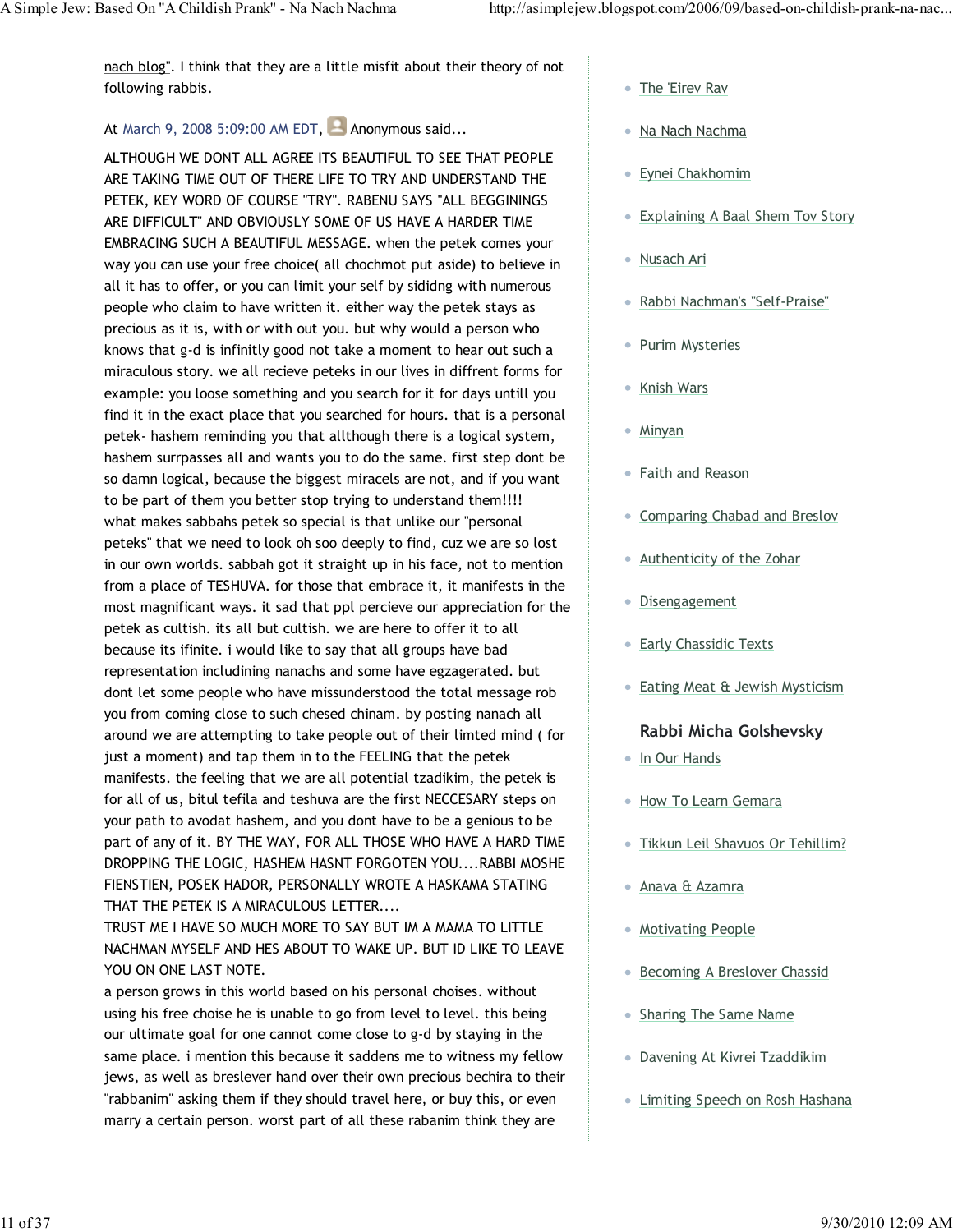capable of answering. so im sorry if thats your relationship with your rav, but that is a "mefursam shel sheker". take it or leave. your rav might be great but one percent of sheker still acounts for something. thats why a true breslever KNOWS that rabeinu is tzadik yesod olam. hes left the perfect path for us to sereve hashem with ALL our potential giving us all the tools we need. we just need to belive in ourself and have a little bi more confidence. for a nanach sabbah is a livivg example of one who truely lives rabeinus teachings, but def does not steel our chance to get closer to hashem as each one must on his own personal level.

so drop the ego and expand your ability to recieve beyond your mind can fathom. enjoy the ride

#### NA NACH NACHMA NACHMAN MEUMAN

### At April 9, 2008 5:51:00 PM EDT,  $\Theta$  rabeinu2israel said...

the petek cannot be explained. If you merit to believe in something as outrageous as this letter from heaven, then you know what i mean when i say emunah (faith) is much higher than da'as (knowledge). It saddens me to see people knocking it, but i can only pray for a brighter future for am yisroel. As for all those followers of the "leaders" of these sects of Breslov, i beg you to get a direct quote from any one of them and their take on the petek. I would be surprised if they would be so bold as to deny a mesora (tradition) that dates much earlier than their living years. Either way, all those who are truly interested (as A.M. said) should seek truth with all their might, and beg Hashem for just one true word...for this alone is a great accomplishment. and either way, it certainly doesn't hurt to say it na nach nachma nachman meuman :)

### At August 31, 2008 10:40:00 AM EDT, **Rak Hashem said...**

SHAME ON ANY OF YOU TO SPEAK LIKE THAT OF SUCH A TZADDIK LIKE RAV ISRAEL BER ODESSER!! NONE OF YOU HAVE ANY IDEA WHAT YOU'RE TALKING ABOUT, THERE'S SO MANY PROVES HAVE IT CAN'T BE A CHILDISH PRANK. YOU HAVE NO RIGHT TO SPEAK ABOUT EITHER HIM OR HIS FOLLOWERS LIKE THAT! HE WAS THE MOST BRESLEVER CHASSID IN THIS GENERATION NO ONE HAD MORE THAN HE DID FOR RABBEINU HAKADOSH! NONE OF YOU PEOPLE WHO SPEAK BAD ABOUT HIM HAVE THE SLIGHTEST CLUE ON WHO RAV ISRAEL WAS... ALL OF YOU HAVE TO DO A BIG TESHUVA AND ASK MECHILA FOR SPEAKING AND THINKING SUCH THINGS

### At September 2, 2008 5:42:00 PM EDT,  $\Theta$  saba-noon said...

G-d rules with the Tzadik... after that anarchy rules. Unless you would like to be a slave to a half tzadik. The kind that means well but has his own issues to deal with like love of money and honor. Anarchy is good. Anarchy is very organized. Anarchy means everyone working together as friends. I don't think that you should be so concerned with Gedolim, Saba had the true tradition of Breslov. Saba got the letter. Na Nach is here to stay. We are getting more and more organized and are prepared

- The Best Source of Chizuk
- The Arizal's Assurance
- Tapping Into Deveykus
- Extra Stringencies
- Practical Azamra
- Rodef Shalom
- Bizyonos
- Recognizing A Tzaddik
- Gematria

### Rebbetzin Yehudis Golshevsky

The Next Mitzva

### Rabbi Lazer Brody

- Last In A Lifetime
- The Benefit Of The Fall
- Olmert's Good Points
- Asking For Forgiveness
- Unpleasant Memories
- Video Games & DVDs
- Protesting
- Zohar
- Auctioning Honors
- Decisions
- Shmiras Einayim
- Giving Tzedakah
- Maintaining Focus

#### Rabbi Ozer Bergman

• Receiving The Torah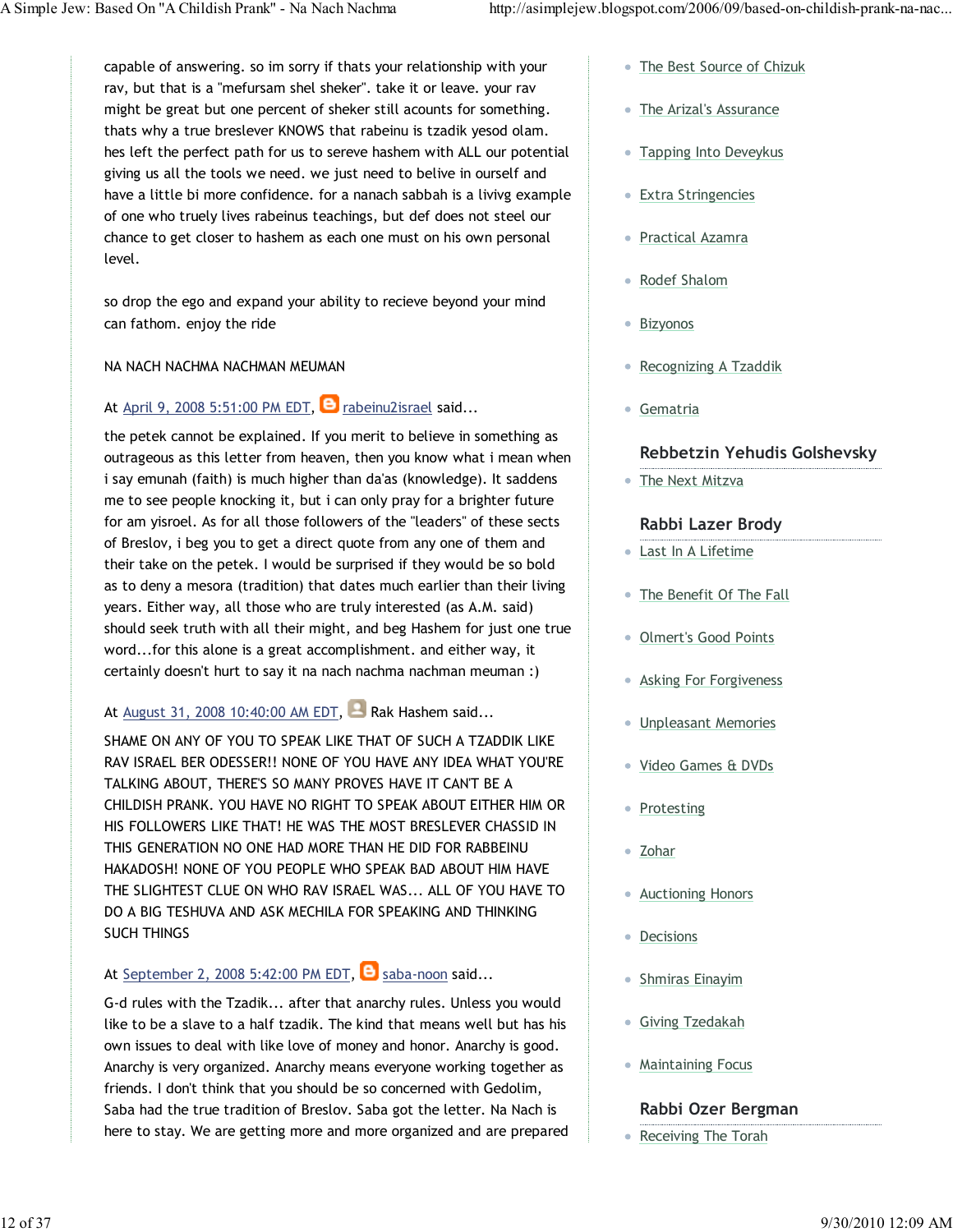to do whatever it takes to spread the books of Rebbe Nahman...and of Saba. "Spreading the books of Rebbe Nachman is the Holy of Holies" -R' Itzchak Breiter (the seven pillars) These guys publishing these books are the future Priests of Hashem in the coming Redemption. There is great honor in store for those that help a Na Nach in any way. Those that oppose the Petek are in grave danger for their souls and their eternal good might be lost unless they do Tshuvah. Rebbe Nachman can help them if they were simple enough to follow his advice. Sadly they choose money (gedolim) and honor. I thank G-d every day that I have nothing to do with these sick perverted people who so arrogantly oppose the Petek. And I pray that all you people who follow these opposers look very deeply into your soul and make your choice, for you will account before the Throne of Glory for calling these people "Rabbi's". "The time of the Final Redemption is very near"- Na Nach Nachma Nachman MeUman.

### At September 2, 2008 5:58:00 PM EDT, bahaltener said...

These guys publishing these books are the future Priests of Hashem in the coming Redemption. There is great honor in store for those that help a Na Nach in any way. Those that oppose the Petek are in grave danger for their souls and their eternal good might be lost unless they do Tshuvah.

Sounds like a christian slogan - "believe in Yoshka the savior or be damned". The danger is the profanation of Breslov name, coming from such an attitude amongst Nanachniks.

### At September 2, 2008 7:29:00 PM EDT,  $\Theta$  saba-noon said...

#### christian attitude:

Boring responce, Common trash that I constantly hear from you pathetic opposers. I wrote an article about this subject.called "Na Nach and Chritianity"

### :http://www.blogger.com/email-post.g?blogID=32243330& postID=6088530003227738787

Your form of Jewishness is to mock the Holy Saba (his merit should protect us) and say that he does not know the difference between a miracle and a practical joke. His whole holy life was based on this miracle.

So sad, so sad that you have so little faith in the Tzadik that he is alive in heaven and interacting on earth with his holy students. You have a problem with me calling the least of Breslovers higher then the gedolai Ha Dor, Then you have a problem with Rebbe Nachman... and yes. woe to you. I would not trade one single chant of Na Nach for all your money, power or whatever else you think is so important that makes you oppose the miracle of the Petek. Saba said those that mock and belittle the Petek have no portion in holiness. That's Na Nach. Those who opposed Saba died terrible deaths. Be careful Dude. G-d Loves Saba and is very picky about the honor of his holy servants. I say this in love. Be careful. You have no idea what you are dealing with when you

- Likutey Moharan
- Alarmists
- Room For Hashem's Thoughts
- Open to Whatever
- Finding A Chavrusa
- Simcha
- Shabbos

### Rabbi Yakov Horowitz

- Pictures From My Photo Album
- Pictures [Part II]
- Pictures [Part III]

### Rabbi Avraham Greenbaum

Finding one's good points

#### Rabbi Nasan Maimon

V'Sartem

### Rabbi Chaim Kramer

Degel Machaneh Ephraim

### Rabbi Avraham Bloomenstiel

- On The Way To Uman
- Aliya
- The Arizal, Chassidim, & Tzitzis
- Breslov & Music

#### Rabbi Binyomin Rosenberg

Eizer L'Shabbos

### Rabbi Shmuel Rosenberg

- Minhag Yisroel Torah He
- Safrus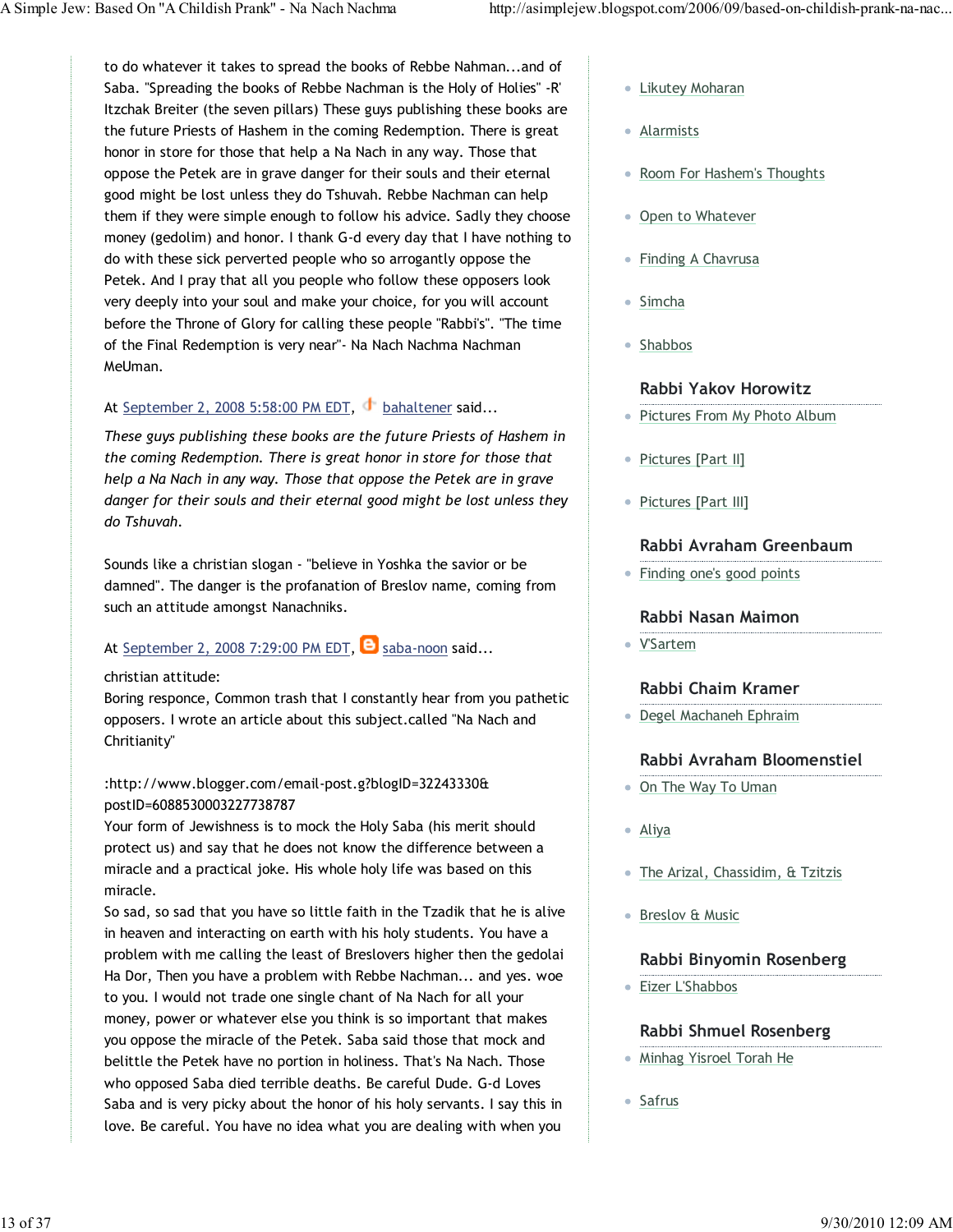oppose the Petek. Better to keep quite and out of the way. Saba said "The Redemption is coming soon and it is centered around the miracle of the Petek." The opposers are going to look pretty stupid when the Moshiac accepts the Petek.

### At September 2, 2008 7:58:00 PM EDT, bahaltener said...

#### saba-noon:christian attitude:

Boring responce, Common trash that I constantly hear from you pathetic opposers. I wrote an article about this subject.called "Na Nach and Chritianity"

From you words filled with gayva and despise, it makes sense to conclude that there is no point in reading these articles at all. Doesn't worth the time.

I see no point in further discussions with you. So don't waste your time either please.

### At September 2, 2008 8:11:00 PM EDT,  $\Theta$  saba-noon said...

Not pride, Humility that I accept the simple meaning of the simple words of a holy Tzadik as true, is not pride it is humility. Despise, yes I despise falsehood, and needless sophistication, that try to jail the unknowing masses to the point of not even recognizing a miracle in their face when G-d does one, I despise lies, not you or any creature on this earth. I make it a point of loving everyone and everything especially truth. Not reading the article just shows that you have no interest in truth, ignorance is not bliss. I'm not interested in further discussions with you either, Like I said it is better to just keep quite, and out of the way rather then oppose the Petek.

### At September 2, 2008 8:18:00 PM EDT, **Anonymous said...**

Interestingly, most radical anarchists who speak about this petek can't stand any kind of authority, and are very aggressively against "chaverim" in Breslov, who have some real mesorah. This just shows how this whole thing isn't leshem shamaim at all, because it brings people to hatred, absence of emunas chachomim (about high importance of which Rebe speaks) and a whole bunch other negative things. This is itself shows, that "good" coming out of a bad thing isn't really good.

### At September 2, 2008 8:23:00 PM EDT, bahaltener said...

saba-noon: While I see no point in discussions with you or the kind, there is a point not to "be quiet" about problems in Nanach. Otherwise someone can be trapped in these problems. And if you don't like people not being quite - you'll have to get used to it.

### At September 2, 2008 8:41:00 PM EDT,  $\bullet$  saba-noon said...

to anonymous: The following is a list of names of Rabbi's that form the tradition that Saba (R' Odesser) received. Rebbe Nachman's main student was R' Noson. who published all the major books of R'

- Kever Of Hillel
- Tsfat
- Kinneret
- 7 Adar In Meron
- A Hike To Kever Shammai

#### Rabbi Tal Zwecker

- Meditation & Avodas Hashem
- Chad Gadya
- Jewish Meditation
- Clevelander Chassidus
- Delicious Food
- Kings & Princes
- Avodah For The Common Man
- Simcha [II]
- Simcha
- Yevamos
- The State Of Chassidus Today
- Patience
- Nusach
- Chok L'Yisroel
- Niggunim

#### Rabbi Zvi Leshem

- How To Identify A Spiritual Fall
- Peak Moments
- What To Learn?
- Terminal Illness & Emuna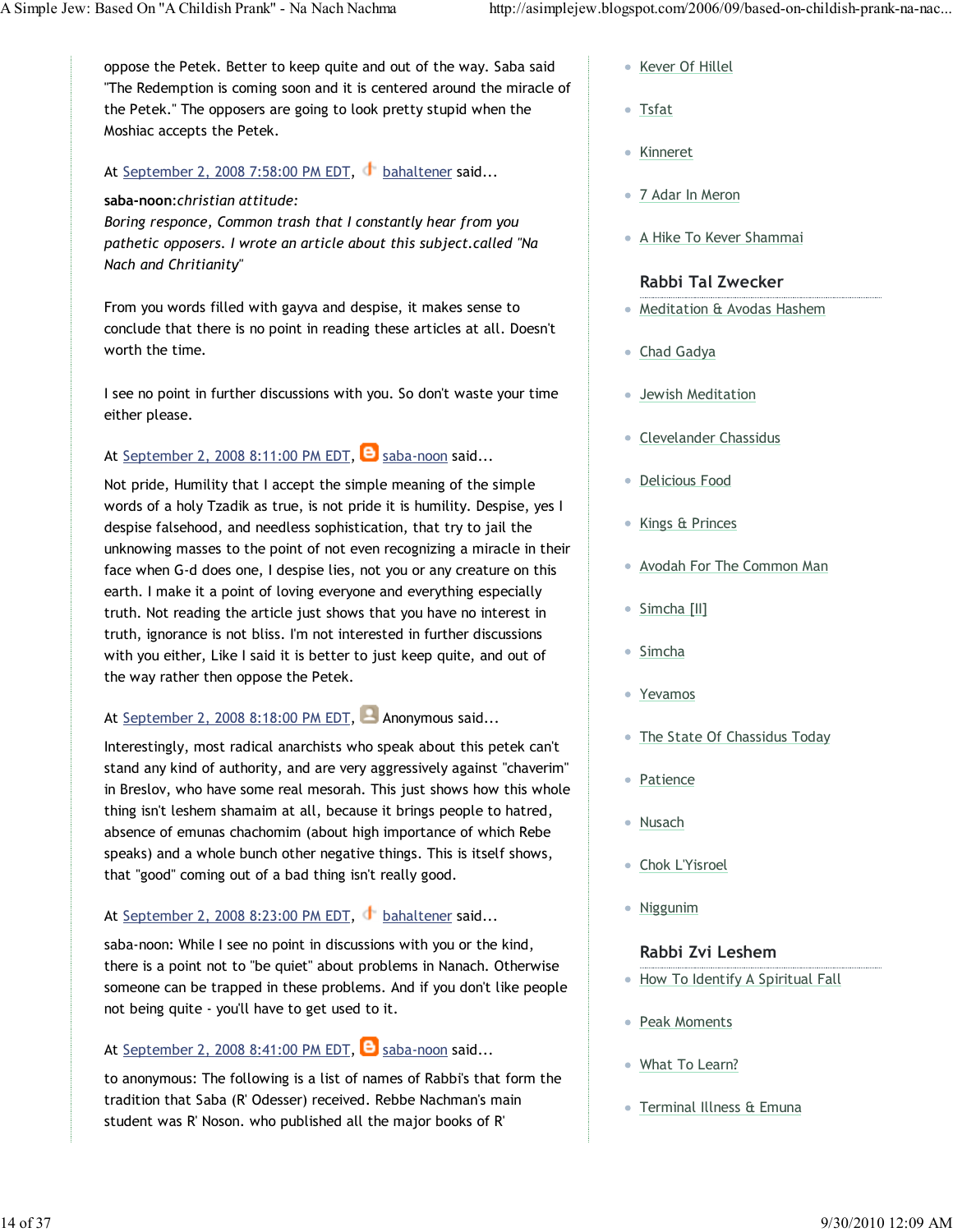Nachman. In R' Noson's house lived R' Moshe Breslover, who served R' Noson. note: Rebbe Nachman says that the servant of the teacher is the true receiver of the teacher's light. R' Moshe Breslover taught R" Israel Karduner. (One of the 36 hidden Tzadikim) R' Israel Karduner was the teacher of R' Odesser (The Saba). Saba received a letter from R' Nachman miraculously. Saba believed this with all of his heart mind and soul. Saba in turn said that one does not "need" a living teacher.. Rather only the books of R' Nachman, to pray to G-d and friends to talk to about these things. Saba basically said that all the "leaders" of Breslov were false and that he was the only true leader of Breslov. Saba was a very, very, happy man his whole life who laughed a lot. Saba has the mesoret emeti (the true tradition of Breslov). What these other guys claim is weak in comparison. When they oppose the Petek they disqualify themselves as leaders. I have nothing against leaders as long as they are true. Those that oppose the Petek are liars. This is what Saba says. Hatred for lies is good. One should hate lies not the liars. I have no hatred for anyone. Only for the lies they speak.

### At September 2, 2008 8:59:00 PM EDT, **Anonymous said...**

Saba in turn said that one does not "need" a living teacher..

If he did, it was his private idea, not grounded anywhere in Breslov, since great teachers of Breslover chasidus of earlier generations (Reb Noson and Reb Nachman Tcheriner ztz"l for example) clearly said that one can need a living teacher.

Saba basically said that all the "leaders" of Breslov were false and that he was the only true leader of Breslov.

Firstly I doubt that he ever said anything like this. This is what Nanachers are trying to put in his mouth. And even if he did, so what? It is simply false, and there were other great teachers and leaders in Breslov.

### At September 2, 2008 9:00:00 PM EDT,  $\Theta$  saba-noon said...

There are no "problems" in Na Nach. Only misunderstandings from the outsiders and the pride of those that oppose. I am aware of all that they say against Na Nach and it is all either ignorant or lies. And if one is interested in the truth they will Pray to G-d to guide them, for there is no way to understand a miracle logically, and these so called "problems" are mainly a reflection of a lack of simple faith. That is the problem. Rebbe Nachman regarded simple faith, without any sophistication as the main point of Judaism. and all these so called "leaders" of Breslov would believe some non-Breslover prankster rather then one of their own brothers. Sad, yes, but everyone has free choice. Those that believe in that prankster will have to spend their time in Gan Eden (or wherever he might be) with him while those that believe in the Miracle of the Petek will be laughing with Saba (I assure you that he is in Gan Eden). The choice is yours. One has nothing to lose and everything to gain. Opposing Na Nach will not bring you happiness.

- The Stumbling Block
- Eating & Aroma
- The Emuna Of Yosef HaTzaddik

#### Rabbi Fishel Jacobs

- Coercion?
- A Baal Shem Tov Story
- Israel Behind Bars

### Rabbi Shlomo Slatkin

- Yiddish
- Preparing For Rosh Hashana
- Davening on Shavuos
- Karliner Chassidus
- Pesach With The Rebbe
- Purim In The Rebbe's Court
- The Pair of Tefillin

### Rabbi Yitzchok Wagshul

- Chabad Chassidus
- Torah Or & Likkutei Torah

### Rabbi Eliezer Shore

Judaism And Buddhism

### Rabbi Tanchum Burton

- Mishnayos & Gemara
- Segulos In Breslov
- Inside Out
- Advice & Initiative
- Our Parents & Other Parents
- Friendly Barriers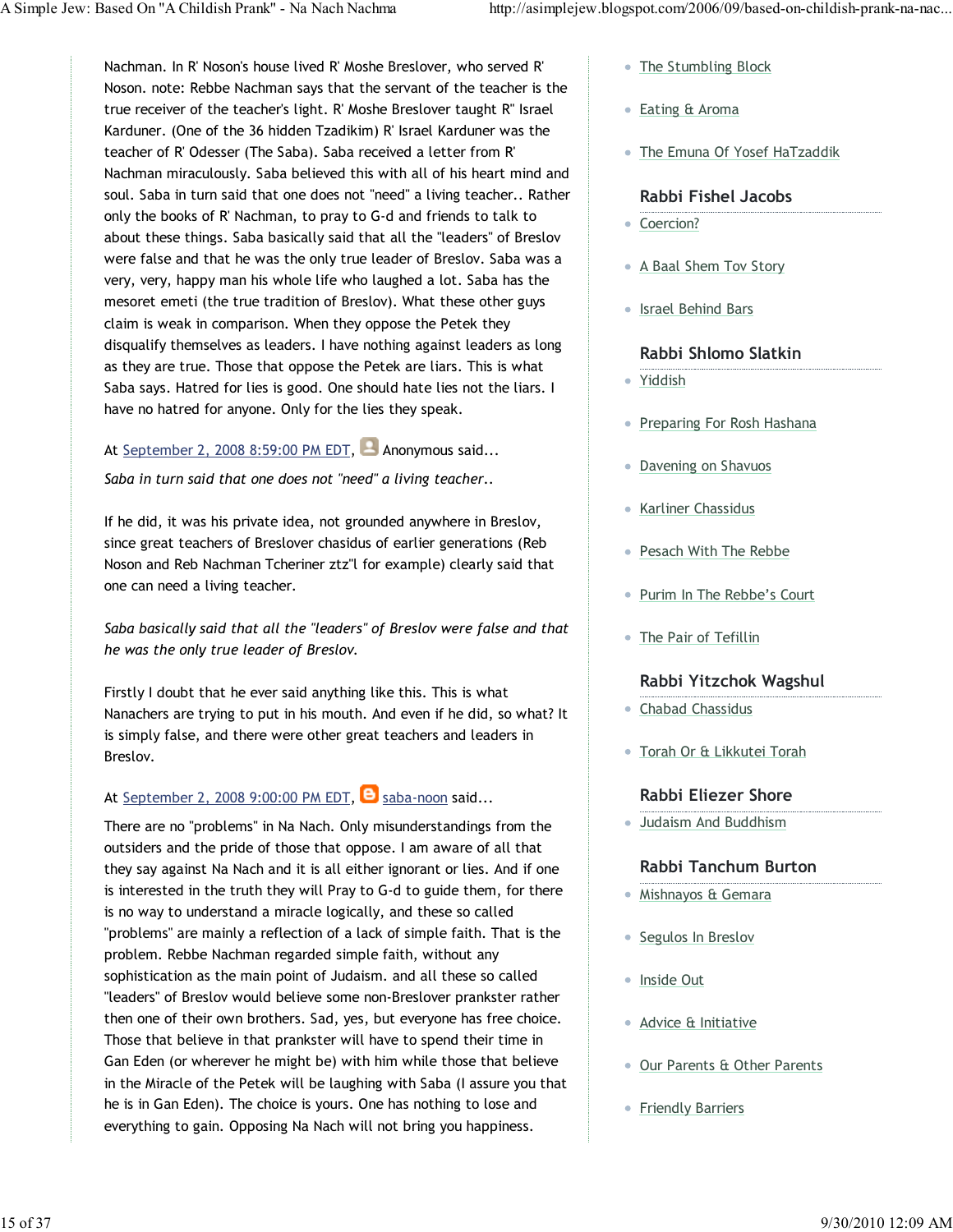Sincere questioning will bring you understanding and true understanding will bring you healing. We all need healing. All of us. (some of us more then others).

### At September 2, 2008 9:47:00 PM EDT,  $\Theta$  saba-noon said...

#### Dear anonymous.

I have never read the words one "needs a living teacher" anywhere in the traditional texts of Breslov. I would be delighted to see such a thing. Everything that Saba said was firmly based in Breslov tradition. Saba is Breslov Tradition. To have Rebbe's or not to have Rebbe's is a very old argument in Breslov from the very begining. Saba says Your friend is your teacher, your Rebbe is Rebbe Nachman alone. A common misconception about Na Nach is that we don't believe in leaders. We do, If they are true. (Anarchy does not mean "no leaders" that would be Chaos.)

### you said:

"Firstly I doubt that he ever said anything like this. This is what Nanachers are trying to put in his mouth. And even if he did, so what? It is simply false, and there were other great teachers and leaders in Breslov."

Put it together, real simple, Saba clearly said that the entire Final Redemption centers around the Miracle of the Petek. That all the nations of the world will join hands and say "Na Nach Nachma Nachman MeUman." That everyone will buy a copy of the Petek and that every printing house in the world will be printing it. He said many many things like this many many times. Yet none of the "Gedolim" of Breslov accept the reality of the Miracle. But they all have a lot of money and honor. Interesting isn't it? and Yes there were many great and true leaders in Breslov. Today they are all Na Nach.(all of them accept no honor and have no money) Pathetic generation that it is, Hashem, Please in the merit of all the True Tzadikim have mercy on us all and bring us to the Truth of the Truth, please.

It is not my job to try to convince you that Saba is True. That is your choice to believe alone. My job is simply to inform you of the facts.

### At September 2, 2008 10:34:00 PM EDT, Anonymous said...

I have never read the words one "needs a living teacher" anywhere in the traditional texts of Breslov. I would be delighted to see such a thing.

Learn through the whole Parparos leChochmo, on Likutey Moharan I:61 (slowly), and especially pay attention there to #11. Tcheriner Rov explains there, that one needs living teachers, even though one can learn from sforim on his own if he CAN'T FIND one, and in such case one has to do it in a certain way, and not "do as you please".

We can continue after you'll do it.

- Overstretching Yourself
- **Engraving Emuna**
- Meshivas Nafesh

### Rabbi Perets Auerbach

- "In the Wilderness"
- "Primal Scream" Hisbodedus

### Rabbi Betsalel Edwards

- Komarno & The Internet
- The Beis Yaakov Of Isbitza
- Bitachon & Silence
- Aveiros In Our Dreams
- Isbitzer Chassidus

### Rabbi Shais Taub

- Tanya: Where To Begin?
- Ahavas Yisroel
- Iskafia
- **Approaching Tanya**
- Leather Shoes Part 2
- Leather Shoes

### Rabbi Ephrayim Portnoy

Chernobyl & Breslov

### Rabbi Yaacov Yisroel Bar-Chaiim

- Slonim (Intro)
- The Distinction of Slonim
- The Distinction of Slonim (II)
- The Distinction of Slonim (III)
- De-Victimize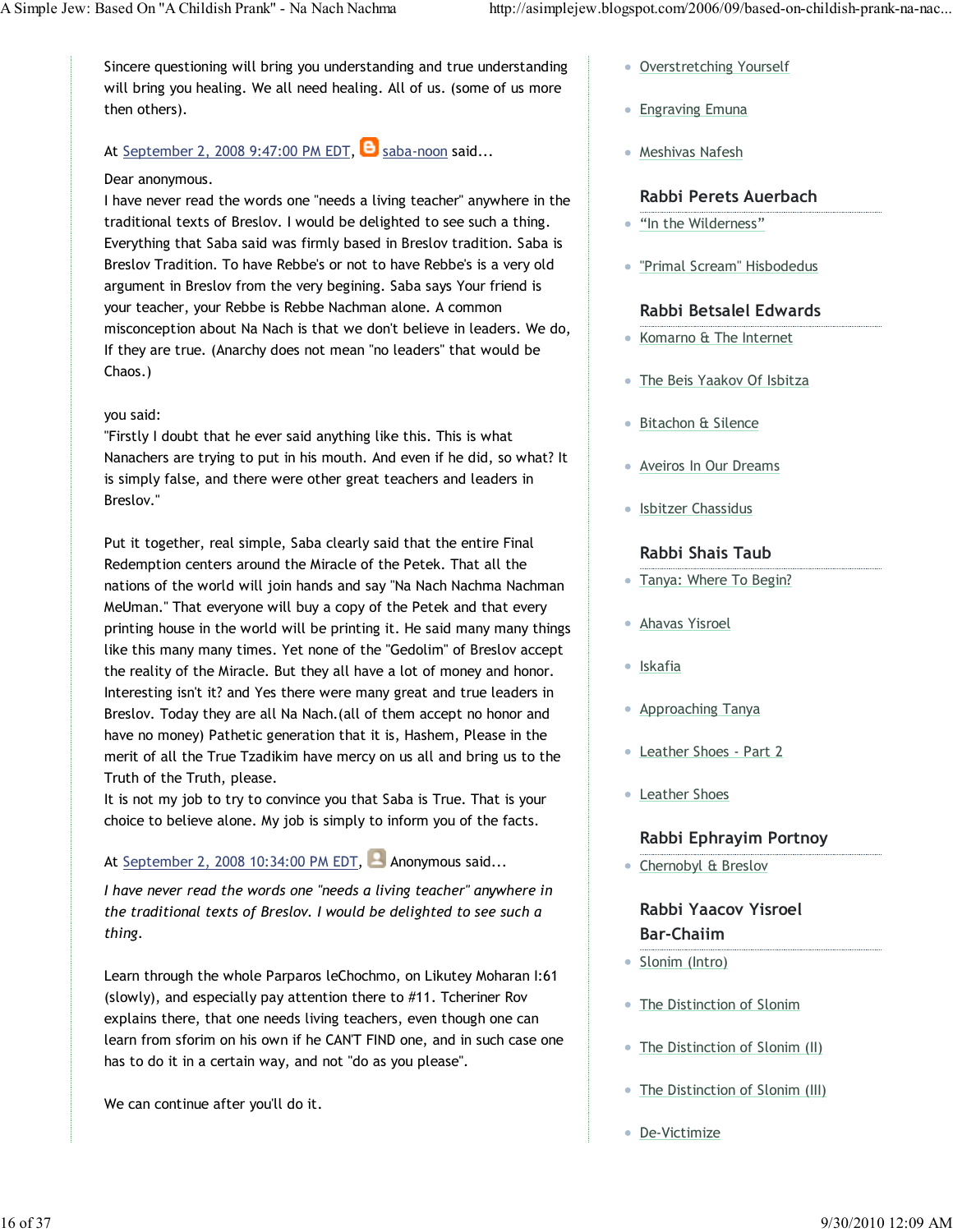### At September 2, 2008 10:36:00 PM EDT, Anonymous said...

Put it together, real simple, Saba clearly said that the entire Final Redemption centers around the Miracle of the Petek. That all the nations of the world will join hands and say "Na Nach Nachma Nachman MeUman." That everyone will buy a copy of the Petek and that every printing house in the world will be printing it. He said many many things like this many many times.

Irrelevant to the subject above. Bring a quote from him, where he says that there is no true Breslover leaders except himself, or quit telling that he said so.

### At September 3, 2008 1:15:00 AM EDT,  $\Theta$  saba-noon said...

He says in a video when they asked him when will Moshiac come He said "Tell people to stop listening to the Rabbi's, when people stop listening to the Rabbi's then Moshiac will come" You sound to me like a person that still this is not good enough and that's fair. What I said is what Saba "basically said." I did not say that he said those words exactly. But as every serious learner knows that the truth of the Rabbi's teaching is found primarily in the hints and not in his words explicity. Rebbi Nachman for instance never openly said "I am the tzadik HaDor" or "I am the Tzadik Emes." Yet for those who learn seriously, meaning with a sincere desire for truth and to purify themselves of all sin, know that is exactly what Rebbe Nachman meant. I am not interested in intellectual games. The Truth of Saba is very simple and very clear. I don't know how much I am allowed to tell you for I don't know even if you are Na Nach or not. He says some very serious things on tape about this subject, it is shocking. But if you are sincerely seeking you will see in many places all over "Israel Saba" (the book in english) it is implied and understood by all the followers of Saba. anyway I will compile some of the quotes because it needs to be done. Thanks You gave me another job to do.

### At September 3, 2008 1:27:00 AM EDT,  $\Theta$  saba-noon said...

#### to the other anonymous.

I can't find it. I have Parapot Lechockmah here in front of me. I am too busy to read this whole lesson right now on LM 1 61. In my edition there is no #11. which edition do you have? On what page is it?

### At September 3, 2008 11:00:00 AM EDT,  $\Theta$  Sfas ha-Nachal said...

I, for one, always make a point of ignoring those who write anything in the form of:

basically said that all the "leaders" of \_\_\_\_\_\_\_ were false and that he was the only true leader of \_\_\_\_\_\_."

- **Between Feelings and Truth**
- Misken & Mediated Learning
- Tight Knit
- Beyond Satan

#### Rabbi Yehoishophot Oliver

- Non-Kosher Animal Toys
- Non-Kosher Animal Toys (II)

#### My Wife

- Cost of Jewish Toys
- Kosher Grape Seed Oil
- One Baby Step At A Time
- Chanukah Gifts, Unwrapped?
- A Present From "Em"
- Finding Lost Items
- The Innocence of a Child
- Parental Influence
- Making Challah
- Finding Out A Baby's Gender

#### Dixie Yid

- **Shemiras Habris**
- Bitter-Tasting Medicine
- Forcing Happiness
- Artificial Kavana?
- Mei HaShiloach
- Following The Chernobyl Derech
- Caught In The Storm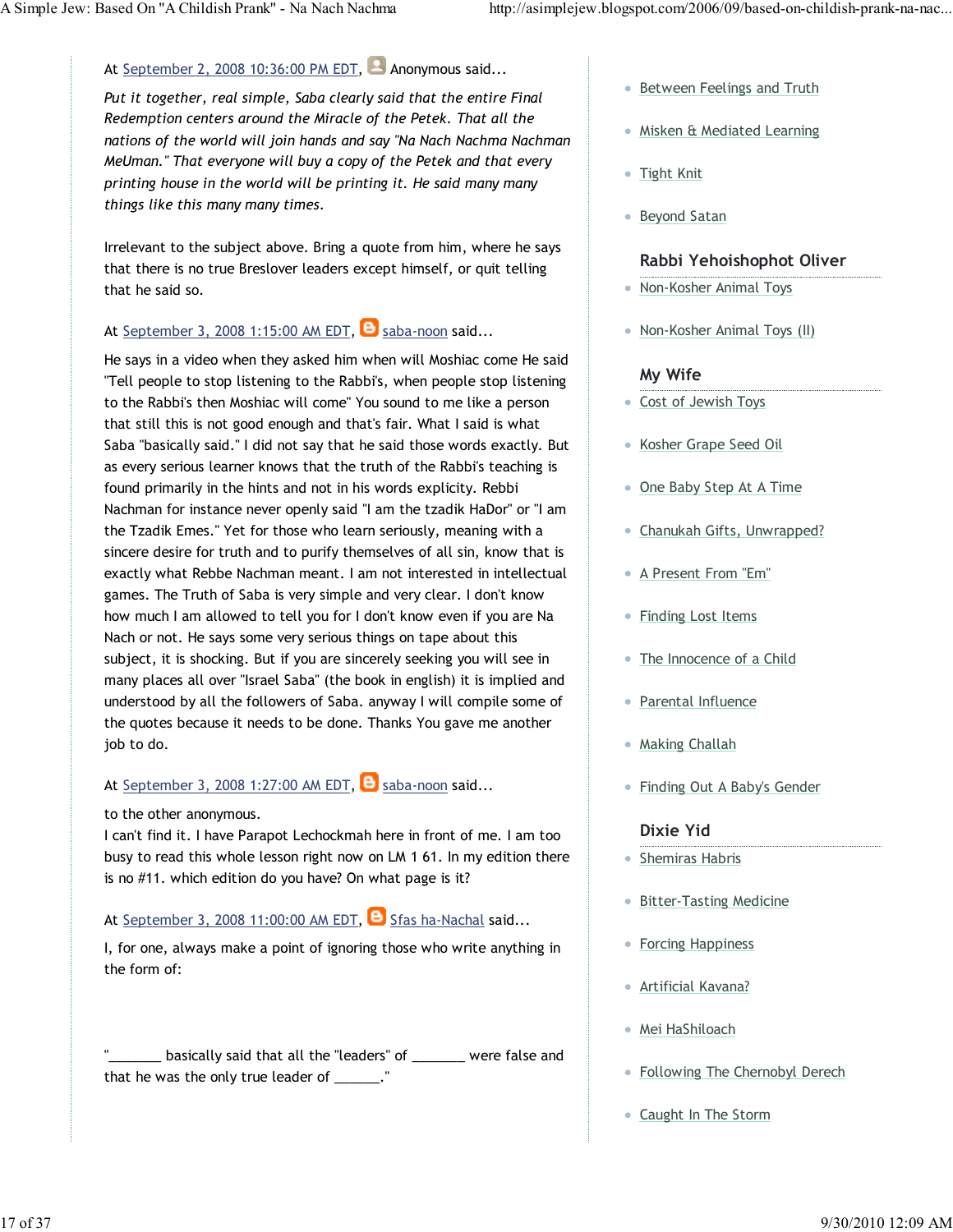Such as:

"Saba basically said that all the "leaders" of Breslov were false and that he was the only true leader of Breslov."

#### - Avi Bloomenstiel

At September 3, 2008 11:20:00 AM EDT,  $\Theta$  yitz.. said...

#### @saba-noon,

The only thing I don't understand is how you said at once that you want to understand the simple meaning of the words of tzaddikim, and that there's more in the 'hints' of the tzaddikim than in what they actually say..

that sounds like a contradiction to me?

At September 3, 2008 12:05:00 PM EDT,  $\Theta$  saba-noon said...

#### to Yitz,

Hello, thanks for reading and posting. All the words of Rebbe Nachman are to be understood in their simple meaning, and we should strive to fulfill the simple meaning. Like when The Rebbe said "Go to the field and speak to Hashem like a friend" He meant that simply and literally. At the same time the words of the Rebbe are very very deep and each word contains many deeper secrets that through honest learning prayer and discussion with true friends we can merit to understand hints and deeper levels and so find true personal advice from these words for our own personal life. But never do the deeper meanings of the words ever contradict the simple meaning. So when the Rebbe said "Go to the fields and talk to G-d" he literally meant "field" and "talk" etc. though truth is "one" there are always higher and higher levels of truth and we must always strive to higher and higher perceptions of truth. There is a soul connected to the books and there are things that only someone who truly loves Rebbe Nachman and cries to G-d can ever understand and these things cannot be explained to another it is a spiritual intimate experience. Rebbe Nachman teaches about this experience that one can have with him. When Saba said that he got the letter from heaven he meant that literally and simply. But yes, there are implications to this truth and deeper understandings that were hinted to.(and many explicitly said) First except the simple meaning of the words with complete faith and then, holding on to that truth search deeper and deeper in learning and prayer and application and many hints and secrets open up. This is not meant to be a philosophical, academic debate. But my wisdom in these matters are all drawn from the Words of Rebbe Nachman. I really encourage everyone to read the books of Breslov and of Saba themselves and pray, and discuss with

- **Confronted Each Day**
- Searching Everywhere
- Pesach
- The Lego Castle Phenomenon
- A Hardened Heart
- In All Places
- Balancing Roles
- Sensitive Topics In Chumash
- Derech Eretz In The Cyber Age
- "My" Sefer
- Expressing Grief
- Hashgocha Pratis
- **Glossing Over The Negative**
- Implementing Bilvavi
- Fighting In The Grave
- The Two Who Truly Know You
- The Irony Of Anonymity
- **Higher Consciousness**
- The Epitome Of Selflessness?
- Ruach Shtus
- Kedusha & Man-Made Objects
- Lawyers & Ethics

#### A Talmid

- Alone With Hashem
- **How To Prepare For Pesach**
- Hiskashrus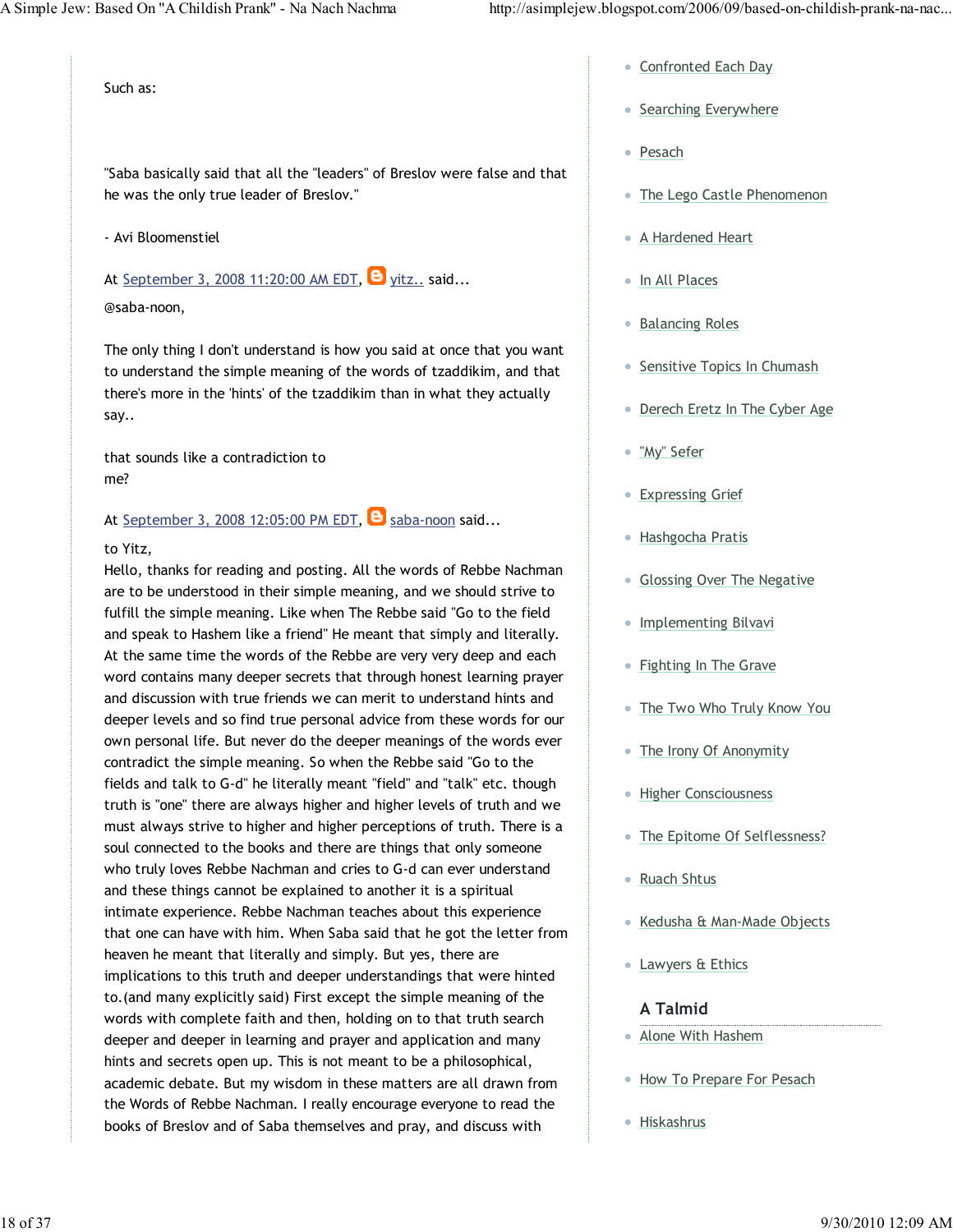friends, New worlds open up, wonderous healing, and all true and lasting good. Saba said in Israel Saba "No Rabbi's, only the books of Rebbe Nachman and friends" We don't want to say anything bad about any Jew, especially a Breslover. But "the emperor has no clothes" if you take my meaning. : )

### At September 3, 2008 3:20:00 PM EDT,  $\Theta$  saba-noon said...

#### dear sfas Ha-nachal,

I didn't think that I said anything that you should ignore, sounds like you are trying to sound smart, the smartest guy is not always right as is known, to those that are versed in the teachings of Breslov. These are serious issues of the soul, Judaism today and the upcoming Final and Ultimate Redemption and they all need to be taken very seriously. Saba, understandably didn't say certain things explicitly, but he was a person that lived very recently and many who were very close to him and lived with him and served and learned with him are alive today and some of them are my good friends and believe me or not Saba defenatly said some very nasty things about many of these "Rabbi's".Some of them by name. It goes on record as being said in front of groups of friends. Though this is very important, it is not the main and crucial point for everyone to hear.

#### What is a person to do?

Though also I understand that many people are in many different "places" in their quest for truth and what seems obvious to one is still a confusing issue to another. If one is holding at a level that they feel that they can't know who a true Rabbi is or who a false one is then they should believe in them all. (Likutey Halachol Shabbos 5 last section.) HOWEVER one should not decieve themselves and think that all Rabbi's (Breslov or not) really are true, there are false leaders, and they kill (the mind,body and soul) each individual must make it a point to constantly pray and seek out a true leader and examine very carefully exactly where their Torah is coming from. there is such thing as Jewish Demon scholars(Lik. Moh. 28) and all their Torah, though it is wonderfully and eloquently spoken with mashels and such will not bring a person to truth at all, rather the opposite it will take them away from the truth. for it is possible that one be a brilliant scholar of Torah and a completely evil person. (see Likutey Moharon 1 lesson 31:14) so during this transitory period when one does not know who the true tzadik is, they should believe in them all and pray and scream from their hearts to Hashem for mercy to clarify this matter. Even if they found the true Tzadik they should still continually pray and cry to Hashem to find the Tzadik for it is possible that one be by the Tzadik and not see and feel the Tzadik's true light.

### At September 3, 2008 5:32:00 PM EDT,  $\blacksquare$  Anonymous said...

How sane was Rav Odesser in his later years, when he said those radical things?

- Changing One's Location
- Lev Tov
- FFBs: How To Be A BT
- Wisdom & Simplicity
- Tehillim
- Shlissel Challah

### Yoni Lipshutz

- **Stories From Our New CD**
- Im Atah Ma'amin
- A Return To The Violin
- Music During Sefira
- Rabenu's Niggun

#### Shlomo Katz

- Inspiration
- "Composing" Niggunim
- **A Musician During Sefira**

### Space Cadet

- Davening In An Open Area
- **Star-Gazing In The Borscht Belt**
- **My Extraterrestrial Landtsleit**
- "Dark Candle"
- No Despair
- Ode to the Locust
- Crossing the River
- "Predetermined" Cheeseburgers
- Seven Wavelengths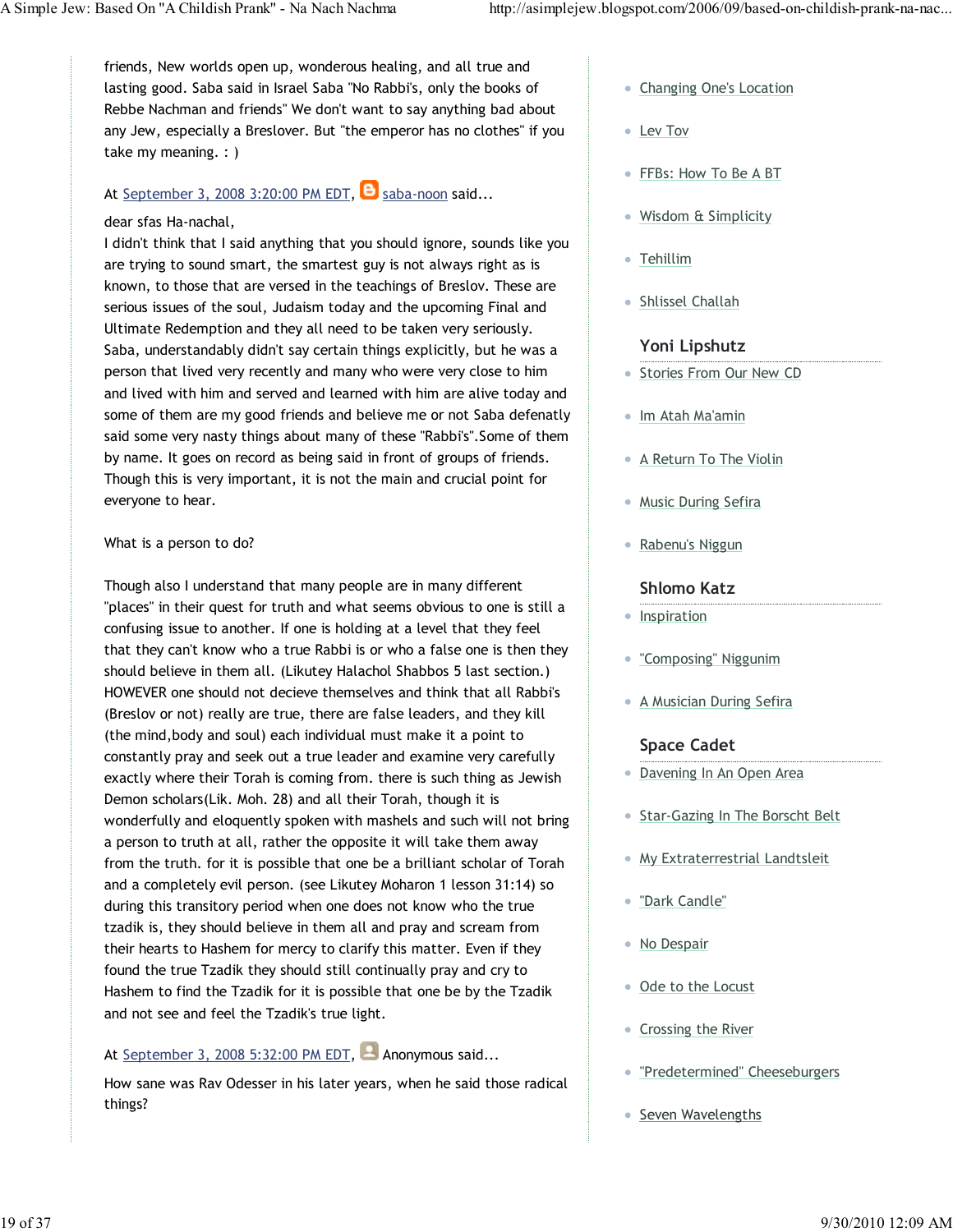Also note, that he didn't really started any of this Nanach craziness himself, and this is the invention of several individuals who used him for their own purposes.

At September 4, 2008 12:00:00 AM EDT,  $\blacksquare$  Anonymous said...

I can't find it. I have Parapot Lechockmah here in front of me. I am too busy to read this whole lesson right now on LM 1 61. In my edition there is no #11. which edition do you have? On what page is it?

saba-noon: I'm using "Toras Hanetzach" edition (new print), which has numbering inside corresponding to Likutey Moharan.

In the old edition numbers sometimes are missing. If you are using the old one, it is on page Lamed-Dalet (starting from the end of the first column - "U-mikol hamevuer..." and further.

At September 4, 2008 6:02:00 AM EDT,  $\Theta$  brother na nach said...

My fellow jews, I have been following your discussion. Please consider the following parable:

The Parable of Yahudosa ben Qardun

The history of Yahudosa ben Qardun is preserved in an anonymous collection of obscure midrashim on the Tanach. He lived in the First Temple period, but all other details are unknown.

The Philistines were once again strengthened,and were threatening the Israelites with the support of the Egyptians and Edomites. The Children of Israel were tired of war and caught in the snare of avoda zara, which was accompanied by promiscuity and a love for money.

But at the same time there was peace, or so it seemed, except for the occasional border clashes. No one wanted to speak out against the weakening of the peoples' faith and the danger that was posed by the growing power of Israel's enemies.

The King and his advisors advocated a policy of peace and conciliation to the Philistines and their allies. The people who had fallen into avoda zara praised the King for his policies for it gave them greater opportunity to build relationships for trade, intermarriage and idolatry.

The sages of this time were content as well. They were given large stipends from the King and awarded great honor in the eyes of the people. And though it was a direct violation of the words of the Torah, they did not protest when the King entered into a treaty with the Philistines. They justified this to themselves saying, "Why should I speak if no one will listen to me?" "Now is not the time." "If I speak out, I will be killed, and my people need me."

The King declared a time of peace and in his speeches he said: "Shalom

- Photography (II)
- Photography
- Creativity
- Torah Beside Walden Pond
- Shadows
- Clouds

### Akiva

- Simcha & Shabbos
- Emuna & Eretz Yisroel
- Aseh Lecha Rav
- Jealousy
- Aliyah
- "A Duly Constituted Government"
- Spiritual Arrogance?
- Shechita
- **Tikkunim For Cremation?**
- Luchos & Daughters
- A Question About Advice
- **Inside A Fortune Cookie**

### A Yid

- Becoming A Breslover Chassid
- Likutey Moharan & Hisbodedus
- **Degel & Hisbodedus**
- Sifrey Chasidus

### Mottel

- Truth Within Stereotypes
- Good Bad Examples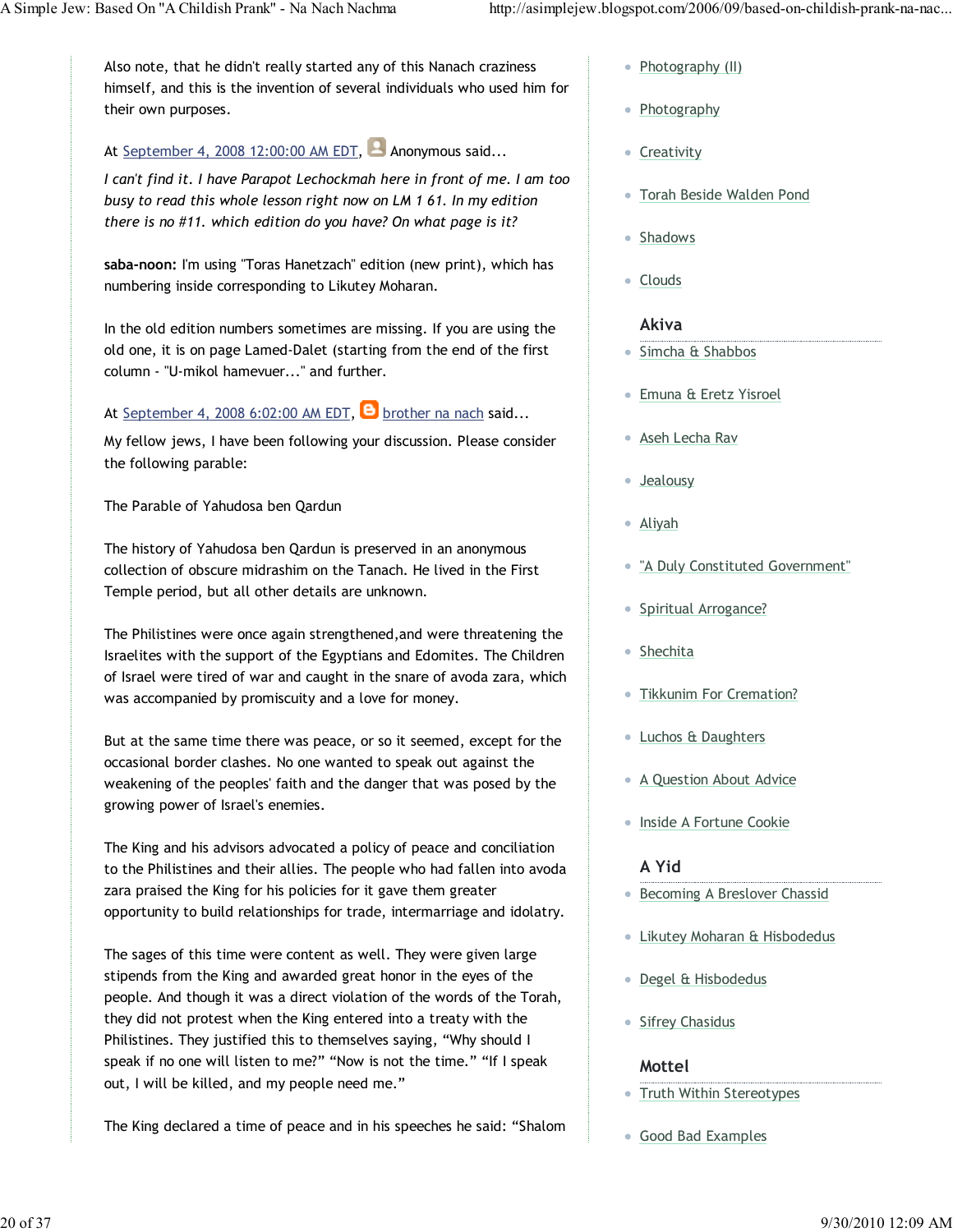is the name of God, and there is no greater vessel for blessing than peace." The sages nodded in agreement and the people were pleased.

And so the idolatry continued to spread amongst the people...and the danger from abroad grew.

At this time there lived a young man named Yahudosa ben Qardun. Yahudosa lived far from the city and its politics. He was a student of the prophets and lived with his small circle of students serving Hashem with prayer, meditation and fasting. He was a humble, young man and despite his great learning made himself appear simple to those around him.

One night after a long period of seclusion and fasting, Yahudosa awoke in his cave. He heard a motion and thought someone was stealing from his sacks. It was dark so he lit a lamp but saw nothing. He then rose for his midnight prayers.

Before dawn he went to his sack to put on his tallit and tefilin. He picked up his tallit and as he unfolded it a piece of parchment fell out. He was surprised because he did not leave this parchment with his things. He picked up the parchment and written upon it was the phrase "David Melek Israel, Chai V'Qyam" and some other letters that seemed to be secret names of angels.

"Where did this come from? Did someone enter my cave last night and put this into my tallit sack? But who? I am here all alone and no one knows where I am? Was it an angel?"

Yahudosa looked at the parchment and wondered what it could mean. He read it over and over again and contemplated each of the Hebrew letters in the secret name, and then suddenly a song entered his heart and he began to sing and to dance. In these words he received a prophetic vision of the redemption and the revelation of God's presence. His entire body was filled with inexplicable joy like he had never felt in his life. He began to laugh out loud. He danced and danced until past sundown and into the night.

He returned back to his village and to his fellow students and friends. He wanted to tell them what had happened but he knew that they would not believe him. "Yahudosa received a parchment from an angel? God was doing miracles for him? How ridiculous!"

They would think he was crazy. And anyway, how could he even communicate the vision that he was given. He meditated upon this and concluded that there was no way to speak of these things. The only thing he could do was sing these words and share his happiness and pray that this prophecy would be communicated.

- Overcoming Lethargic Davening
- Advice After Gimmel Tammuz
- Kitzur Shulchan Aruch
- Black & White Photography

#### Neil Harris

- Difficult Learning
- A Black Knitted Yarmulke
- Bottled Up Inside
- Taking The Right Prescription
- What's In A Name?
- Like Our Enemies
- Different Paths

#### Yitz...

- Nine Years Ago
- Charting Likutey Moharan
- Travelling To A Tzaddik
- Learning Halacha Every Day
- Realistic Expectations
- Chassidic Culture
- Hiding & Blogging
- The Underlying Water
- A Learning Smorgasbord
- Thought & Action
- The Bleakness Of Winter
- **The Most Difficult Mitzvah**
- An Illusion Of Intelligence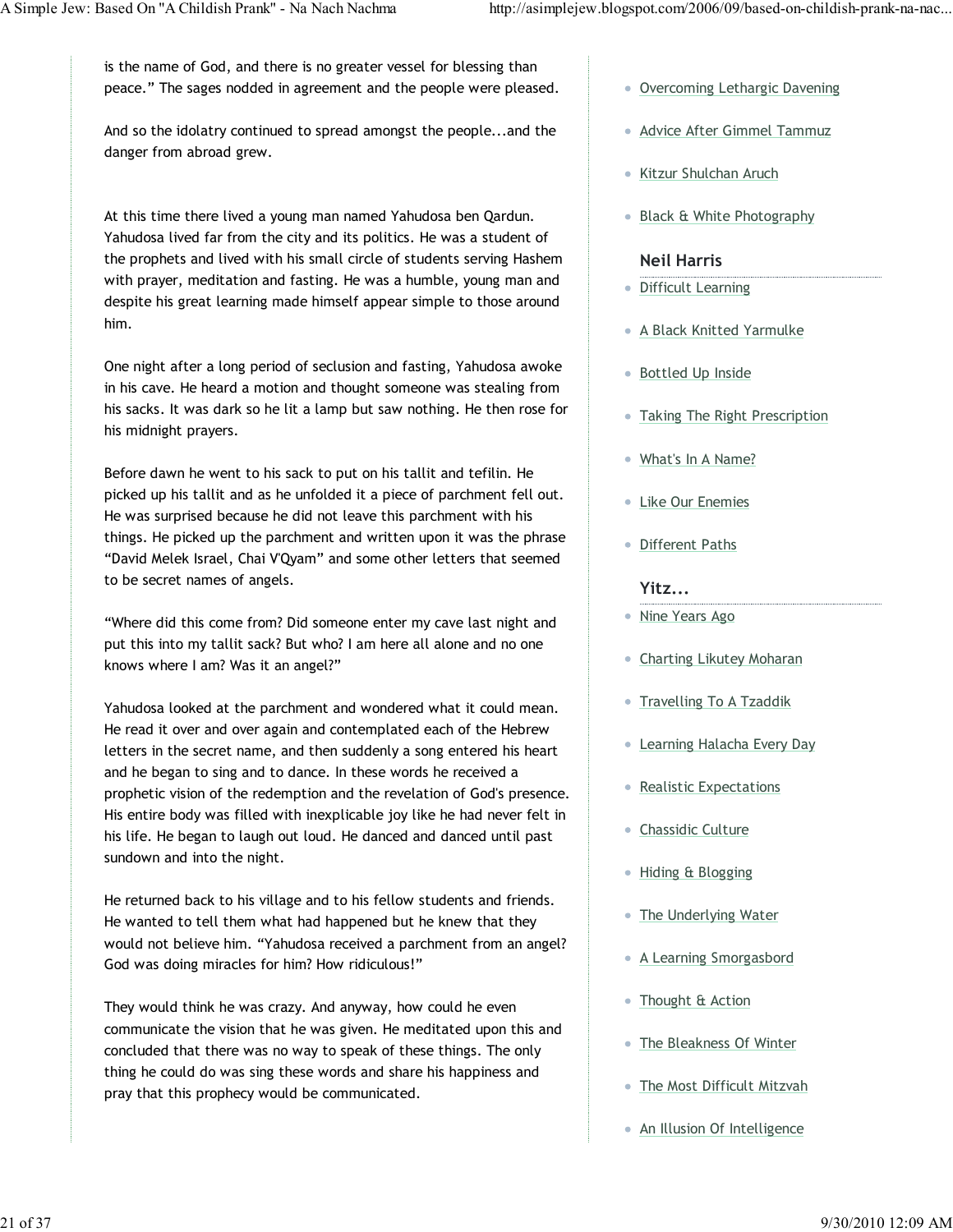And so he did. He went about his days singing and dancing and laughing with joy: "David Melek Israel, Chai V'Qyam"!! As he continued to sing this song his joy continually increased. People enjoyed it at first but they they began to laugh and make fun of him. They said that he had spent too much time in a cave and had gone mad. This did not bother Yahudosa and he continued to share his song and his joy and laughter with the children and young people who loved him. He saw that the adults were more concerned about their honor and their money, and were not free in their soul like the children and young people to be joyful. He explained to his community that Moshe Our Teacher taught that we must serve God with joy, and that this was the best protection against all harm and would bring us favor in the the eyes of God. Some understood and began to sing his song and follow in his ways.

The King and his advisors began to fear the song. They saw it as a threat to their policies. "Yahudosa is inciting the people against the King and his policies of peace. He is arousing them to the violent ways of war in the name of David ben Yishai." And so the King and his advisors plotted to kill Yahudosa. They made several attempts but each time they failed. One time they sent their assassin out and he killed another man in the village name Yahudosa, and this caused a great uproar. It seemed that Yahudosa was indeed protected by angels and they began to fear him.

Yahudosa did not fear them at all, and he spoke out directly against the King's policies and the sages that supported him. "The King is a servant of God and he must be given his proper honor. But when his policies go against the Holy Torah of Hashem, we cannot sit quiet. The sages are cowards, concerned only about their honor and money, and our people have fallen into the pit of idolatry. These are simple words of truth. We must not fear any man, only God Himself."

The sages did not sit by idly but attacked Yahudosa in return calling him a madman and a fool. "Is Yahudosa a sage or a dyan? Is he a son of kings or sages? He is nobody, Who is he but a simple, villiage fool who thinks himself a prophet? And what is his prophecy? The song and dance of a clown for children. He is not to be taken seriously."

Yahudosa did not care. He continued to sing and to dance and to laugh, and he continued to speak the truth. The children and youth listened and they received the light of his prophecy. They knew in their hearts that he was defending the Torah and the Will of God. The young people were not fooled by images of money and honor. They were pure and they loved truth. The King and the sages could call Yahudosa was a fool and a false prophet, but they knew better. These children grew to become adults and understood that the true prophet is one who stands up for truth, especially when an entire generation is silent. In the time of darkness the true prophet carries the torch of the Torah and its light of joy and purity. Yahudosa passed away but his song was sung louder and louder and it eventually awakened the people of Israel to their

Miracles & Complaints

#### Michoel

- Tikkun Yuck
- Philosophy & Chassidus
- The Spider Web
- Attempting To Overcome Illness
- Challenging Ahavas Yisroel
- Shem Mishmuel
- Dangerous Shabbos Candles

#### Shoshana (Bershad)

- My New Web Site
- Two Tzaddiks Light My Path
- **Insularity & Patriotism**
- Nudniks
- Genealogy & Judaism
- Rebbe Pinchas of Koretz

#### Yossele Kvetch

- "Only Ugliness And Impurity"
- Rebbe Nachman & Don Ross
- "Good" Jewish Music

### Yitz

- **Learning Yiddish**
- January 1
- **Assurances**
- Yerushalayim

### Moshe David Tokayer

Taking Breaks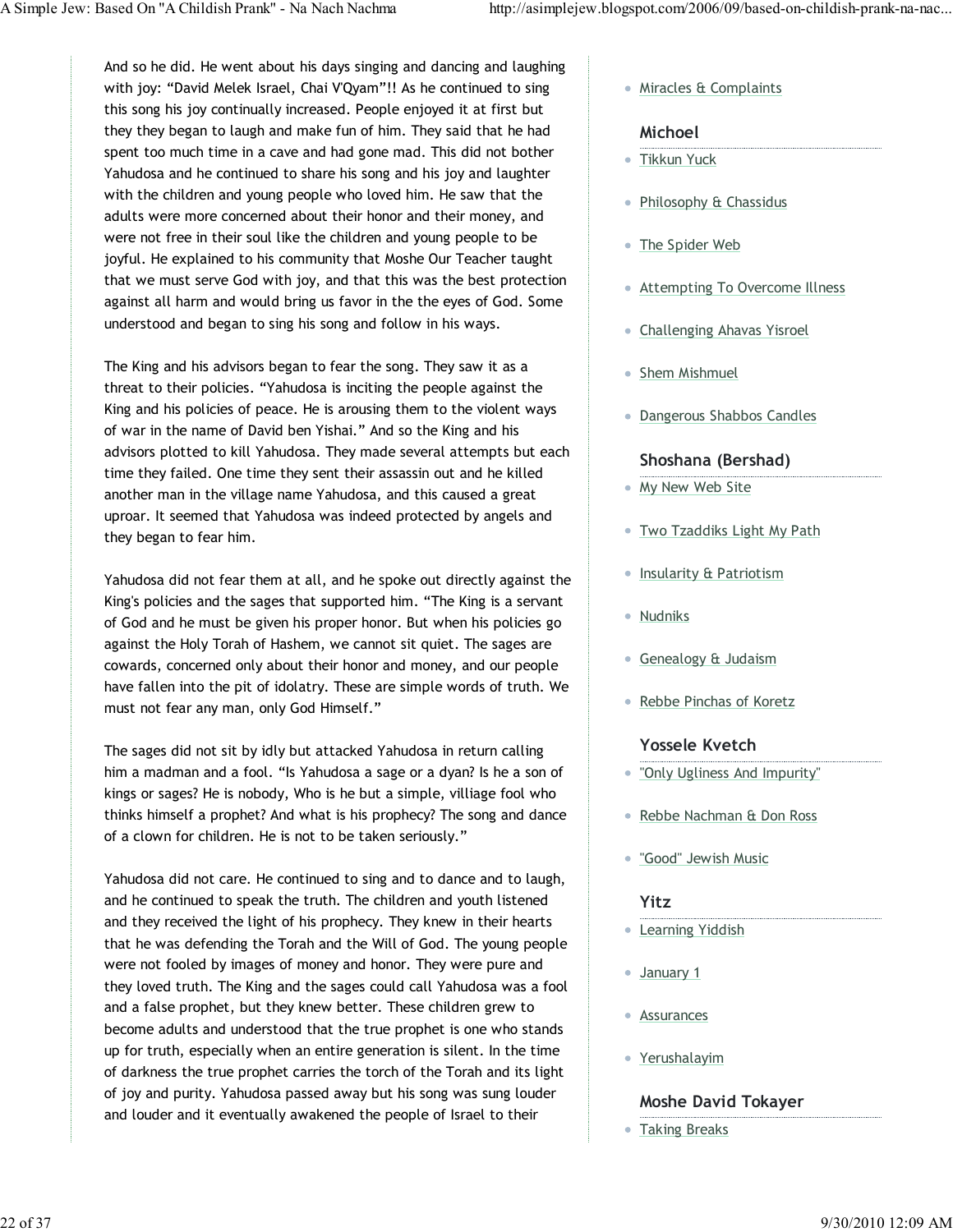mission to serve Hashem, smash the idols of idolatry and defend themselves against their enemies.

### At September 4, 2008 9:05:00 AM EDT,  $\Theta$  yitz.. said...

@saba-noon,

What about what Rebbe Nachman says about Tzaddikim fighting with one another as a means to protect them from divine prosecution?

(this is the argument used to explain away the conflict between Rebbe Nachman and the Shpoler Zaide, right?)

How do you know that all of Saba's (alleged) words deriding the other Gedolim of Breslov wasn't merely an act of kindness he was doing in order to protect and help them?

(I know the Komarna Rebbe says explicitly (in Notzer Hesed) that he told his Chassidim that they should be sure to know whenever they heard him saying something negative about someone else it was for spiritual reasons and was not the truth.)

### At September 4, 2008 3:32:00 PM EDT,  $\Theta$  NaaNaach said...

Givald, Givald, Givald. The over all message of all the comments seem to favor Nanach. Judging from the spelling errors, typos, and grammar, it seems that most of the misnagdim don't even bother to read over what they wrote, its not important enough for them! Also it's interesting that it's all taking place here on a site that many people brand as sheker, but I don't want to get into name calling, but I would like to mention that I met with DS at a time when I was very proficient in most of Rabbainu's teachings and yet still did not recognize the importance of going all the way and becoming exclusively Rabbainu's. Open minded I was, even more I was searching to find truthful conviction in anything that would bring me closer to G-d and the path of the true and righteous. The only one that did this for me was the Saba. DS and all the other mainstream or Breslov sub leaders, although I heard them out and read their stuff, and even gained from them, did not present me with the truth of the supremacy of Rabbi Nachman and the need to completely follow him.

That said (in as short as possible) I would like to address some points mentioned.

a. although I am in almost complete agreement to all of Saba Noons comments I would like to assert that there are definite places in Rabbainus Tora that speak of the importance of learning from a living Tzadik (I find it very strange that the guy he's arguing has to resort to PLC?!! off hand I can think of at least a few definite quotes from Rabbainu). The thing is that even the Rabbis that Rabbi Nachman extolled, such as the Berdichiver were not able to help Rabbi Nusun sufficiently, and after Rabbi Nachmans passing, Rabbi Nussun visited many of the leading Rabbi's until he came to the conclusion that what he understood from Rabbi Nachman vastly surpassed anything they had

- Challenging Routine Mitzvos
- Sfas Emes & Rebbe Nachman
- The Ocean's Vastness
- Lishma & Moshiach
- Abstruse Material
- Hiskashrus

### Bob Miller

- **Genealogy & Chassidus**
- Midwestern Derech Eretz

### "Believing Gentile"

- Torah & The Internet
- Chofetz Chaim In South East Asia

#### Alice Jonsson

- Learning Tehillim
- The Jonsson-er Rebbe
- **Anne Frank's Tree**

### Psycho Toddler

- **Small Kids At The Shabbos Table**
- Time Machine
- CD Recommendations

### Avakesh

- The Field Between
- The Sefer That Chose Me
- Drinking From The Well
- The Voyage of Prayer
- The Mirror
- Against The Stream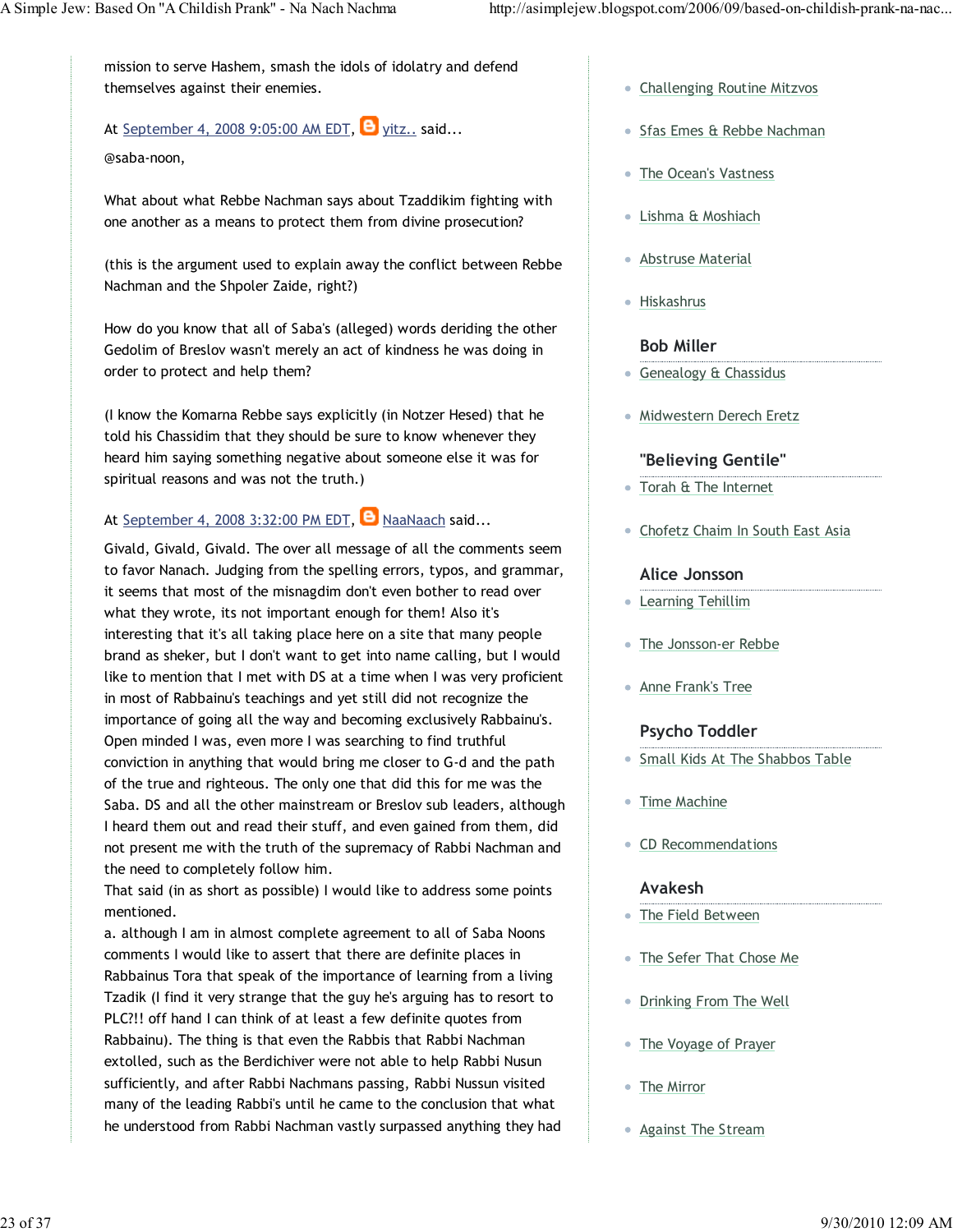to offer. Thus Rabbi Nussun, who did not see himself fit to be considered a Leader, did his utmost to give over to Jewry what he had received from Rabbi Nussun, and thus the tradition in Breslov was established that there would be no Leader after Rabbi Nachman. If you look in the book Yimay Shmuel he tells about a hierarchy of different groups in Uman, Shimshon Barsky OB"M was leader of one. Do your research on him, try to find one glimmer or ounce of the honor, power, money etc. that is associated with being a leader. He simply was like an older brother or friend, he knew more than them and was more inclined to the Service of G-d so he shared his time in brotherhood with those that appreciated it. All of Breslover Chasidim were branded as Toyte Chasidim - Chasidim of a Dead One.

Breslovers were always challenged by this, why they did not have a living leader, but whether or not they had a good answer they were adherent to this holy way - until this generation. There are now about 6 figures that popped up proclaiming themselves as rabbis like all the other sects of chasidim. People are kissing their hands, paying exorbitant amounts of money for the privelege of seeing them, and conducting themselves like goyish nobility.

R' Avrohom Br'Nachman, who the Saba testified on him to be a man of truth (even still he made it clear - saying explicitly that the relationship that he, the Saba, had with R' Yisroel Karduner would not have been possible even with R' Avrohom) and was one of the most esteemed Breslover Chasidim avoided all honor and power like the plague, he dressed in torn clothing, and he slept on a bench of the synagogue. R' Avrohom authored a commentary to LM called Biur Halikutim, in the Meshech Hanachal publication they have a little biography of R' Avrohom, I think it's on page 39 that they print the following conversation that someone asked the famous question to R' Avrohom, what are all the Tefilos, prayers, in Likutay Tefilos, to find a living tzadik (and many of these Tefilos are quite clear that they were written and prayed by R' Nussun after the passing of Rabbainu), isn't the way of Breslov not to have a living Rebbe? To which R' Avrohom replied, that it is a prayer for 2 things, one to reveal the Mushiach [Rabbainu said, 'from me till Mushiach there will not be a novelty', the Breslov understanding of this deebur is that there will be no leader, not just a novelty, for if there is no novelty anyone with sense will have the sense to stick with Rabbainu], and b. to find the hidden tzadikim who are in the know of the ways of Rabbainu, the biography continues to say that R' Avrohomm was very active in searching out the hidden tzadikim.

Saba himself considered himself to be a talmid - disciple - of one of the hidden tzadikim - R' Yisroel Karduner. Saba makes it clear that the relationship he had with R' Yisroel was devoid of any notion of putting him up on a pedestal, they had one sole intention, to light up the word of Rabbainu in their quest for G-d.

Rabbainu left over his teachings, anyone who is doing his maximum to fulfill them, will at some point need someone to show him how to personalize them even more, and when the person is ready, his prayers to G-d will be answered and G-d will provide him with a living Rabbi. But there is no allowance for anyone seeking a Rabbi, to be like the

### **Treppenwitz**

• Writing Tips

#### Chana Jenny Weisberg

- The Biggest Challenge
- 10 Seder Tips
- One Size Fits All?
- A Recipe For Parenting

#### Neshama

• Pretending Not To See Me

#### MoChassid

• Are You A Good Father?

#### Jameel

Religious Zionism

#### Shoshannah Brombacher

- Simchat Torah
- Chassidic Stories/Classical Music
- The Breslover Tikkun

#### Rafi G.

- Birchas HaChama
- Only Gemara B'Iyun
- Shechita & Reincarnation
- Understanding The Korbanos

#### Yirmeyahu

- Keeping Shabbos
- More Religious Than You
- Telling the Truth
- Burning Within
- A Rebbe's Prediction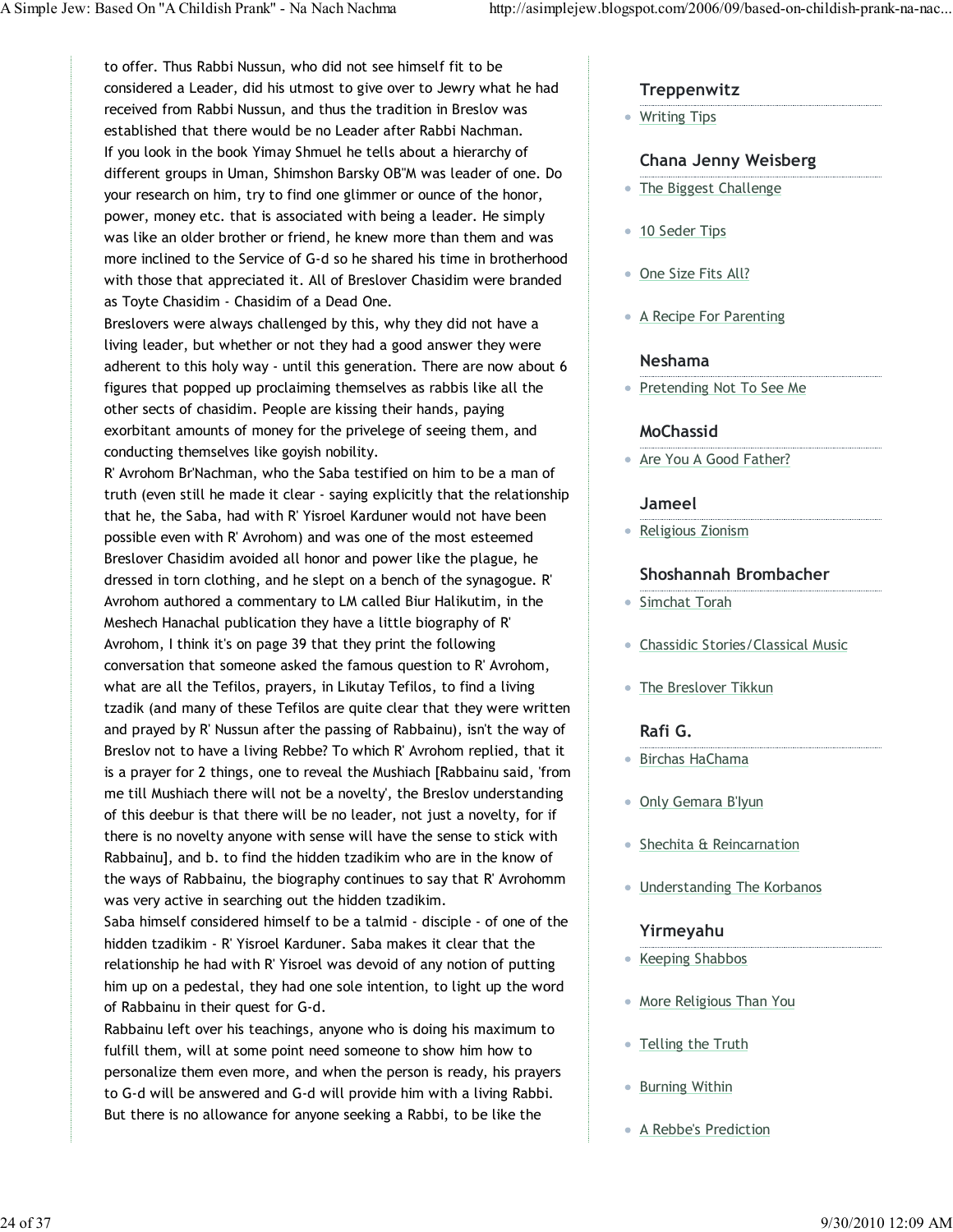goyim, or the Jews conducting themselves like goyim (see the tora from Rabbainu about מלכה ושריה בגוים אין תורה). Halacha can be asked to someone that claims he knows, and if one is looking for a logical solution to some problem he is facing, certainly he should consult with someone that has the mental acumen to figure out the solution, but advice, that Rabbainu says a person can only get from a real tzadik, and even when it comes from Rabbainu himself the person still has to decide if it is the ultimate truth for himself – even when it's from Rabbainu.

The Vilna Gaon did not let his disciples practice the kavanos of the Arizal explaining to them that for hundreds of years, since the time of the Bais Yosef, even a person channeling holiness from heaven would not receive a completely holy channel. Those of us who merited to believe in the Holiness of the Baal Shem Tov know that the Besht was able to channel the divine in complete holiness, as were even his students students students, as we learned in Chok Breslov today. Even true tzadikim like R' Tzvi Ziditchov did not completely trust their holiness, worrying that they were only operating in Klipas Noga, and to to think that there are clowns nowadays calling themselves Breslov and trying to win peoples approval and votes (B. of Shin Bais, has his guys going around convincing people to vote?! Breslovers didn't vote, and if they went around speaking to people it was about Rabbainu!), are these guys so sure that they are so pure?!

Most, if not all of what I have written here has already been explained at our nanach site (see for example Monday, June 30, 08 Nanach: The Pillar Of Royalty), but what are the chances of someone so committed to find the truth, so thank G-d for patience and strength to write things over and over. Saba Noon is especially impressive at this. The topic of anarchy, has already been discussed at length at the nanach site, BH"Y I'm going to post another piece very soon. It is pretty clear as it is, and as explained in the comments by Saba Noon that having leaders does not mean that one loses self government. G-d created man in his image, that is with the ability to choose to do whatever he wants. The main tzadik Rabbi Nachman, and his Nanach cult, follow the way of G-d, they do not impose government or subjugation, rather they profess that each Nanach build his or her own identity, character, and personality, ultimately everyone is responsible for themselves! This is the way of G-d, it is the way of Judiasm as can be seen all over Tanach and chazal, it is the way of Nanach!!! One of the last comments (yitz..) asked how do we know that we should bash the rabbis, maybe the Saba's war against them was the aspect of the fights between tzadikim which one definitely should not get involved in. For one, we have on video someone asking the Saba straight up this very question! Saba says to publicize it so that everyone should know, he said this on video!

Now maybe you'll say that even still, how do we know, maybe that itself is part of the fight. In that case you should review everything discussed here and you'll see that that is the simple truth, the rabbis are completely not called for, they are misleading Israel (not a new concept either in Judiasm, for anyone familiar with the Prophets and

**Sanzer Chassidus** 

#### Chaim

- Using Igros Kodesh
- American Pop Culture

#### Vegetarian Chassid

Vegetarianism

### A Mile Down the Road

Midah Keneged Midah

#### Yossi Katz

- Sefer HaMiddos
- The Rebbe-Chassid Relationship

#### Long Beach Chasid

- Passion Burning Fiercely
- Art & Avodas Hashem
- In The Presence Of A Rebbe
- Torah Lishma
- Gerrer Chassidus

### Tzedakah



Haben Yakir Li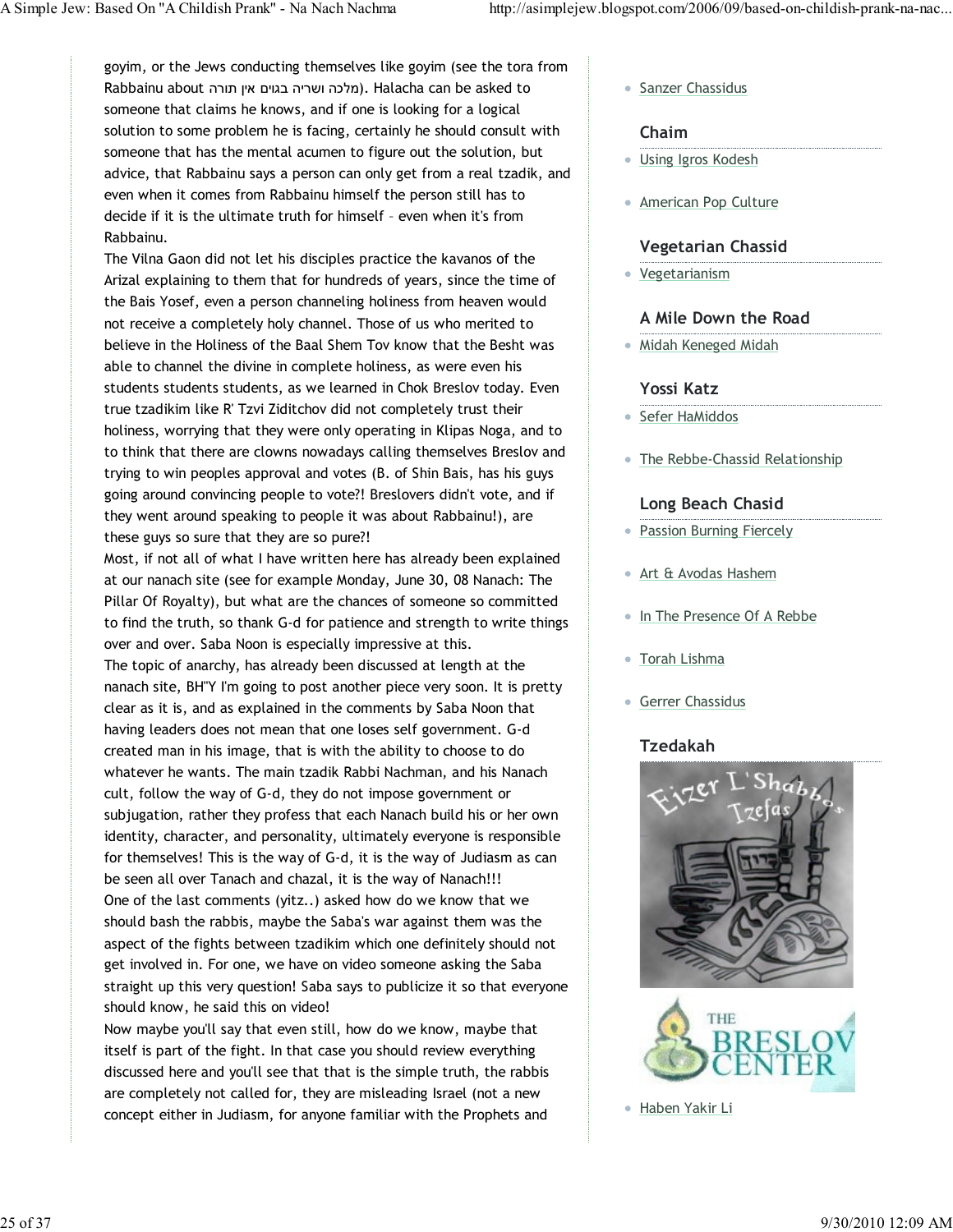#### the fake prophets).

Another point, A Yid wrote something about if R' Shternhaltzer would have had a stronger position there would be no carrying on like the present. This is another point we have discussed at great length elsewhere. In order for me to address it let me say that there are basicly 3 main tracts of Mesorah (I would say in Breslov but let it be clear what Rabbainu said that everyone is going to be Breslov, thus this is Mesora of Judiasm) from Rabbi Nachman. The first step is Rabbi Nussun from whom it splits. 1. as printed in almost all the Breslov books today, Moshe Breslover, to R' Yisroel Karduner, to the Saba. 2. Rabbi Nachman of Tulchin, 3 years after his death his son writes that he now understands and accepts that his father was the strongest reciever from Rabbi Nussun, R' Avrohom impacted many Breslovers including Rabbi Bender (who was a member of one of the lower groups in Uman mentioned in Yimay Shmuel), most of the so called Breslover Rabbi's today can be traced to him. He started kicking people out of Breslov when they showed desire to be Rabbis or when they attracted 'crazy' people to Breslov. The 3rd, and with all due respect the weakest being that of R' Shternhaltzer, a grandson of R' Nussun, the mesora of the original American Breslovers, such as Rabbi Rosenfeld and his student Arye Kaplan, come from him. This 3rd Mesora is obviously the weakest. Its followers made many concessions to society that are blatantly against Rabbi Nachmans way, e.g. they cut their beards! That being said, I think A Yid is in some ways right and in some ways wrong about this point. It is true that if R' Shterhaltzer would have had more influence there would have been more compromises and concessions, Breslovers would be, to a great degree, slaves to society like everyone else, but ultimately the truth stands, so even if the American Mesora would have also had an exclusive position in Israel, ultimately Rabbainu's true followers would have arisen, and ultimately everyone will be free , ultimately everyone will be Nanach! Now to my 'Brother Na Nach' the medrash you quote is completely awesome, I really appreciated it when you put it up on our Nanach site. The only problem with it is that many people, even Nanach, came away thinking it is a mushal – parable - of your own. Can you post, here and there, exactly where this medrash can be found, and make it clear that this is a medrash and not a product of your own.

The claims that the Saba was senile at the end of his life is also a claim against R' Moshe Fienstein who met with the Saba then and testifies explicitly that he was inspired by the Petek. R' Moshe also testifies that Saba was very proficient in Kabala, something R' Moshe almost never mentioned let alone approbate!

The bottom line about accepting the validity and the truth of the Petek is, that anyone who objectively reads or hears it's story will have no doubt of it's truth. The people that come up with crazy alternative explanations which require more faith than the simple straightforward truth, this isn't due to lack of proof, it is only because they are not able to face the responsibility that comes along with believing in the Petek. The proofs are there, but they can not accept it because not only are they willing to say they were wrong, they are unable to accept and

- **Breslov Research Institute**
- Nachal Novea Tsfat Fund

Some Rights Reserved



Online Torah Resources

- Tanach
- Tanach (Hebrew)
- Kitzur Shulchan Aruch (Hebrew)
- Chok L'Yisroel
- Mishnayos
- Daf Digest Archives
- Daf Yomi Archives
- Daily Gemara
- Halachic Measurements Chart

### Other Useful Links

- Birkas Hamazon
- iDaven
- Zmanim
- Hebrew/English Calendar
- Gematria
- Virtual Hebrew Keyboard
- Yiddish Dictionary
- Bracha Search

#### 247 email readers BY FEEDBLITZ

References to the teachings of the Degel Machaneh Ephraim on the weekly parsha

● Bereishis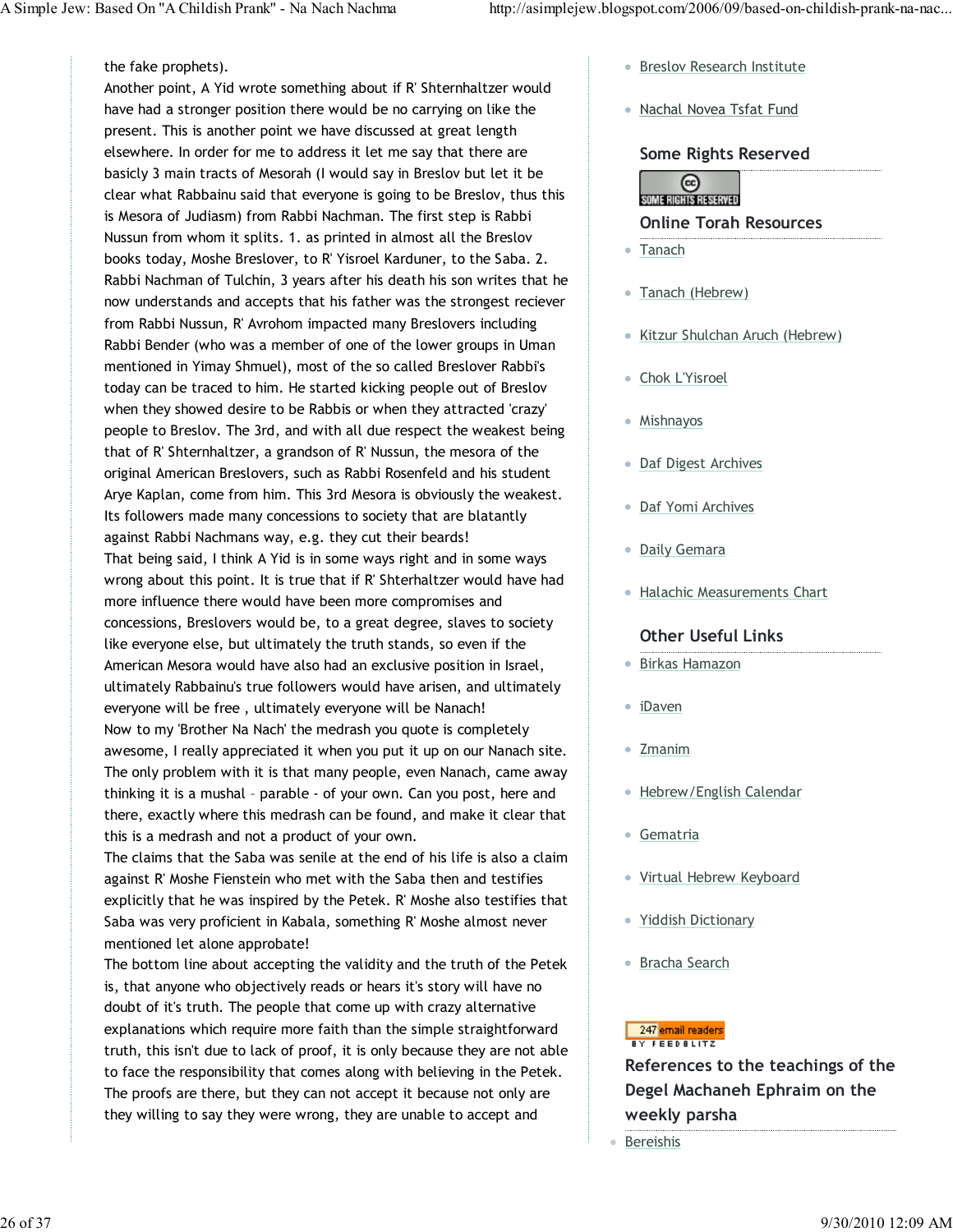honor the message of the Petek, that each and every one of us must stand up to the entire world, just like our forefather Avrohom, and show the whole world the true way of G-d, the ways of the Nanach!

At September 4, 2008 5:57:00 PM EDT, **Anonymous said...** 

(I find it very strange that the guy he's arguing has to resort to PLC?!! off hand I can think of at least a few definite quotes from Rabbainu).

That's to disable any notion of twisting the subject around, since Parporos totally clearly speaks about this issue even after histalkus of Rabeinu.

At September 4, 2008 6:02:00 PM EDT, **A**nonymous said...

Thus Rabbi Nussun, who did not see himself fit to be considered a Leader, did his utmost to give over to Jewry what he had received from Rabbi Nussun, and thus the tradition in Breslov was established that there would be no Leader after Rabbi Nachman.

Totally invalid, however anarchists would like to say so obviously. There is a difference between the Rebbe, and a leader (manhig). Look in the same Parporos where he speaks about manhigim. Reb Noson himself was the leader of Breslover chasdim, while he was not in the position of the Rebbe. Rebbe specifically transferred certain functions to his talmidim, which are fullfilled usually by the Rebbe himslef such as tikuney neshomos, pidyonos and similar. So we see that he didn't mean that there will be no more leaders in Breslov at all (but there are no other Rebbes with all that).

At September 4, 2008 6:17:00 PM EDT, bahaltener said...

Look here for more details:

http://asimplejew.blogspot.com/2006/10/one-cant-be-chassidwithout-rebbe.html

\_\_\_The 3rd, and with all due respect the weakest being that of R' Shternhaltzer, a grandson of R' Nussun,\_\_\_

This is total foolishness, since this mesoyro is historically the strongest, because Reb Arvohom Shternhartz had such an extensive shimush chachomim and received the inner mesoyro of Breslover Chasidus to such extent, that it was incomparable to anyone else. He learned from Reb Nachman Tcheriner, Reb Berenyu (Rebbe's grandson), and multiple other talmidim of Reb Noson! No one else in his generation could claim such mesoryro receiving.

Learn your homework before making false and baseless statements.

This is very clearly seen in Meron issue for example. When opponents of Reb Avrohom (who are considered to have mesoyro too) claimed that one shouldn't go to Meron for Roysh haShone, Reb Avrohom stood on his

- Bereishis (II)
- Noach
- Lech Lecha
- Lech Lecha (II)
- <u>Lech Lecha (III)</u>
- Vayeira
- Chayei Sarah
- Chayei Sarah (II)
- Toldos
- Toldos (II)
- Vayeitze
- Vayeitze (II)
- Vayishlach
- Vayishlach (II)
- Vayishlach (III)
- Miketz
- Vayigash
- Vayechi
- Vayechi (II)
- Shemos
- Shemos (II)
- Bo
- $B_0$  (II)
- Beshalach
- Beshalach (II)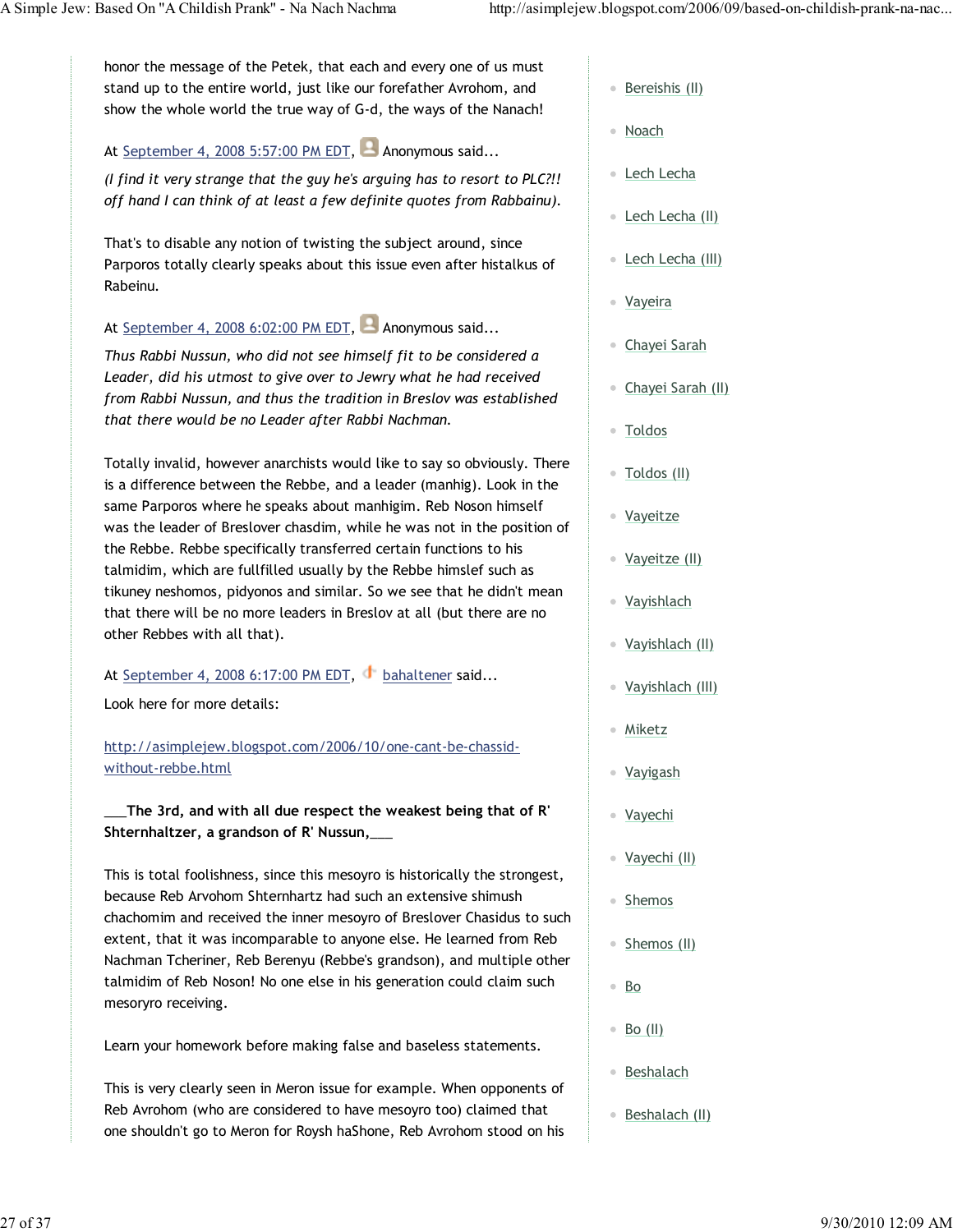view that one should. And later it was found out, that talmidim of Reb Noson wrote exactly so in their letters (about going to Meron).

At September 4, 2008 6:23:00 PM EDT, bahaltener said...

the mesora of the original American Breslovers, such as Rabbi Rosenfeld and his student Arye Kaplan, come from him.

Rather they learned from him, but they didn't receive his mesoyro fully, and they din't shave because of any mesoyro at all.

To be his real talmid muvhak was considered only Reb Gedalya Kenig ztz"l who really received his mesoyro and founded the Kiryas Breslev in Tfas. His talmidim today represent this mesoyro. There were other great talmidim of Reb Avrohom Shternhartz though, for example Reb Shmuel Shapiro and Reb Shmuel Horovitz, but Reb Gedalya was the one who continued and passed on Reb Avrohom's mesoyro.

### At September 4, 2008 6:29:00 PM EDT,  $\bullet$  bahaltener said...

ultimately Rabbainu's true followers would have arisen, and ultimately everyone will be free , ultimately everyone will be Nanach!

Sounds again like a christian slogan, that proclaims to turn everyone in their "only truth". It becomes boring already and raises the question whether there is any point in discussions with Nanachniks at all, if they all sound the same.

## At September 4, 2008 6:59:00 PM EDT, **B** NaaNaach said...

My dear bahaltener (scary name for a Breslover, interesting enough it contains the first letters of Breslov and the first letters of Nachman and what's left is alte or old?).

Why do you accuse me of falsehood, baseless, and having to do my homework, it seems to me that that is exactly what you are guilty of. Are you not familiar with what R' Avrohom Bre Nachman writes in Kochvay Or that his father was by far the strongest reciever from R' Nussun. You seem to disagree with R' Avrohom. Now to be fair and honest, my insinuation was that I also don't agree completely with R' Avrohom, because I have a tradition from Saba that R' Yisroel Karduner was much greater than R' Avrohom, so that gives me the license to side with R' Yisroel Karduner over R' Avrohom. But what is your license to go against one of the most saintly Breslovers.

Your claim that R' Rosenfeld and R' Arye Kaplan OB"M are not to be considered proper links to R' Shternhaltzer is in itself problematic. Both of these holy Jews were huge servants of G-d of enormous genious. The very fact that they are associated as learning from R' Shternhaltzer and spreading the teachings of R' Nachman, yet spreading a different version than they had heard from R' Shternhaltzer, raises the question, what took place. Why weren't these great men able to communicate properly and unite in the service of G-d. And although I admit that this is not a question that can definitely prove anything, it does the job to present my challenge that R' Shternhaltzers mesorah was not as clear and

- Yisro
- Mishpatim
- Mishpatim (II)
- Mishpatim (III)
- Teruma
- Teruma (II)
- Tetzaveh
- Tetzaveh (II)
- Ki Sissa
- Ki Sissa (II)
- Pekudei
- Pekudei (II)
- Vayikra
- Vayikra (II)
- Tzav
- $\bullet$  Tzav (II)
- Tzav (III)
- Tzav (IV)
- Shemini
- Shemini (II)
- Metzora
- Acharei
- Kedoshim
- Emor
- Behar
- Bamidbar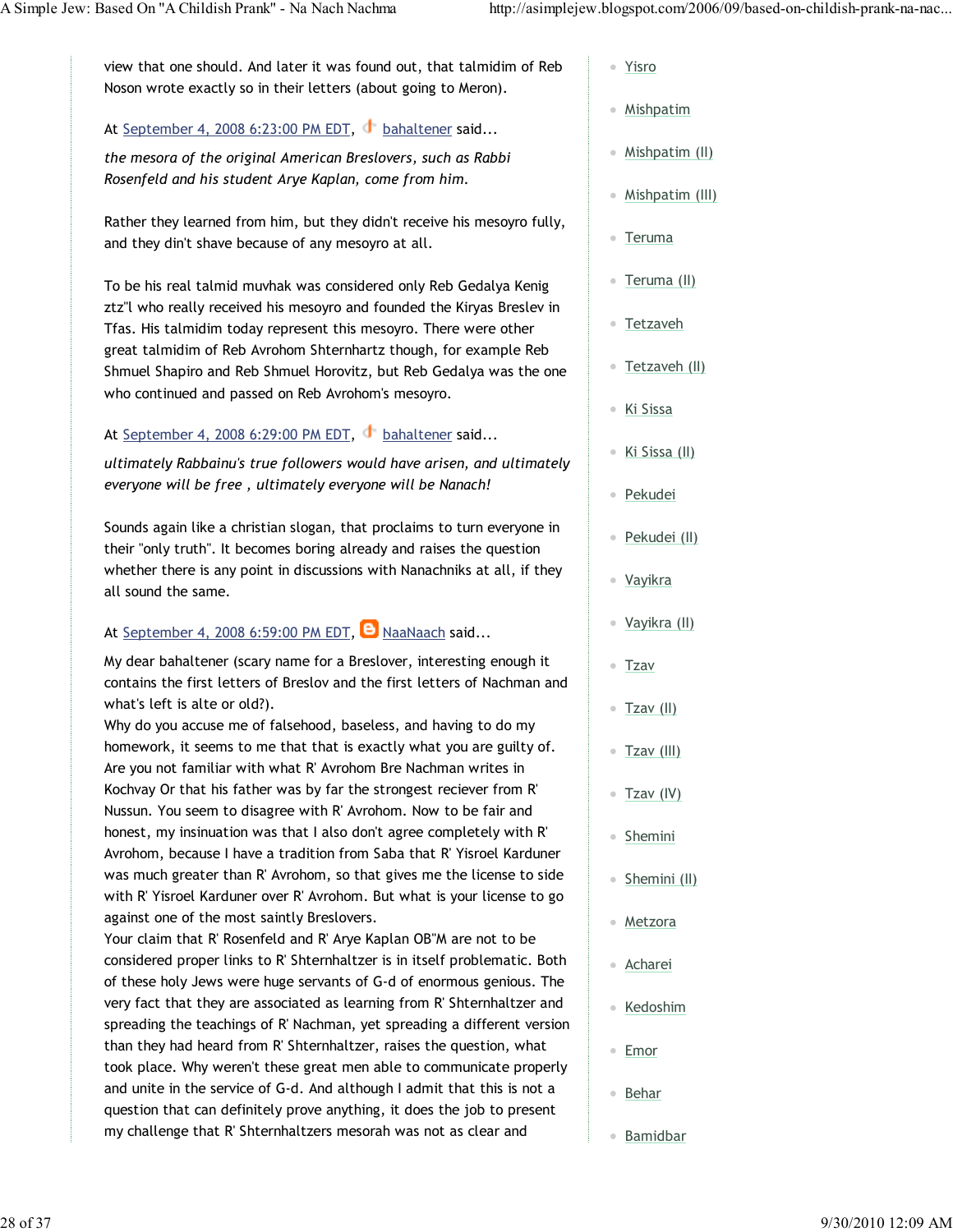| strong as the other two.                                                   |            |
|----------------------------------------------------------------------------|------------|
| About there not being a Rebbe but their could be a leader, I'm not sure    | Beh        |
| if your trying to play semantics or just trying to start up. Both Saba     |            |
| Noon and myself made it clear that there could be leadership, and no       | She        |
| one is doubting that Rabbi Nussun was a leader, what exactly this type     |            |
| of leadership is was also discussed, so what are you harping on, what's    | She        |
| disturbing you?                                                            |            |
| What surprises me is that you didn't pick up on my typo, that I wrote      | She        |
| Nussun instead of Nachman!                                                 |            |
| What I do have to do homework on, is whether this GK that you mention      | She        |
| as having the true mesora, if he's the K that the Saba said must die       |            |
| before the world will be ready to except the Petek.                        | Kor        |
| Hope you don't take any of this personal, because I do in a way, because   |            |
| this is my life and the life of all the worlds.                            | <b>Bal</b> |
| Also since when does Ch. have a monopoly on truth, that we can not         |            |
| reiterate, as it is in Tanach and in Chazal, that the Truth will stand, do | Bal        |
| you have a problem with them as well?                                      |            |
| Here's something I've tried before and it works amazing, before you        | Pin        |
| continue argueing, say one time, properly, Na Nach Nachmu Nachmun          |            |
| MayUman! Try it!                                                           | Mas        |
| NNNNM!                                                                     |            |
|                                                                            | Mas        |
| At September 4, 2008 7:34:00 PM EDT, bahaltener said                       |            |
| And although I admit that this is not a question that can definitely       | <b>Dev</b> |
| prove anything, it does the job to present my challenge that R'            |            |
|                                                                            | 1.1.1      |

Your challenge is based on lacking knowledge about who Reb Avrohom Shternhartz was, and who his talmidim were. Learn about it more first, and afterward speak about who received what.

Shternhaltzers mesorah was not as clear and strong as the other two.

### At September 4, 2008 7:39:00 PM EDT, bahaltener said...

because I do in a way, because this is my life

Really, I'm not interested in further discussions in this case, since you prefer such life to any other reasoning, and this leads me more and more to thinks that this applies to all Nanachniks in general (i.e. pointlessness of arguments and discussions, since they don't hear any logical reasoning anyhow).

### At September 4, 2008 7:55:00 PM EDT, bahaltener said...

What I do have to do homework on, is whether this GK that you mention as having the true mesora, if he's the K that the Saba said must die before the world will be ready to except the Petek.

The Rebbe sais, that one who lacks emunas chachomim will pervert even the written words of sfroim hakdoyshim. It seems this is exactly what plagues the Nanach. Have a speedy recovery my friend.

At September 4, 2008 9:39:00 PM EDT,  $\Theta$  saba-noon said...

- haloscha
- elach
- elach (II)
- elach (III)
- <u>elach (IV)</u>
- ach
- ak
- <u>ak (II)</u>
- chas
- sei
- sei (II)
- Devarim
- Va'eschanan
- Ekev
- Ekev (II)
- Ekev (III)
- Ki Seitzei
- Ki Seitzei (II)
- Ki Savo
- Ki Savo (II)
- Ki Savo (III)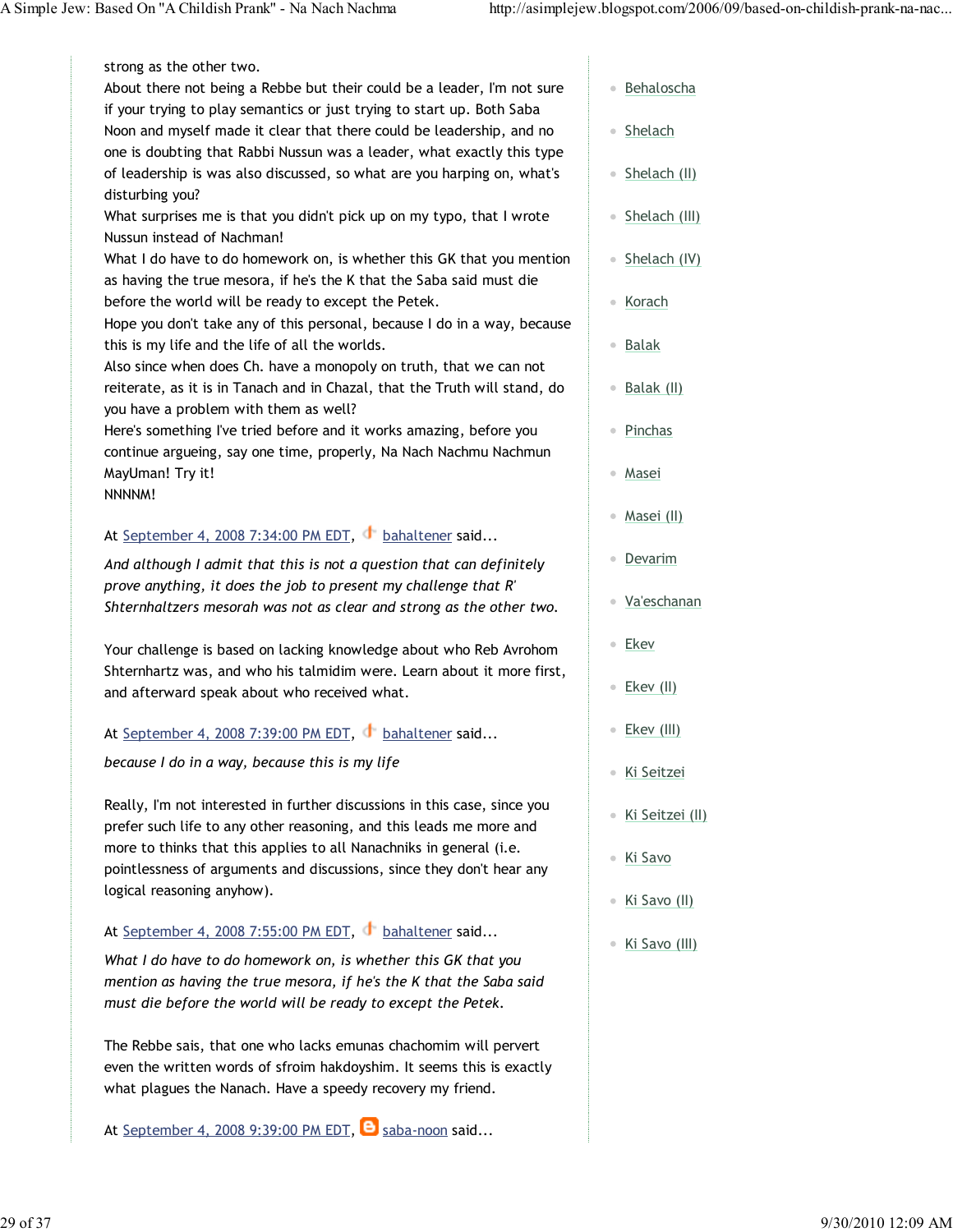I had a discussion today with a nine year old child that made a lot of sense to me. If someone tells you of a miracle and you don't believe it, don't believe that it is a miracle. Then you are not supposed to say that you don't believe it. Your are supposed to listen and show that you believe it so to give strength to their faith. But the writer of this article does not think so. He thinks that it is good and proper to tell people that this miracle is not true and take away their simple faith. Besides, being a Na Nach, I happened to be involved with this very issue, very deeply, for many years now and lately I have been involved with this for 24 hours a day and 7 days a week, truth is I know the story of the petek and the details around what happened and all the details of the story that the other side says. It is clear that the writer of this article is unaware of the facts. and that this whole story of the other side is completely false, even just from the "facts" that they represent. The author of this article, I assume, is just ignorant of the facts. If he is aware of the facts he's just a bad person for bashing peoples faith and for covering up the facts. If there are true rabbi's he's not one of them. When someone reads this article above, do they receive any hope, any happiness any real direction in their life? Is it really an interesting article? No.It's just an advertisement for the "Gedolim". All he says is that the miracle is not real (as if I don't know a miracle when I see one). Because all the Gedolim say that this miracle is not real. As if I need a Rabbi to tell me that a miracle is real. I talk to G-d. I pray, a lot. I read Rebbi Nachman's book and really take it to heart. I see miracles all the time. Do I need a Rabbi to tell me that they are real? Do you talk to G-d? Do you see miracles? Do you ask your rabbi if they are real? All of you opposers on this site sound really like a bunch of old fogies honestly. There is no point in talking to us? That is OK with me. We'll talk to the youth. They are not interested in money and honor. they like miracles and Rebbi Nachman and truth and all that kind of stuff. I just talked to a young man for a couple of hours tonight, he was crying to me the whole time. I was talking to him about Rebbi Nachman, He was hurting a lot. The "Religious" world really really hurt him. Are you all not aware of what happened in that case in Monsey about the supposed respected "Rabbi" type guy that was selling traif meat to the entire community in monsey...for years people were eating traif meat. years...traif.. The other famous case of the fraud and the other case of this famous rabbi that was found with a secret illegal harem. This is just in Monsey what about what is happening in the Satmar case, is that not a great embarasment and this is just the tip of the iceberg, Everyone knows about all these things. Your making light of Na Nach because Saba bashed the Rabbi's. By the way Saba was not the only one during. And I also suppose that you think that the Ari'zal was way out of hand when he said that the majority of Rabbi's in his time were false. What do you have to lose that is so important to you? I have nothing to lose. So I believe, simply, and I see miracles. The only reason that I really wanted to talk to you opposers was to help you understand Na Nach because all of your kids are going to become Na Nach. And to place a little truth in this sea of lies. And if you tell your kids that Na Nach is false... that's OK too. All of your opposition only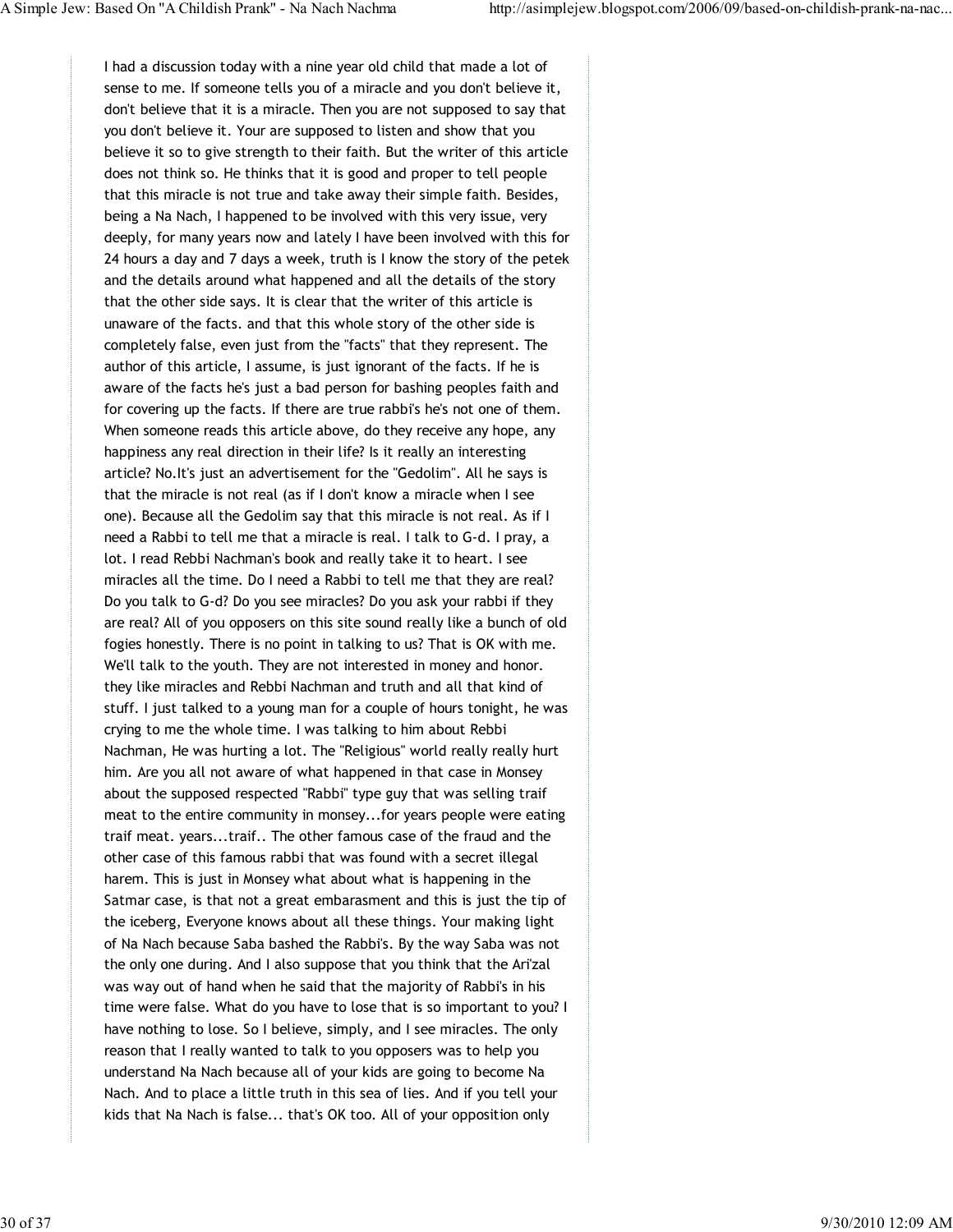will make us stronger. We'll influence your kids and they are not so hung up with money and power and honor. I talk to a lot of them. In fact, so much so that you should probably pay me for the work that I do healing their minds from the terrible abuse that they all go through in their "religious" youth.(the money should go only to printing Rabbi Nachman's books) This is not just one case. hundreds of cases I have spoken to and they all very easily see that the majority of the religious world is a lie. I think that you see it to. But you have no place to turn. or maybe you are blinded with love of money or some other taivah. I speak to the youth about faith in G-d, prayer and Rebbi Nachman. They all never heard such things in their "Yeshivah's". They are all inspired. They are not corrupted. Yeshivah's today are about making "rabbi's" not about finding G-d, they would not pay someone to receite tehillim all day, or go to the forest and pray, you do that on your own time. Na Nach is the truth. It is simple truth and I'm not that kind of smart to understand these arguments that the miracle of the Petek is not true. I happen to know Naanaach and he is a true talmid Chochum. For real, they are actually very rare. The way you talk to him..?... "after you tell everyone to respect, respect the rabbi's"Anyway looks like the period of mercy is over you all seem to be separating yourselves from us. Not talking to us will only confuse you more and certainly never bring you any happiness as all you deniers of the miracle all can see in your hearts that you are not truly happy. You opposers are sounding really stupid, and not at all interested in truth. I was hoping to help you understand so that you will understand your kids better when they will all want to be only Na Nach in the future but since you are so attached to this guy that so ignorantly says that the Miracle of the Petek is not real, just like the evil people that Rebbi Nachman speaks about who try to explain miracles away with some type of "logical" explanation. Logic logic logic... It won't save you in the end, faith will. faith in the True Tzadik. So, the truth has been told, I will leave you all to your den of snakes and your loshon ha ra for now. But will be back again any time you dare talk bad about Na Nach or the Petek. I have a responcibility to Rebbe Nachman and to Saba, for I have personally received a great healing...really.. mind, body and soul. My life has changed for the much much better since I have become Na Nach and I am not the only one. Many many people I know are receiving miracles every day from saying Na Nach and believing in the miracle of the Petek. But I suppose these "Rabbi's" would say that these are not really miracles either. How much discussion can there be? Obviously Saba had the true messoret, Obviously the Petek is a Miracle. You say no. I can't really explain it. it is like a joke, you either get it or not. the same with miracles you either see them or explain them away everyone creates their own reality. You can live a Baal Shem Tov Fairy Tale life or have some kind of "normal" life. Full of all these terrible things that are going on about in the world. I live in a world of wonder and miracles and faith and dancing and happiness and I am not alone.

At September 4, 2008 9:53:00 PM EDT,  $\Theta$  NaaNaach said...

brilliant (as they say in England)!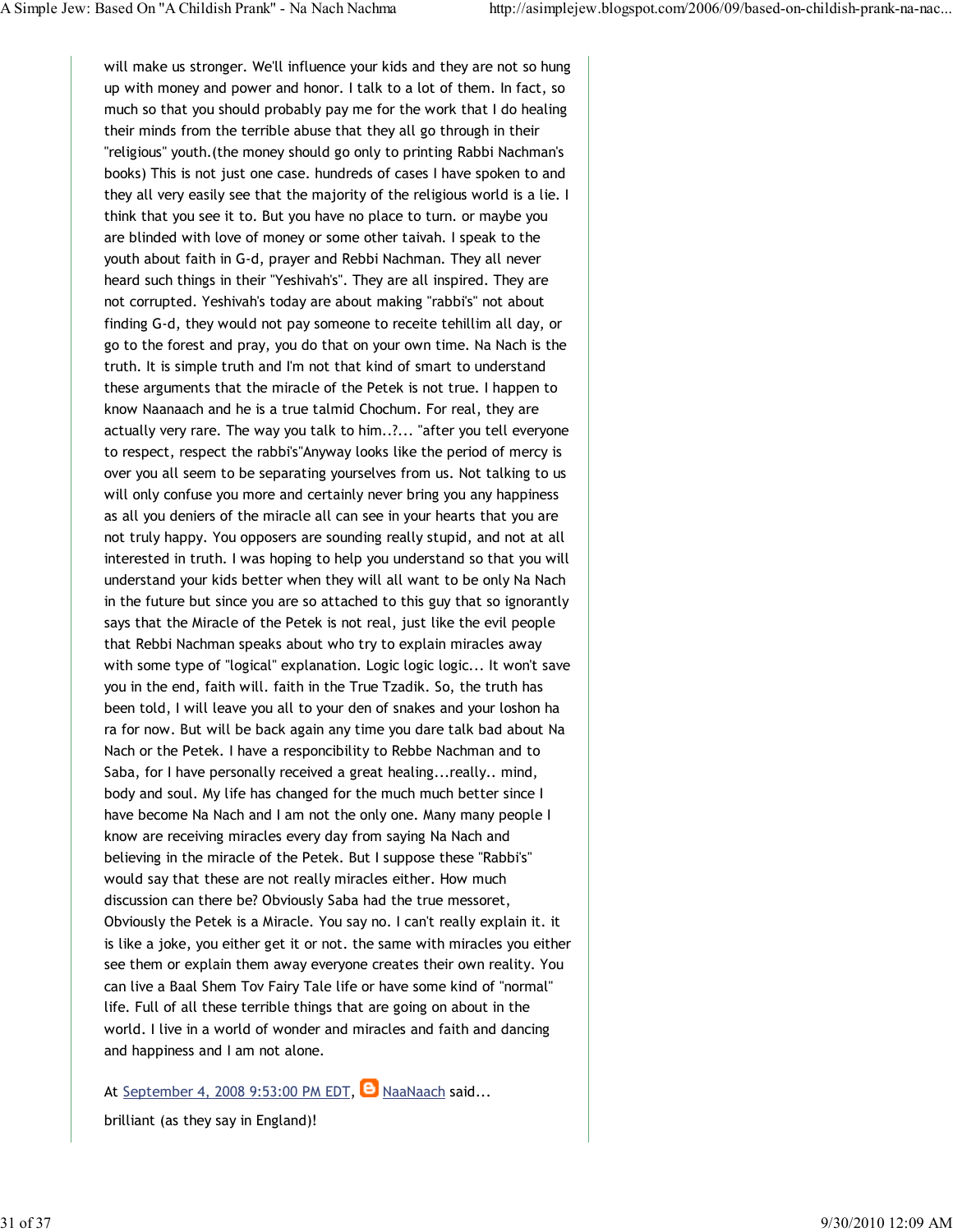maybe you can do the other site I posted about. NNNNM!

At September 5, 2008 11:07:00 AM EDT, R' Avraham Chaim Bloomenstiel said...

I ask with with complete temimus and without wanting to provoke anything untoward, but would one of the commentators from the Na Nach contingency please offer point-by-point answers to these questions:

1) In the Na Nach velt, is there a generally accepted halachic authority that people go to? If so, then who is it? If not, then who do Na Nachs go to with she'elos?

2) How does the Na Nach approach understand the Rebbe's well known statement (I believe it is found in Sichos ha-Ran) : " Do whatever you want with my teachings, just don't touch one word of the Shulchan Aruch!"

Thanks-

Avi Bloomenstiel

### At September 5, 2008 2:04:00 PM EDT,  $\Theta$  NaaNaach said...

Dear R' Avraham Chaim Bloomenstiel, R' Yisroel Salanter said that their are no general principles in Yahudus so it is not possible to make a generalization of what the Nanach do, I can only speak for myself and some of my friends, when we don't know what the halacha is we ask someone, usually the closest person, if they know, great, if not we ask someone else. It has also been my personal experience to be astounded by the halacha some of my friend know.

Please be aware that their is a letter from the Ramchal to the Gadol Hador of his time Mahari Bassan - who challenged the Arizals and Ramchals position that people should not be studying Gemura and Halacha, rather they should be devoting all their time to learning things that really connect them to G-d. The Mahari Bassan challenged this with the question how will they know halacha. The Ramchal replies that thank G-d there is in the Beis Medrash so and so who is proficient in halacha, and there is myself, whatever they don't know they simply have to ask us. The Ramchal proceeds to write a very strong language - "but Heaven Forbid they should waste their time learning those things more than the minimum", obviously you should see this inside, as well as his other letters.

Nanach are very particular to fullfill Rabbainu's will that we should study two halachos every day. In fact since unfortunately, because of the galus I'm in, I have relied on the Rambam as brought down in the Chok, today I hope to buy a Shulchan Aruch and strengthen myself in this area.

As far as your second question about not changing halacha. This is a very complex issue which I have dealt with in my Kuntrass Habiur on Nanach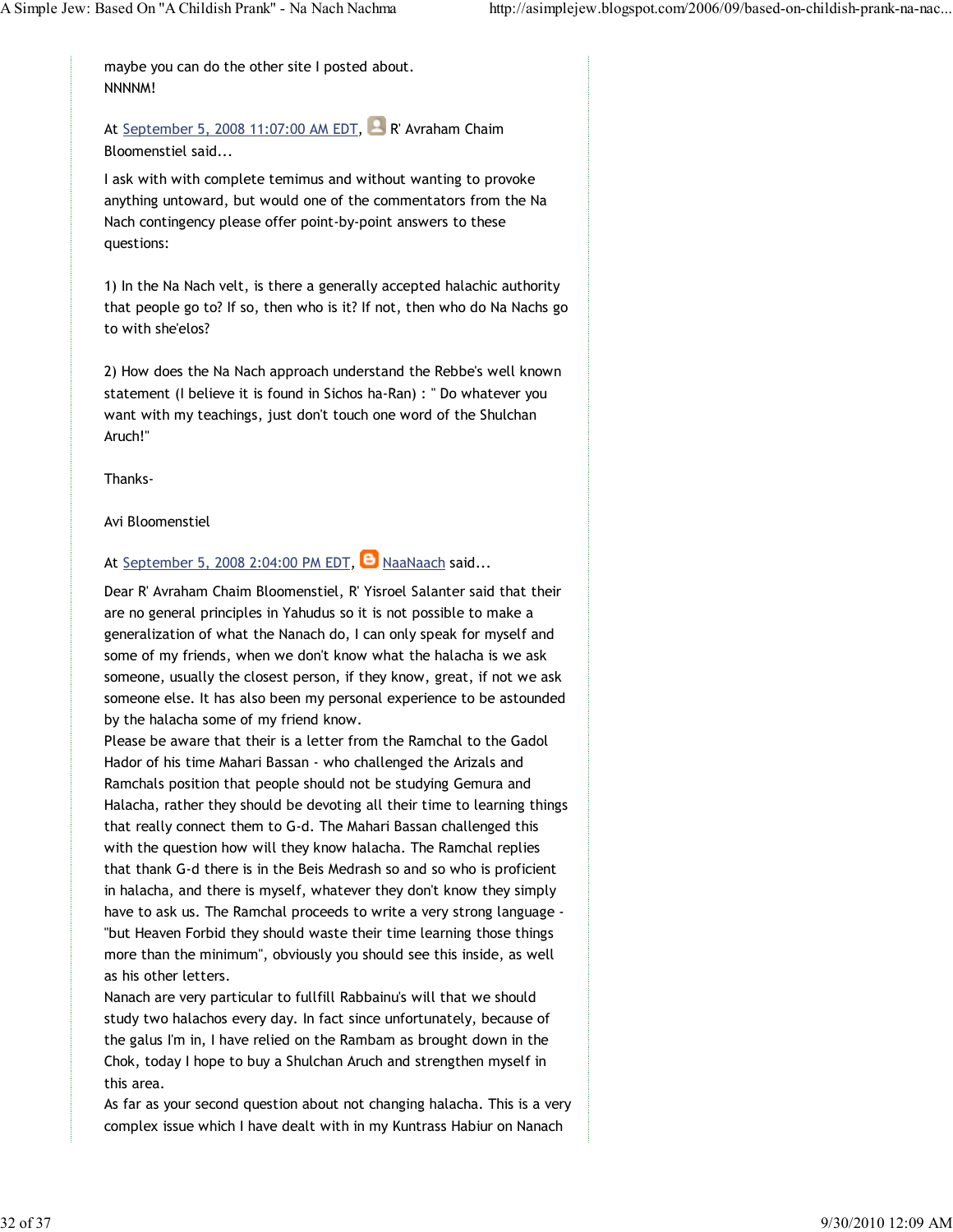- Yahadus. Before I go further I will state clearly that Nanach are strictly adherent to halacha, however they are often strictly adherent to follow the example of Rabbaine who had no, and taught that noone should practice any stringencies whatsoever. This is also a very complex issue which deserves it's own space. Returning to the issue of not changing the halacha, I would like to present you with a challenge to explain to me a few cases which Rabbainu did otherwise. E.g. Rabbainu quoted the Shulchan Aruch's edict of the necessary kavona- intentionone must have when he says the name of G-d, Rabbainu remarked, what's wrong with the simple understanding - G-d - and Rabbainu said this with tremendous fear. This is one example of a few, which for good reasons I do not want to pontificate, that you see that Rabbainu did not say that everything in Shulchan Aruch is set in steel. Obviously, as chasidim have said since day one, we worship Hashem not the Shulchan Aruch. It is also known that chasidim have always paskened with the Arizal over the Shulchan Aruch, there is a teshuva from the Baal Hatanya about this (the first one in the book). So to make a long story short, Nanach definitely are adherent to Shulchan Aruch, however when Nanach have a very valid reason, usually based on direct mesora or precedent seen by our holy tzadikim the Nanach will follow that.

### At September 5, 2008 2:12:00 PM EDT,  $\Theta$  Sfas ha-Nachal said...

There are some errors in your description of chassidic relationship to halacha and the arizal(in particular your citation the baal ha tanya's teshuva - even Lubavitch does't always pasken like the Ari Za"l) , but I think that you have nevertheless stated your position.

But what about the Rebbe stating "Do whatever you want with my teachings...?"

How does Na Nach explain their view of a "correct" masora in Breslov considering this statement by Rabbeinu Za"l?

At September 5, 2008 2:14:00 PM EDT,  $\Theta$  A Simple Jew said...

To all: If you don't mind, let us please continue our discussion on this topic here

### At February 23, 2009 3:06:00 PM EST, hey guys said...

I have been very inspired and uplifted from rabbi nachmans teachings , especially hitbodedut ,I have also read lots on saba ,I think it's a big mitake to talk against him ,he was a true eved hashem . ahavas isroel is a major teaching of rabbi nachman. It's a big mistake in my opinion to get caught up in wether or not saba received the petek or someone put it there ,neither can be proven it's one witness against another. If you believe in the petek say nanach and be yotsei then go learn torah and work on your self to be a better jew and come closer to hashem if you don't believe ,do the same . rabbi nachman was put on this earth by hashem for everysingle jew with teachings that could truly change someones life and in turn the world for the better , you don't even need to call yourself breslev to learn his teachings , I know jews from all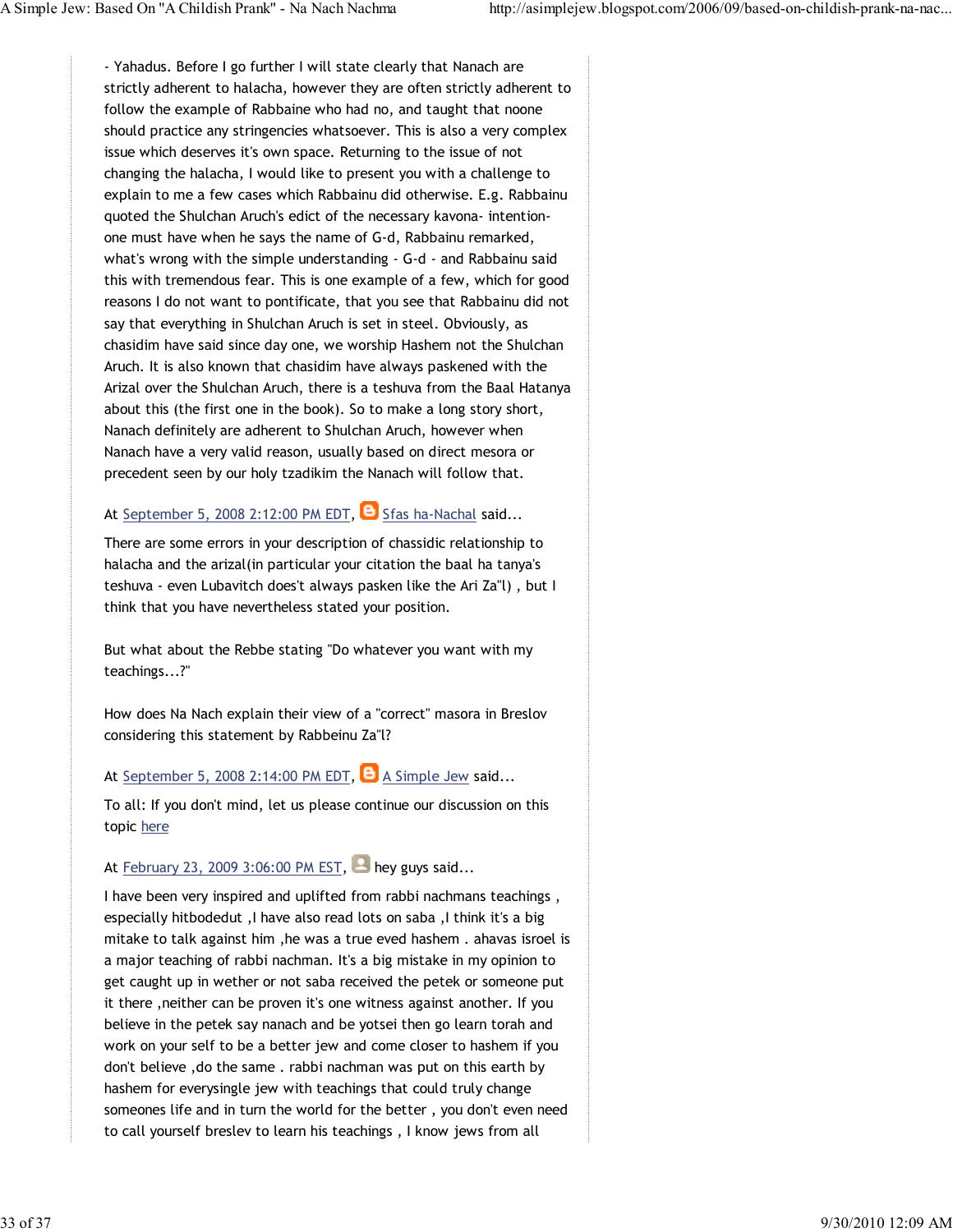walks of life that have greatly benifited from his teachings , especially hitbodedut , which rabbi nachman says can bring someone to places higher than any other avodas hashem ,that is not to say all the other elements of serving hashem (learning halochos,gemarah ,working on shalom bayis ect.) aren't essential to a jews comming close to hashem, they all go together. we can learn from all leaders of am isroel ,chassidic and litvak ,hareidi and dati leumi.remember the goal is to get to hashem .

### At April 1, 2009 2:59:00 PM EDT,  $\Theta$  NaaNaach said...

There was once a guy named Menachem K. who fought against all the rabbis and cursed them etc.. He went far overboard, and perhaps also due to the rabbis retaliation, Menachem K. suffered great calamities, his whole life was destroyed L"U and he went off the deep end. Now this Menachem is, as Rabbainu put it, trying to dig deeper in the depth of hell.

Rabbainu said there is no despair!

In the merit of the many good things Menachem did with great mesiras nefesh may H"Y give him back a life.

At April 1, 2009 3:04:00 PM EDT, Anonymous said...

which rabbis did he fight against and curse? and why did he curse them?

At April 1, 2009 3:07:00 PM EDT,  $\Theta$  NaaNaach said...

so you remain anonymous but you want to know everyone else's name.

sorry.

but don't give up! don't despair! just visit nanach.net!

At April 1, 2009 3:23:00 PM EDT,  $\Theta$  Menachem said...

alright, i will stop being anonymous.

which rabbis did i ever curse?

and against whom did i fight?

i accepted every gezeirah they made against me, despite the great suffering of losing my wife and children and home and everything else.

sure i had great anger, but who wouldnt to endure what i did when they attacked me over na nach?

but the sod of why they attacked me you do not know at all.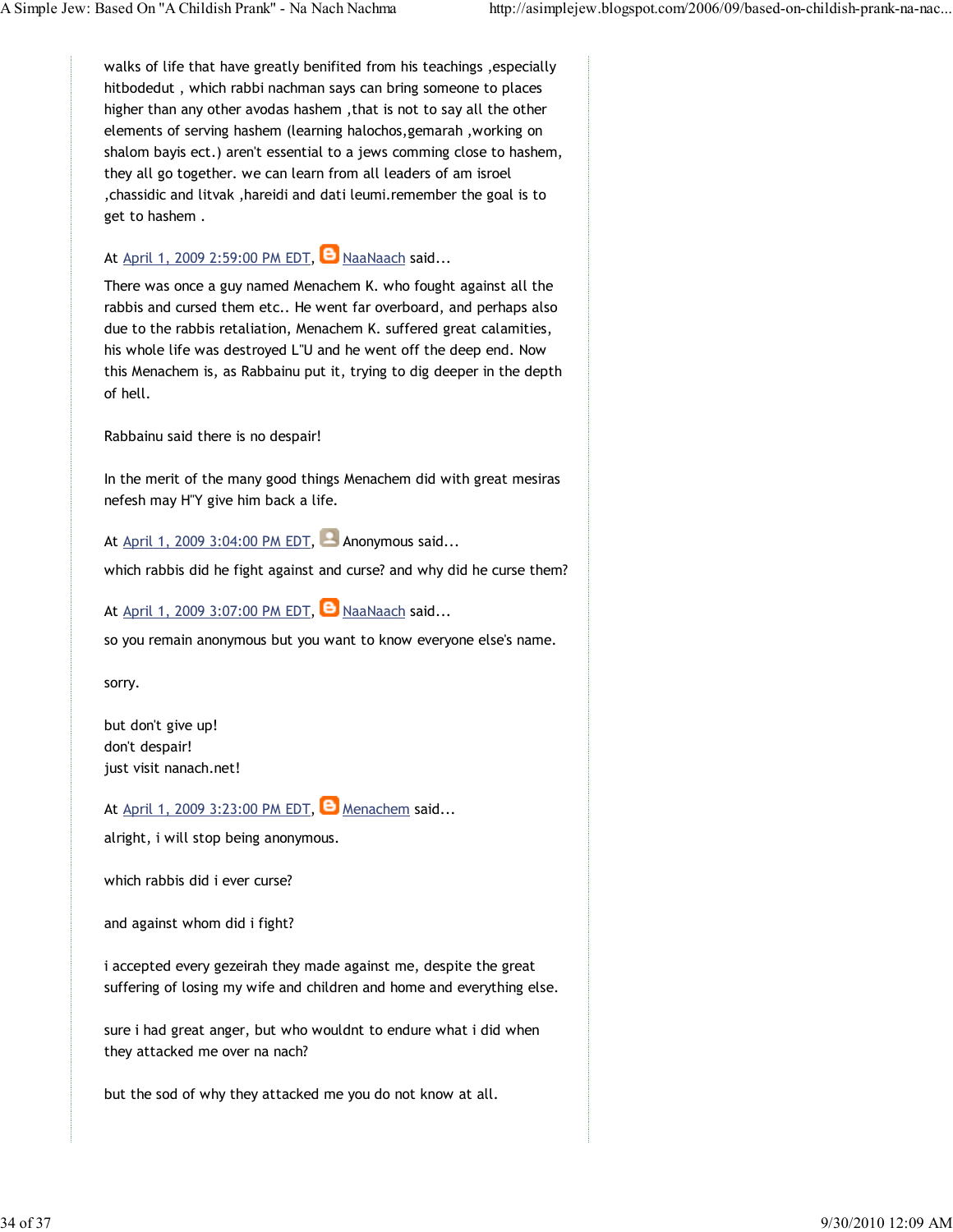maybe if you reveal who YOU are i will tell you. it will be good for the people on this forum to know the great power the tzaddik's wrath...

## At April 1, 2009 6:50:00 PM EDT,  $\Theta$  NaaNaach said...

It's no secret who I am, naanaach is my pen name throughout all the comments on this article, and it's how I sign my posts on nanach.net.

This nanach heard just a little about what you went through and is G-d forbid not judging you, just stating the facts. B"H this Nanach was priveleged to learn what many consider a vast amount of Tora, much more than most people, especially more than alot of Nanach who never had the opportunity, and many of whom forgo all the Tora learning to spread the light of Rabbainu with great mesiras nefesh. These people have tremendous tests which I observe from a safe vantage. Their mesiras nefesh is legendary, but at the same time they are thrown into dramatic ups and downs and questions of faith which are in reality trivialities if they only would have had the benefit of a little more knowledge. Often they also do very dangerous and if I can say stupid things, as I pointed out in your case. It is very very very dangerous to launch a full head out attack against all rabbis, even fakers. Rabbi Nachman even speaks about bad rabbis who hurt people with their powers, he is not impressed with them, calling them mazikim. Certainly when one condemns and curses many rabbis who have enormous good deeds in their merits even if they are not 100% honest to themselves, others and God, they definitely have alot of mesiras nefesh and importance.

It seems to me that you got in way over your head, got hit very hard, maybe even much harder than I can imagine, and just couldn't pull through. Maybe you felt that your mesiras nefesh should have been enough to protect you, but it doesn't always work that way. So right now I'm definitely not judging you, and I really can't know your circumstances, but I do know that you still have free will and that you definitely can pull through. This Nanach has seen others fall pretty bad, and pop back in there, your case is much more extreme, but you can pull through. Even according to the garbage you fell into you definitely can pull through, except they want you to believe that the garbage is an outside force, and Rabbainu teaches that the garbage is also just another way that God speaks to you. Because God is in every test. Even though this is more a curse than a test.

You are in very deep otherwise you'd realize that posting as you did here in the comments is self hurt and infliction because these people are just waiting for such an opportunity to completely castigate Nanach. They do not have the test you have because for them it is just a matter of prestige, power, and money.

If you want you can email me directly at @gmail.com.

Na Nach Nachmu Nachman Meuman

At April 2, 2009 10:41:00 AM EDT,  $\Box$  NaaNaach said...

its naanaach@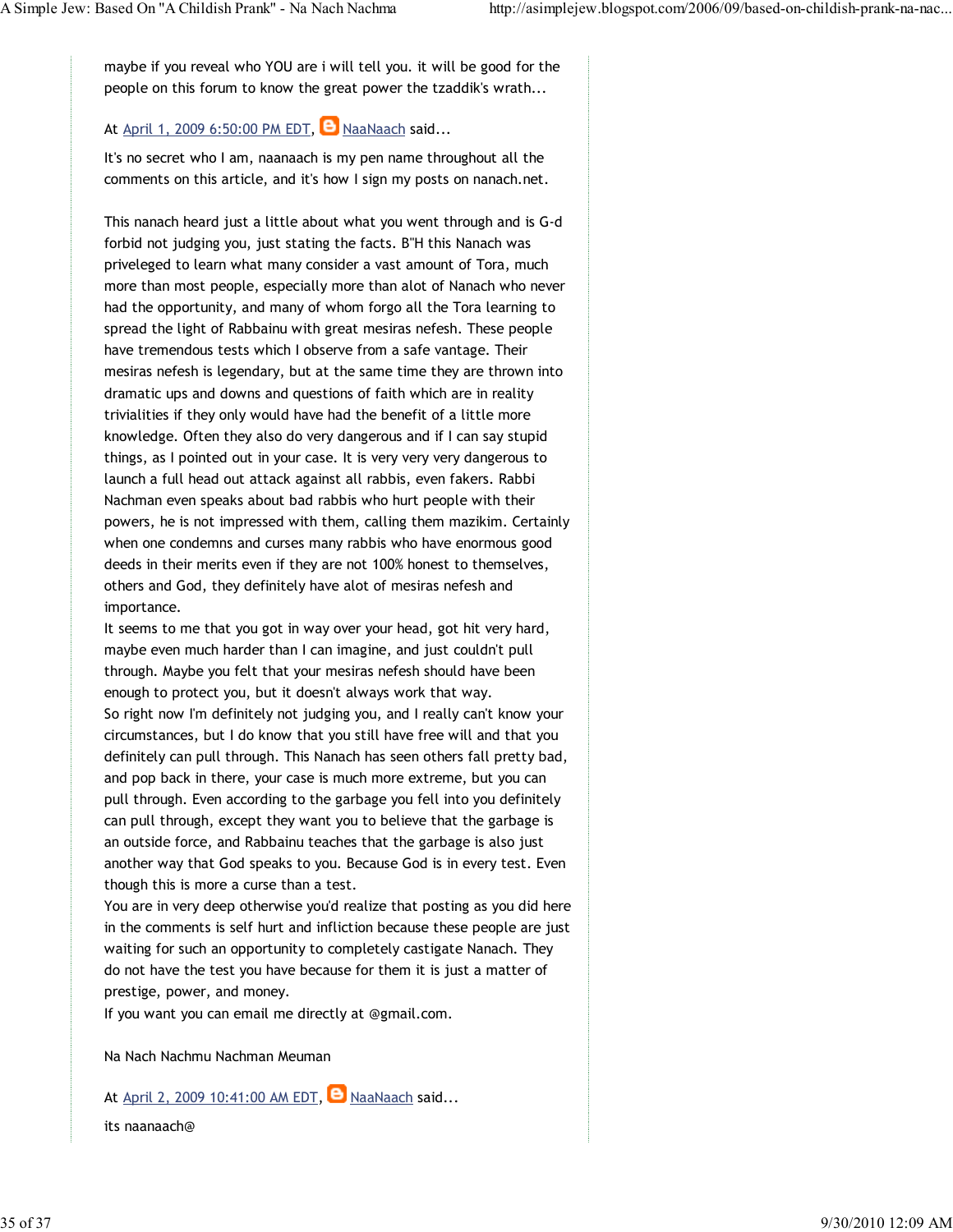### At April 2, 2009 10:45:00 AM EDT,  $\Theta$  The villager said...

Rabbi Nachman is like josef and na nach is like moses. If Na Nach doesn't bring Rabbi Nachman of Breslev to Israel we will not get through the final Yam Sof! I don't care how holy these yids are, there are some simple basics in torah and logic that illudes them...why? A real Na Nach is someone who has no ambitions other then the will of Rabbi Israel Ber Odesser.

## At April 2, 2009 10:47:00 AM EDT, the villager said...

Rabbi Nachman is like josef and na nach is like moses. If Na Nach doesn't bring Rabbi Nachman of Breslev to Israel we will not get through the final Yam Sof! I don't care how holy these yids are, there are some simple basics in torah and logic that illudes them...why? A real Na Nach is someone who has no ambitions other then the will of Rabbi Israel Ber Odesser.

### At April 2, 2009 12:55:00 PM EDT,  $\Theta$  m said...

check this out: http://etd.unisa.ac.za/ETD-db/theses/available/etd-04062005-173302 /unrestricted/Thesis.pdf

### At April 2, 2009 1:37:00 PM EDT,  $\Theta$  m said...

why do you write nachmu and not nachma?

### At April 10, 2009 2:23:00 AM EDT,  $\bullet$  sonia soans said...

hi nice to read your blog i am doing a case study on rabbi nachman and on his teachings as they have helped me a lot. however there are certian things i donot agree with and that is seeing a different ideology as less than perfect or even as dangerous.

as a Christian i have seen the same thing happen in my religion where each group sees the other group as subversive and as a threat to the religion and its people.I have had the freedom to choose my faith and i have explored different faiths and even atheism all of this has bought me to an understanding of myself and has brought me closer to G-D and not further. i still believe in G-D and Jesus and i have come to respect those who dont belive in either. the divisions should make us stronger and more tolerable not paraniod. every human being longs for someone who will listen to him/her and for love G-D helps us understand that better. each person will have his/her own understanding of G-D this dosent make them less holy or less devout just different. and then isnt it more important ot love those who we dont get along with than those who we get along with. the world needs peace not ideology :)

### At April 11, 2009 10:13:00 PM EDT,  $\Box$  NaaNaach said...

#### dear sonia,

it's nice of you to join our conversation, please allow to me speak strongly. It is my experience that those people that have radical views (like those that believe in j. who caused such terrible suffering in the world...) are the ones preaching love and kindness. The Nanach also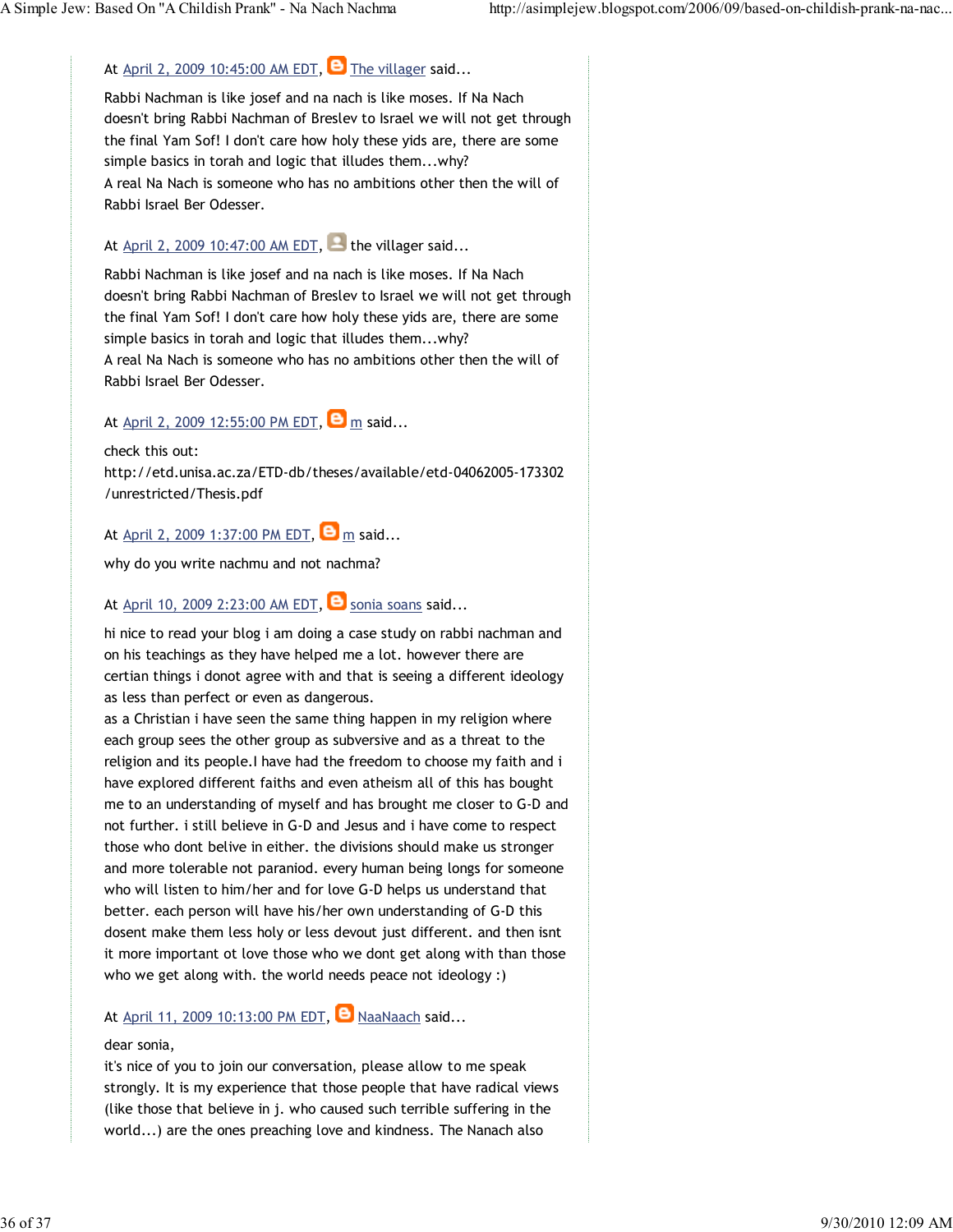preach love and kindness but we recognise that there are times that love and kindness calls for harsh measures. Obviously you would agree that if a 4 year old entered a wedding spraying people with an automatic rifle, the proper thing would be to tackle him immediately. So to the Nanach are making extremely necessary corrective actions in the world, consider them love and kindness, nothing less.

## At June 14, 2009 8:04:00 AM EDT,  $\Theta$  brother na nach said...

I am a former professor and have written an overview of Torah and Chassidut inspired by Na Nach. I also provide some deeper explanations into the details of Na Nach and the petek as they have been shared with me.

Enlightening the World

WITH

THE KNOWLEDGE OF GOD

The Spiritual Mission of Moses

and the Jewish People

Inspired by the Teaching of Rebbe Nachman

Na Nach Nachma Nachman From Uman

Please take a look

http://mosestorah.wordpress.com/

Post a Comment

<< Home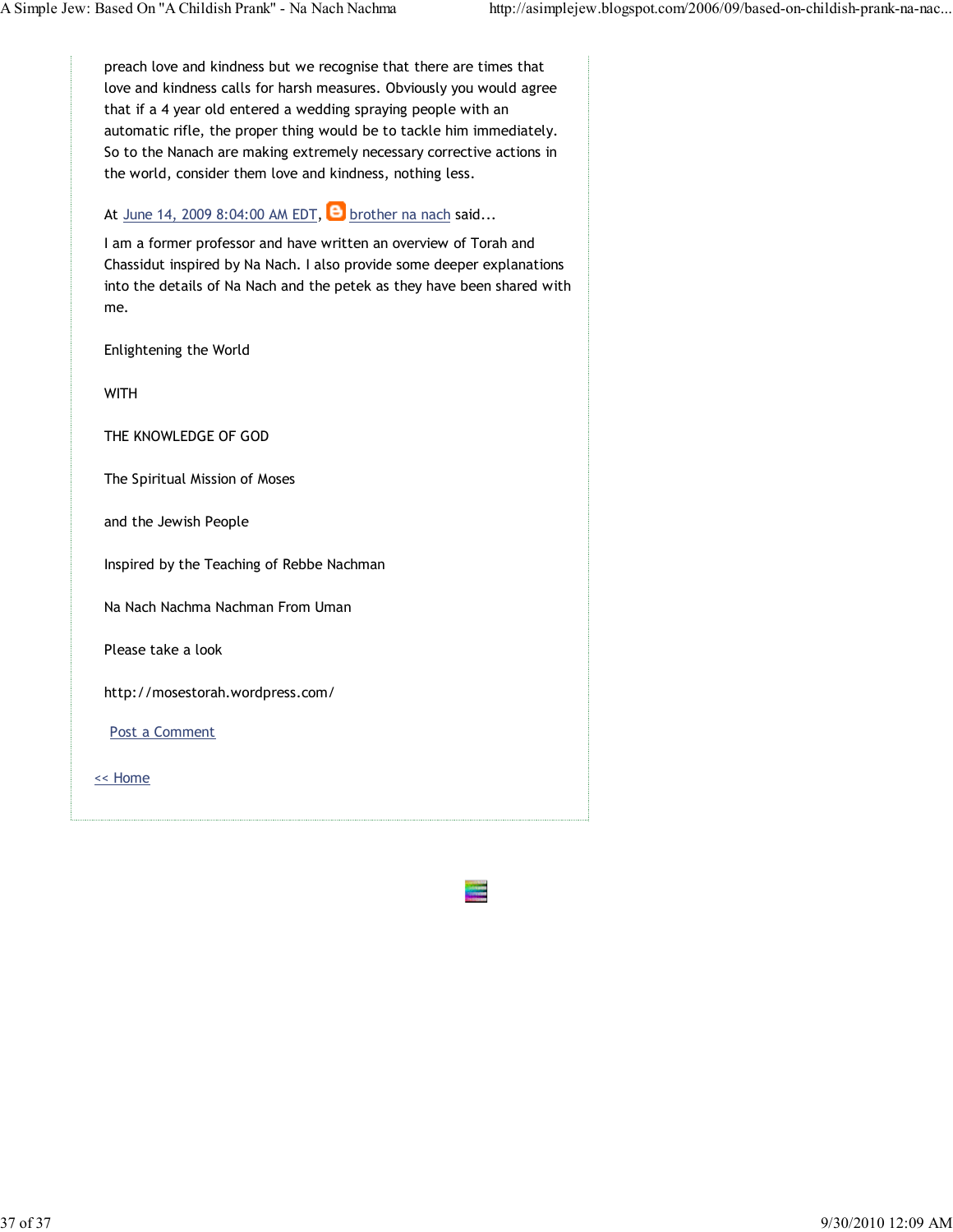visiting: **johnofallfaith subscribe** ratings flag **in the sign in the subscription of the sign in the sign in the sign in** 

#### johnofallfaith weblog photos albums profile chatboard subscribe

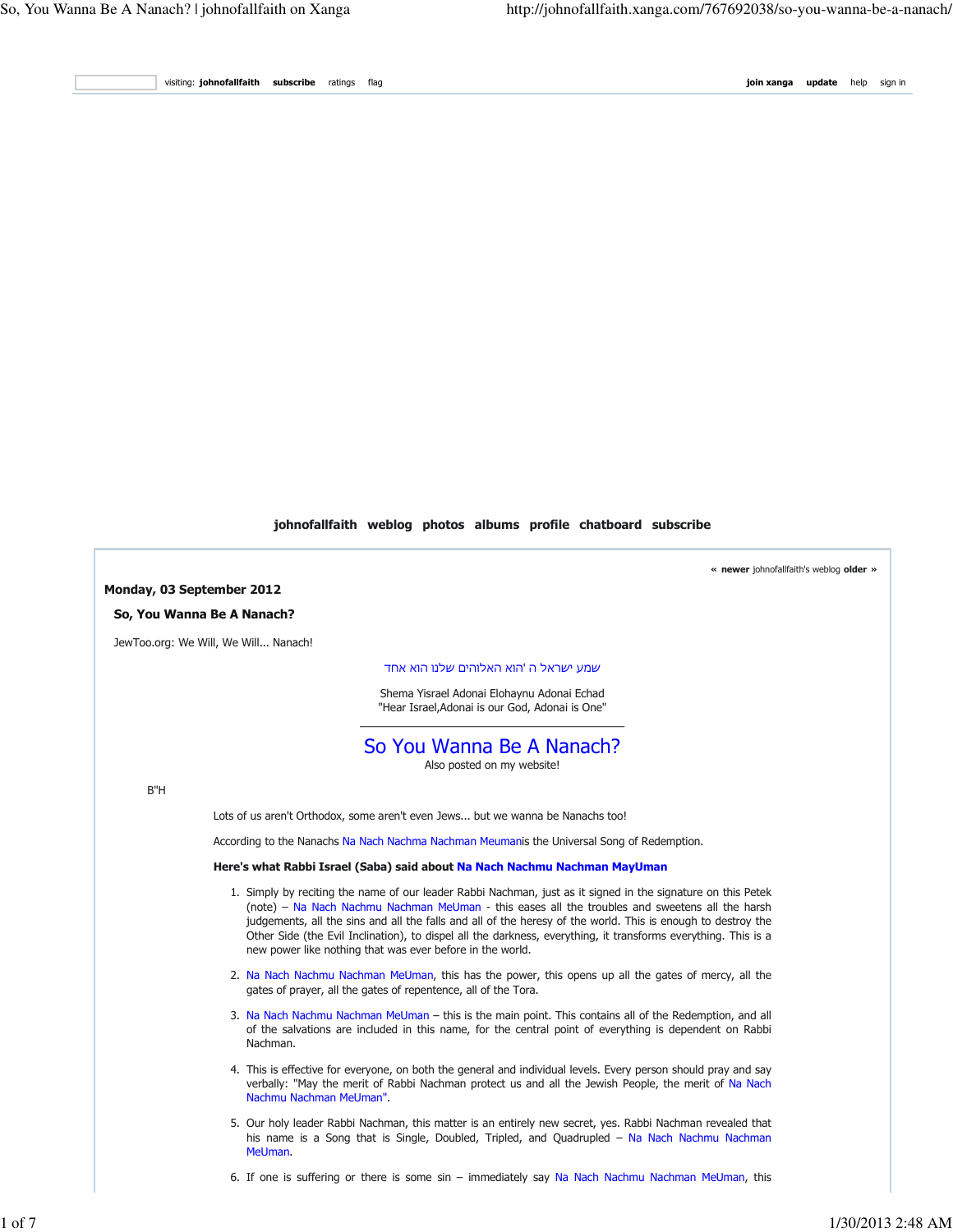already transforms everything. This renews – everything, transforms – to good. Nachman MeUman – this transforms everything. Since Na Nach Nachmu Nachman MeUman "eases all the troubles and sweetens all the harsh judgements, all the sins and all the falls and all of the heresy of the world" it must include non-Orthodox Jews and even the Noahidim right? So Na Nach Nachmu Nachman MeUman is for everyone! Its the Song of Universal redemption. HaShem said of the Day of Redemption: I will bring them to My holy mount, and I will cause them to rejoice in My house of prayer, their burnt offerings and their sacrifices shall be acceptable upon My altar, for My house shall be called a house of prayer for all peoples"-- Isaiah 56:7 So... how do we plug into the plan of universal redemption? Its difficult to get a response from the Nanachs, but they show us the way because... And everybody wants to be a Nanach! I Says I Wanna Be A Nanach Rabbainu Freed Me So... We Will, We Will... Nanach! So what up with dis Nanach Meuman?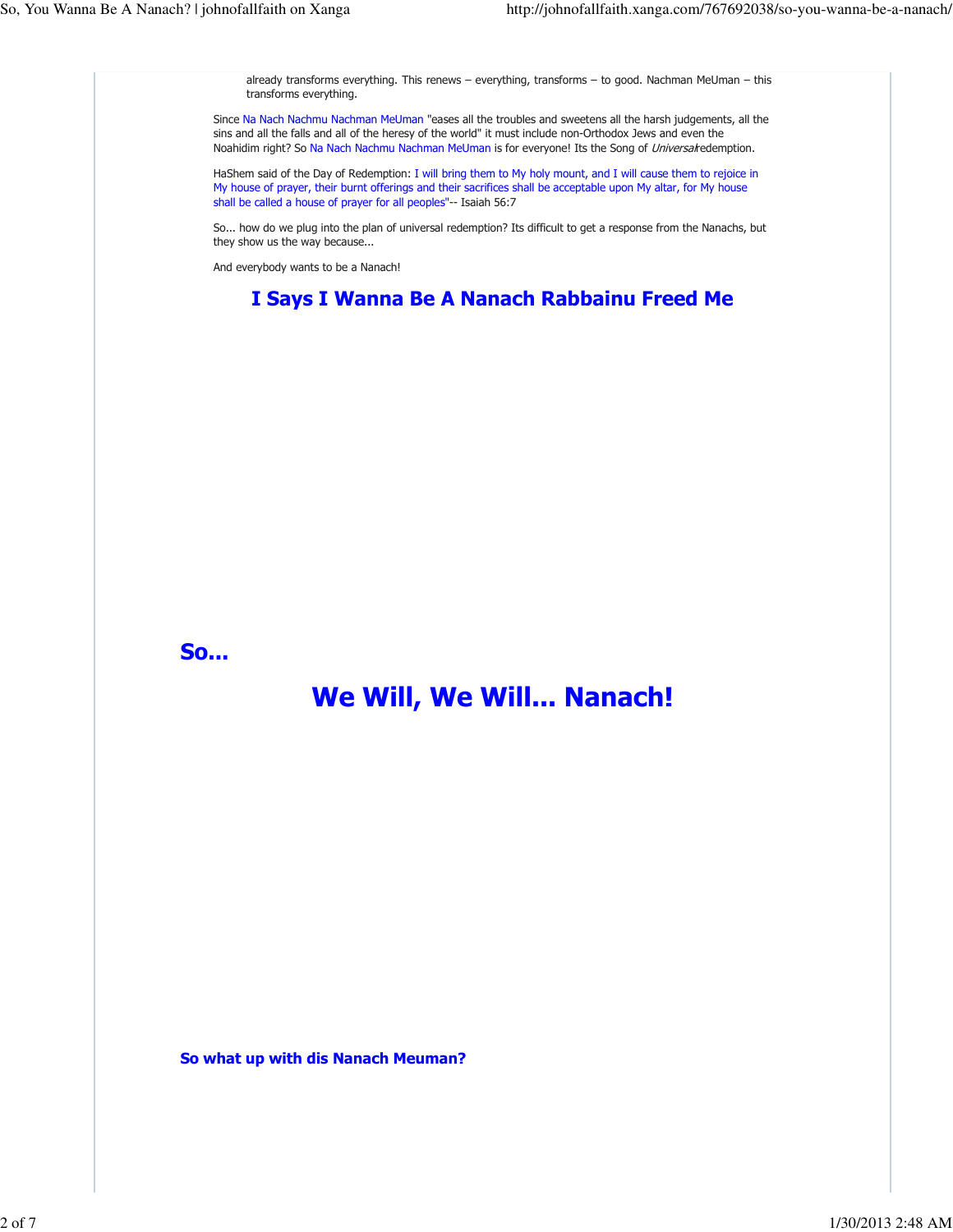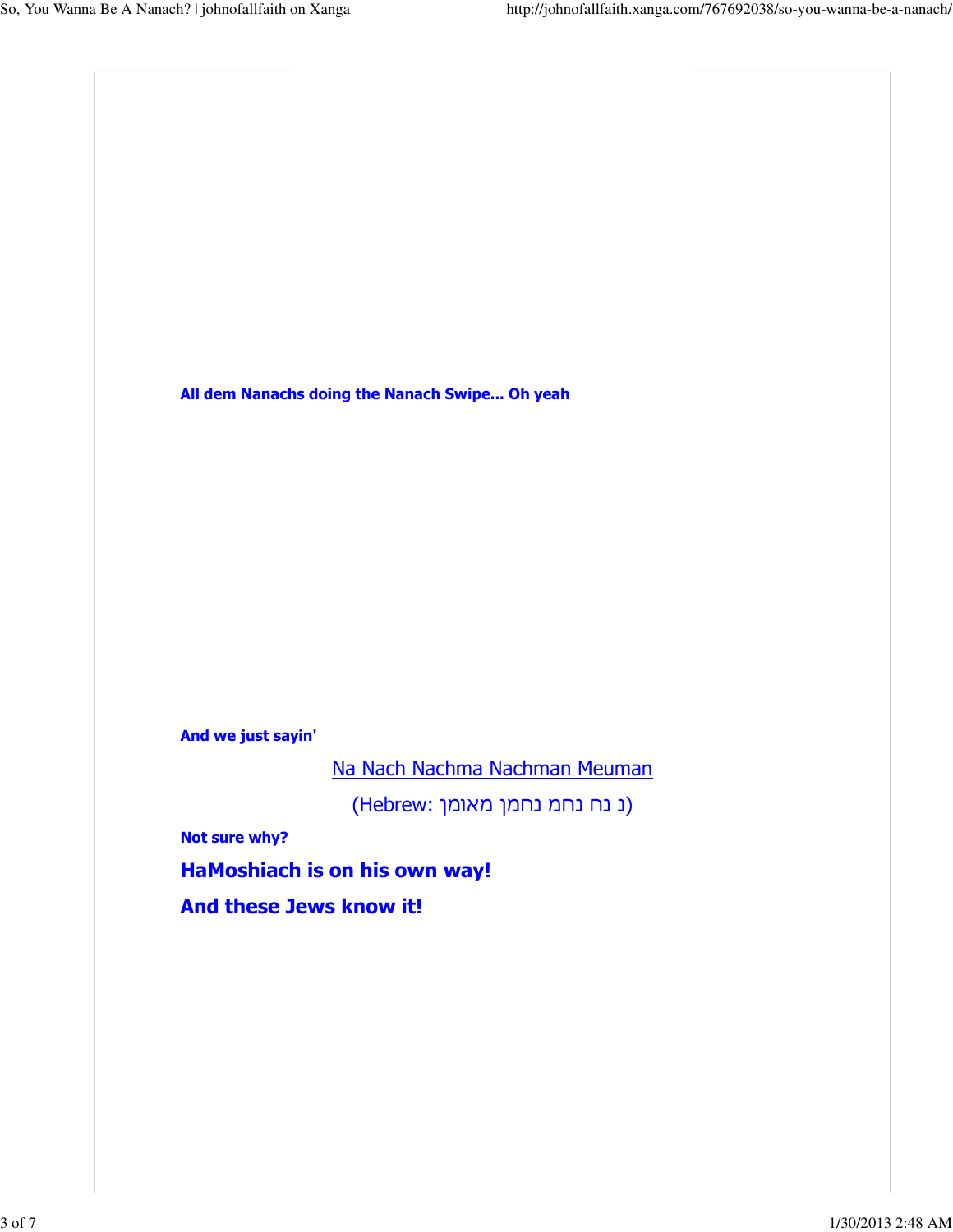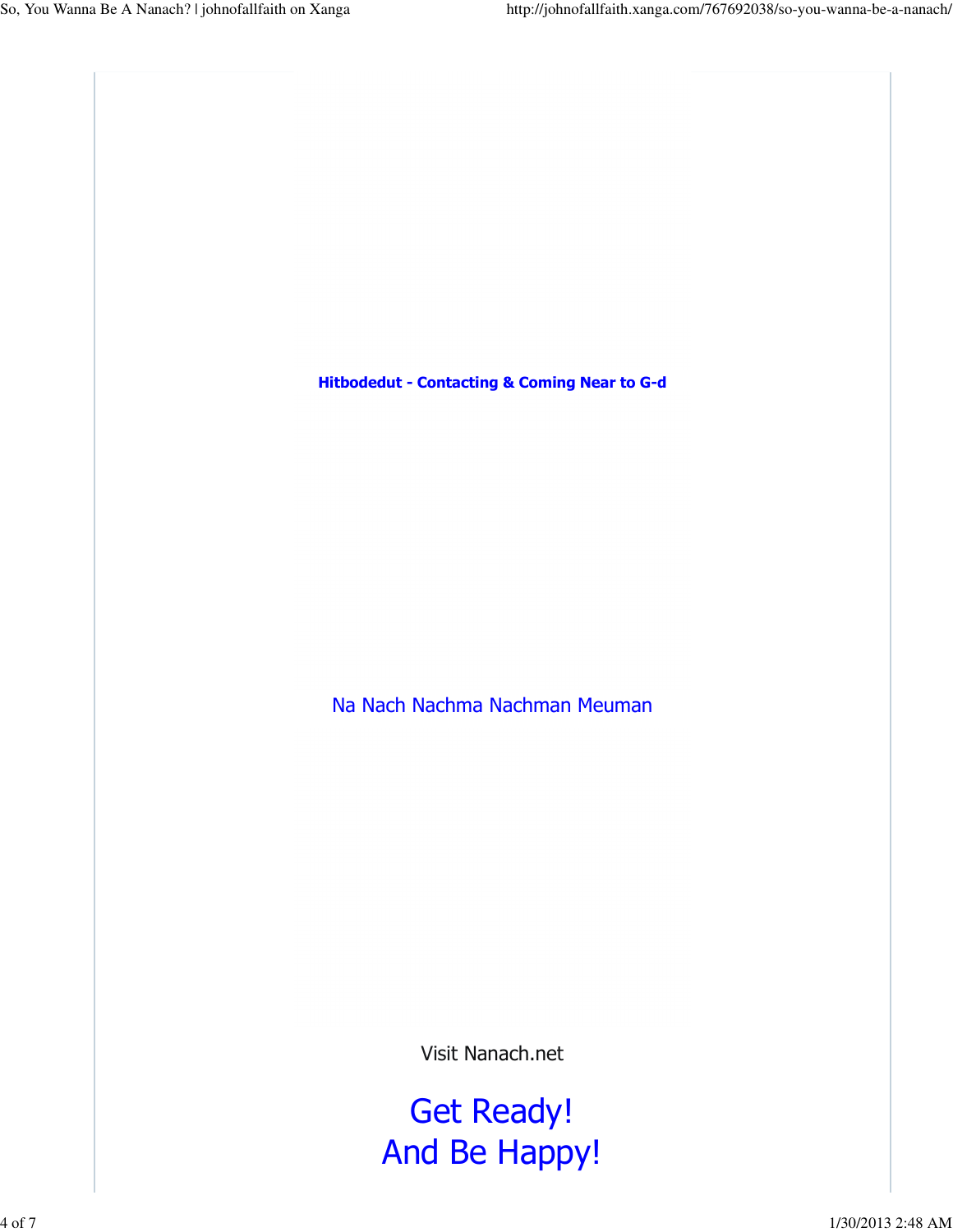